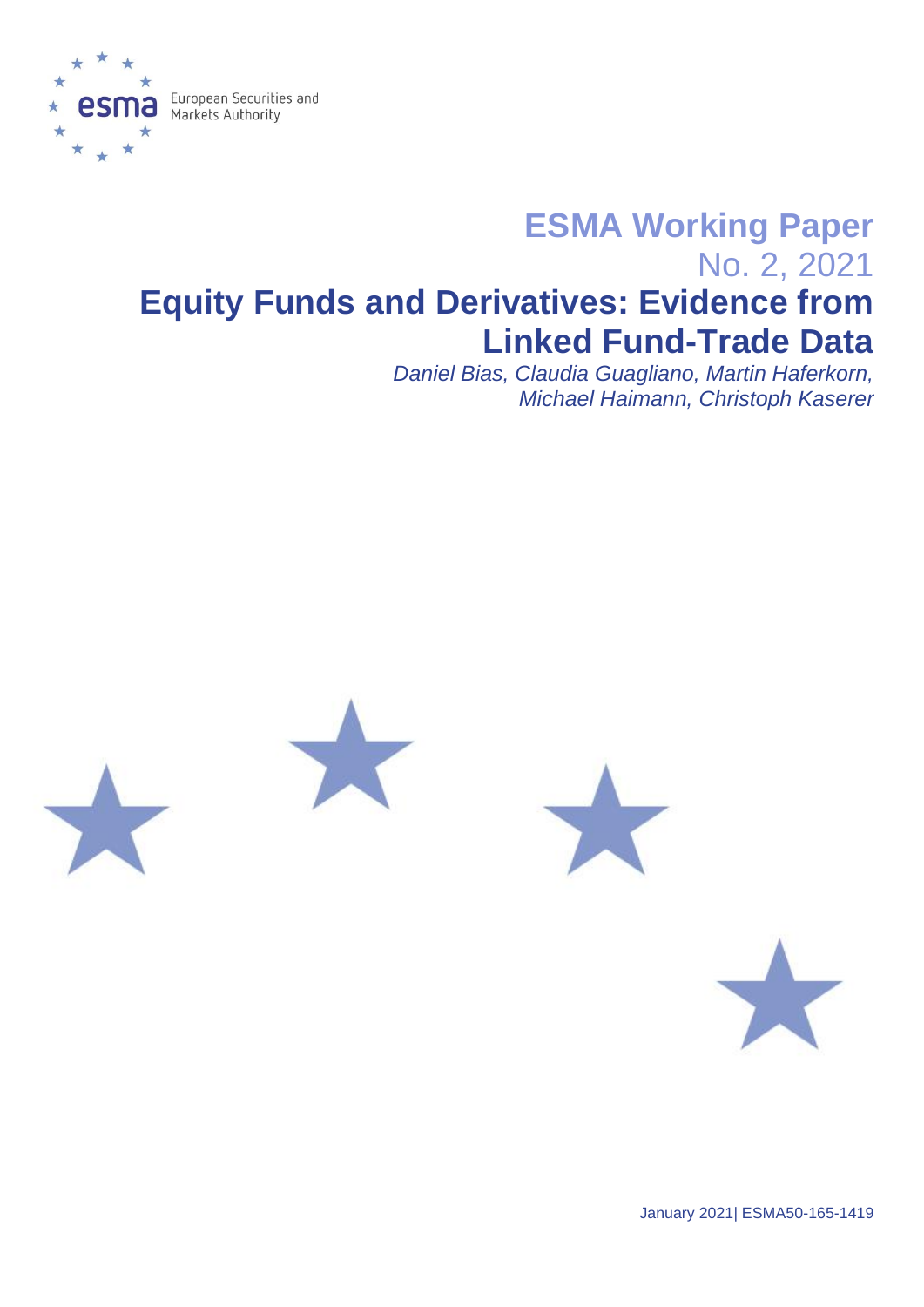ESMA Working Paper, No. 2, 2021

Authors: Daniel Bias, Claudia Guagliano, Martin Haferkorn, Michael Haimann, Christoph Kaserer Authorisation: This Working Paper has been approved for publication by the Selection Committee and reviewed by the Scientific Committee of ESMA.

© European Securities and Markets Authority, Paris, 2021. All rights reserved. Brief excerpts may be reproduced or translated provided the source is cited adequately. Legal reference of this Report: Regulation (EU) No 1095/2010 of the European Parliament and of the Council of 24 November 2010 establishing a European Supervisory Authority (European Securities and Markets Authority), amending Decision No 716/2009/EC and repealing Commission Decision 2009/77/EC, Article 32 "Assessment of market developments", 1. "The Authority shall monitor and assess market developments in the area of its competence and, where necessary, inform the European Supervisory Authority (European Banking Authority), and the European Supervisory Authority (European Insurance and Occupational Pensions Authority), the ESRB and the European Parliament, the Council and the Commission about the relevant micro-prudential trends, potential risks and vulnerabilities. The Authority shall include in its assessments an economic analysis of the markets in which financial market participants operate, and an assessment of the impact of potential market developments on such financial market participants." The charts and analyses in this report are, fully or in parts, based on data not proprietary to ESMA, including from commercial data providers and public authorities. ESMA uses these data in good faith and does not take responsibility for their accuracy or completeness. ESMA is committed to constantly improving its data sources and reserves the right to alter data sources at any time.

European Securities and Markets Authority (ESMA) Risk Analysis and Economics 201-203 rue de Bercy FR–75012 Paris risk.analysis@esma.europa.eu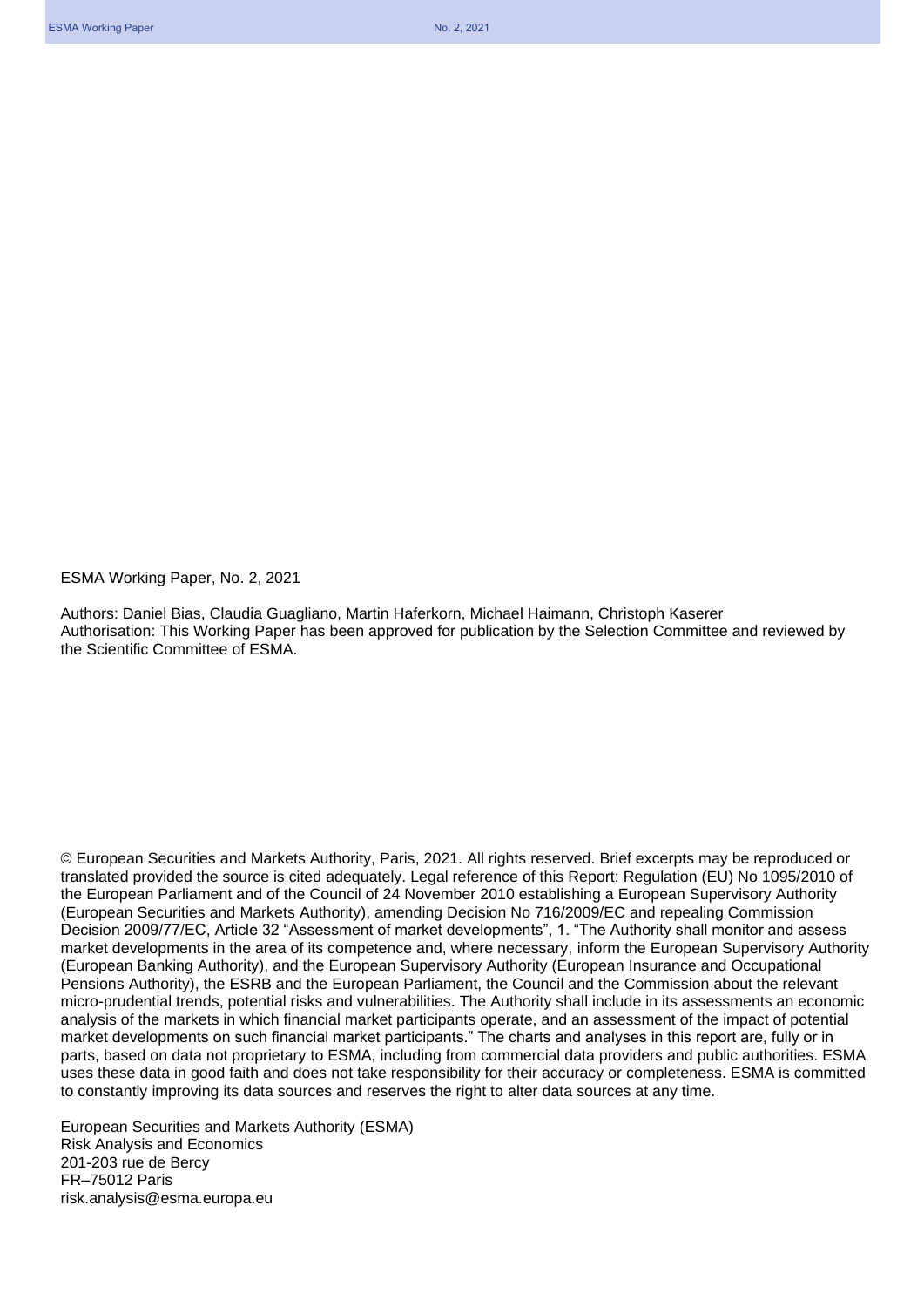## Equity Funds and Derivatives: Evidence from Linked Fund-Trade Data<sup> $\hat{\star}$ </sup>

Daniel Bias<sup>a</sup>, Claudia Guagliano<sup>c</sup>, Martin Haferkorn<sup>c</sup>, Michael Haimann<sup>b</sup>, Christoph Kaserer<sup>b</sup>

*<sup>a</sup>Swedish House of Finance at the Stockholm School of Economics <sup>b</sup>Technical University Munich, Department of Financial Management and Capital Markets <sup>c</sup>European Securities and Markets Authority (ESMA)*

## **Abstract**

Building on data collected under the EMIR framework, we provide new insight into the type of derivatives that are traded by UCITS equity funds, why some of them trade derivatives whilst others do not, what makes some more active traders and to what extend the trading in derivatives is a reaction to daily changes in the market. 46% of UCITS equity funds are trading derivatives. Three types of contracts account for 78% of funds' derivatives trades: currency forwards, equity futures, and equity options. We find that the derivatives trading behavior is related to the fund-family affiliation and the investment strategy. Over time, cash inflows as well as currency risk seem to have a significant influence, which suggests that derivatives are used for transaction costs or risk reduction purposes.

*Keywords:* UCITS funds, derivatives trading, fund families, flows, risks JEL: G10, G20, G23

 $\hat{\tau}$ The views expressed are those of the authors and do not necessarily reflect the views of the European Securities and Markets Authority. Any error or omissions are the responsibility of the authors. We would like to thank Tim Adam, Max Bruche, Maik Schmeling, Steffen Kern and Christian Winkler and the participants of Mutual Funds, Hedge Funds and Factor Investing Conference (Lancaster), the Conference on Regulation/Operation of Modern Financial Markets (Reykjavik) and the Finance Seminar 2020 of the Finance Group @ Humboldt (Berlin), for useful comments and suggestions. The usual caveats apply. The corresponding author is Martin Haferkorn, E-Mail: risk.analysis@esma.europa.eu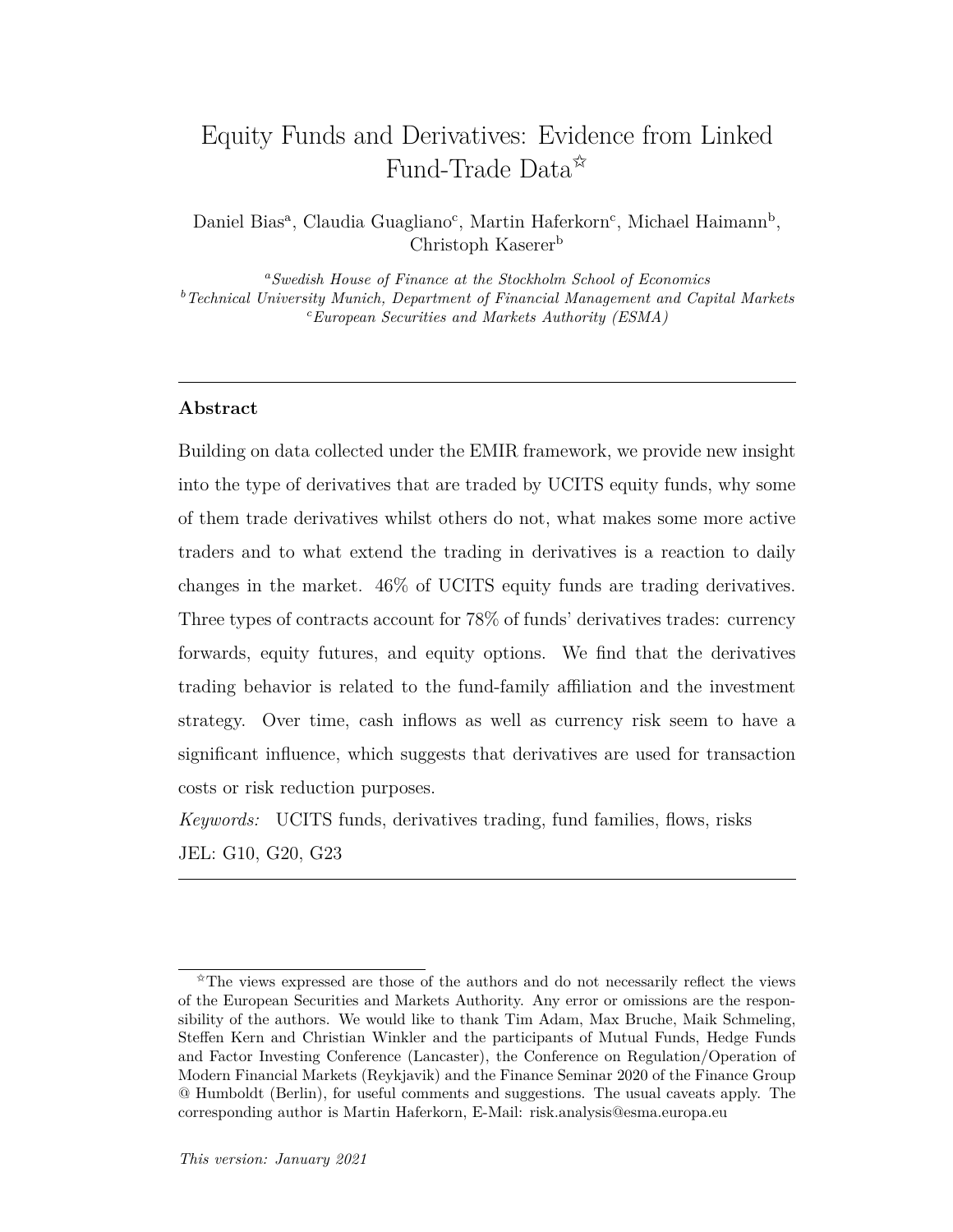## **1. Introduction**

After the financial crisis in 2008, global regulators started to shed more light on derivatives markets, including the use of derivatives by market participants. Under various regulatory frameworks (such as EMIR in the EU) derivatives transactions are reported to the authorities, enabling a granular analysis of derivatives transactions, leading to a better understanding of the market and making it easier to spot potentially problematic development at an earlier stage. In the EU, the use of derivatives by UCITS funds is regulated and limited by the UCITS regulatory framework. In the US, in the aftermath of the financial crisis, derivatives usage by mutual funds was put under supervisory scrutiny. With the Proposed Rule Release 18f-4 of the Investment Company Act<sup>[1](#page-3-0)</sup>, the SEC aims at putting new limitations on derivatives usage by mutual funds. Notwithstanding the recognized positive effects of these instruments, such as risk mitigation and economizing on transaction costs, the SEC was concerned about how these instruments might build up leverage, illiquidity, and counterparty risks. Interestingly, this proposal is grounded on limited empirical evidence since, hitherto, research on derivatives usage by UCITS funds relies on low-frequency holding or survey data.

In this paper, we use a large-scale dataset of derivatives trades that originates from the mandatory reporting of any derivative contract traded in the EU under the European Markets Infrastructure Regulation 648/2012 (EMIR). This allows us to sketch the anatomy of derivatives trading by European equity UCITS funds, that are, UCITS equity funds.[2](#page-3-1) In detail, we are interested in understanding (i) what types of derivatives are traded by equity funds, (ii) why some of them trade derivatives, while others do not, (iii) what makes some of them more active traders, and (iv) whether derivatives usage is driven by transaction cost, risk management or return enhancing motives. While there is a literature strand that deals with questions (i) and (ii), research on questions

<span id="page-3-0"></span><sup>&</sup>lt;sup>1</sup>The SEC published a first proposal in 2015 (IC-31933, file no.  $S7-24-15$ ) and published an amended proposal (IC-33704) in November 2019; cf. [https://www.sec.gov/rules/](https://www.sec.gov/rules/proposed.shtml) [proposed.shtml](https://www.sec.gov/rules/proposed.shtml). Among others, this rule says that a mutual fund is not allowed to increase its Value at Risk (VaR) by more than 50 percent relative to the hypothetical VaR of an otherwise equal, but unleveraged fund.

<span id="page-3-1"></span><sup>2</sup>Directive 2009/65/EC of the European Parliament and the European Council defines Undertakings for Collective Investments in Transferable Securities (UCITS), generally speaking, as open-end UCITS funds established in the European Union, cf. [https:](https://eur-lex.europa.eu/legal-content/EN/TXT/?uri=celex%3A02009L0065-20140917) [//eur-lex.europa.eu/legal-content/EN/TXT/?uri=celex%3A02009L0065-20140917](https://eur-lex.europa.eu/legal-content/EN/TXT/?uri=celex%3A02009L0065-20140917).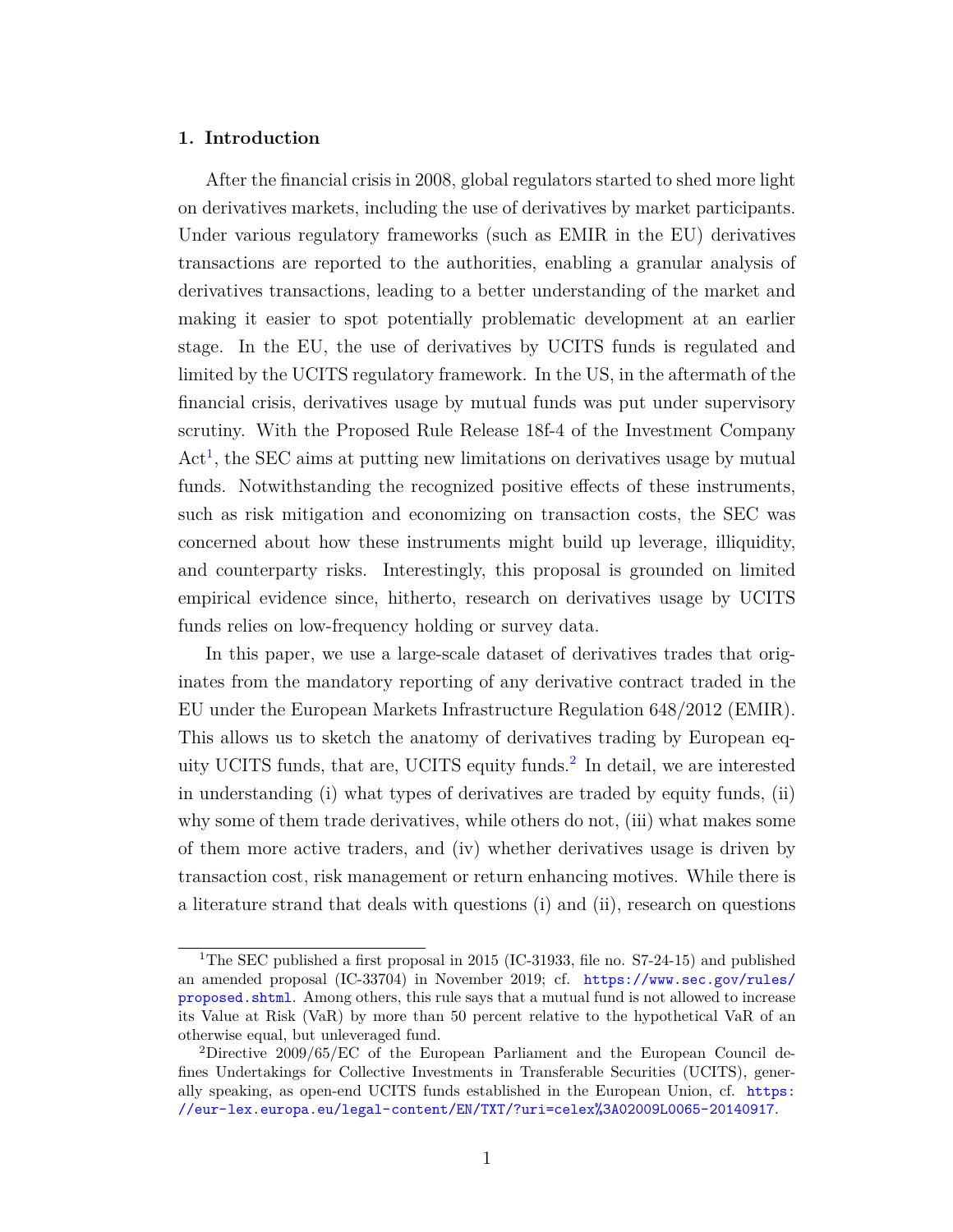(iii) and (iv) is very limited.<sup>[3](#page-4-0)</sup>

Our comprehensive sample consists of 4,555 European equity UCITS funds. We link these funds with information on derivatives trades in the period from July 1 to December 31, 2016. We find that 46% of the European equity funds exercise at least one derivatives trade over this period. This fraction lies slightly above the finding of [Benz et al.](#page-25-0) [\(2019\)](#page-25-0) that 40% of U.S. equity funds hold derivatives positions in their portfolio.

We first analyze which types of derivatives are traded by European equity funds. Interestingly, three types of contracts account for 78% of the derivatives trades. Forwards on currencies are the most important contract type (51% of trades) followed by futures on equity  $(17\%)$  and options on equity  $(10\%)$ . The granular information of our dataset allows us to distinguish long and short trades. Long and short trades are equally important for currency forwards. More than 70% of the future equity trades are long positions, while the equity options are mostly short positions (64% for calls and 57% for puts).

Next, we analyze which fund characteristics can explain the decision to trade derivatives and the trading behavior. We show that the fund-family affiliation is the most important determinant for funds' decision to trade derivatives. Other fund-fixed characteristics, such as the fund-family size, the fund's investment area, investment strategy, the base currency, domicile, or size, have only low explanatory power. Among the derivatives trading funds, it turns out that the fund-family affiliation and the fund benchmark have strong predictive power for the trading volume and frequency. These results indicate that the trading infrastructure provided by the fund-family as well as the predetermined investment strategy are essential determinants for the trading behavior.

Equity UCITS funds can have various motives to trade derivatives, for example, to economize on transaction costs, to mitigate risks, or to enhance returns (e.g., [Koski and Pontiff,](#page-25-1) [1999\)](#page-25-1). To shed light on the underlying motives, we conduct three tests that exploit the granular information of our dataset.

First, by aggregating net fund flows on a daily basis and grouping them in 5% quantiles, we find a positive (negative) association between the probability of buying (selling) an equity future and the size of the net inflow (outflow). By taking into account the currency of the net flows and relating them to the

<span id="page-4-0"></span><sup>&</sup>lt;sup>3</sup>For a detailed review of the relevant literature refer to Section [2.](#page-6-0)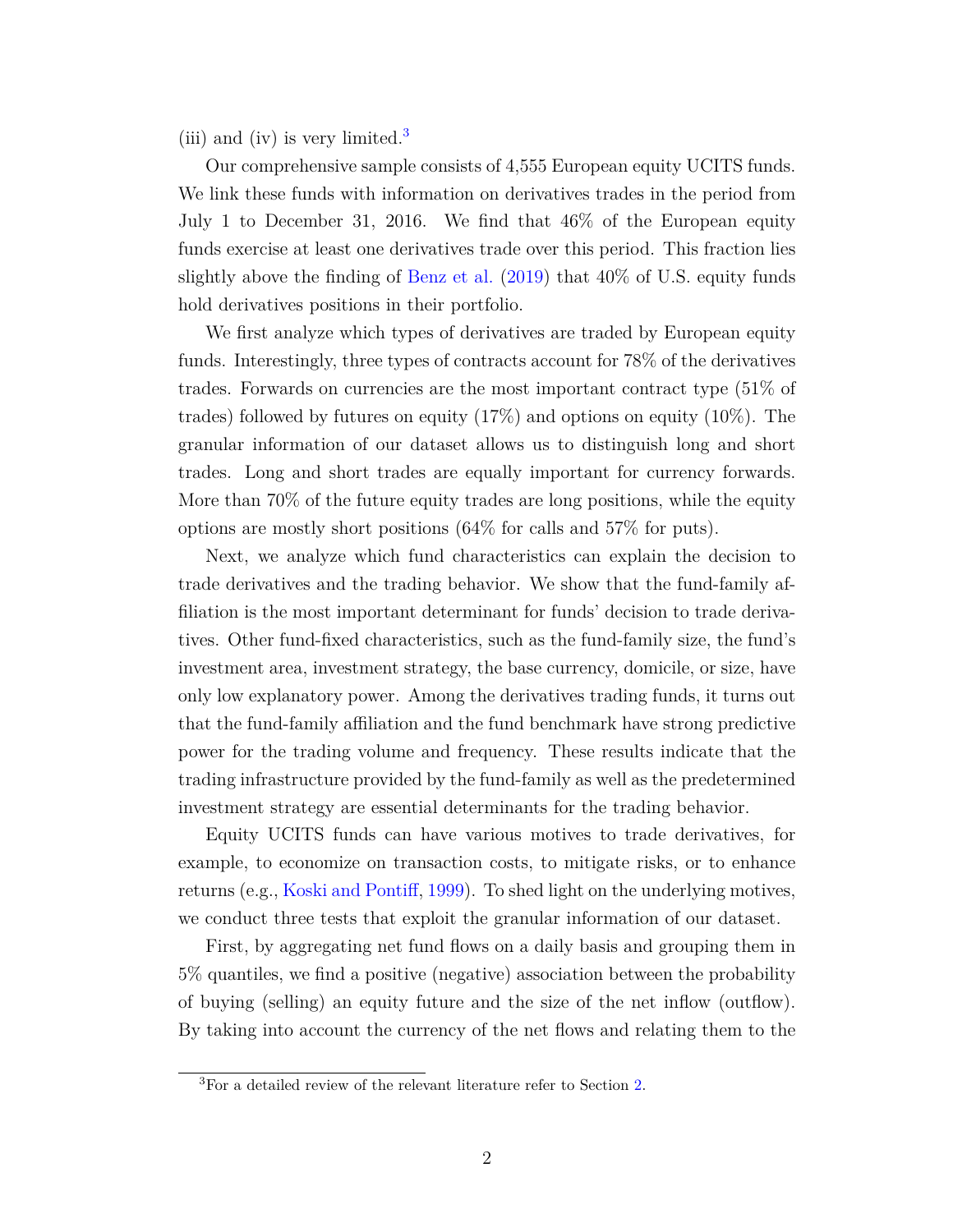fund's base currency, we find a similar pattern also for currency forwards. The more inflows funds receive in currencies that are not the base currency the larger the number currency forward trades hedging the associated currency risk.

Second, we investigate the role of the time-varying fund and market characteristics for derivatives trading activities. Technically, we regress a daily derivatives trading dummy on lagged fund and market characteristics plus fund and day fixed effects. In line with the transaction cost motive, we find the funds' cash flows to be an important and robust trigger for executing a derivative trade. Regarding market risk variables, we only find currency risk to have a significant and robust positive impact on the probability to trade derivatives. The fund's return risk, as well as the tracking error, does not have an impact at all. Also, past performance does not have any impact on the probability of executing a trade. These results also hold in a variety of robustness checks.

Finally, we analyze how derivatives usage is associated with the risk-return profile of active derivatives using funds compared to derivatives non-trading funds. Even though the beta of trading funds with respect to the benchmark is slightly higher, that is, 0.65 as compared to 0.58, these funds have less convexity for high benchmark returns and more convexity for low benchmark returns. Hence, these funds seem to have have less downside risk. Using the kernel density of the risk-adjusted return, we indicate that the fund risk has a lower probability mass at the tails. These results are in line with the notion that funds are using derivatives for risk mitigation purposes, but not for leverage increasing or other return enhancing strategies. Moreover, in terms of risk-adjusted returns, we do not find any statistically significant difference, even though it is higher by 75 basis points per year for derivatives using funds. This again is in line with the presumption that derivatives are used for economizing on transaction costs.

We contribute to the literature on derivatives usage by UCITS funds in multiple ways. First, by exploiting our daily trade data, we are able to provide an anatomy of derivatives trading by equity UCITS funds. To the best of our knowledge, this is the first paper using trade-level data. Hitherto, the literature had to rely on rather low-frequency reporting data. In this way, we can complement previous evidence on which types of derivatives equity funds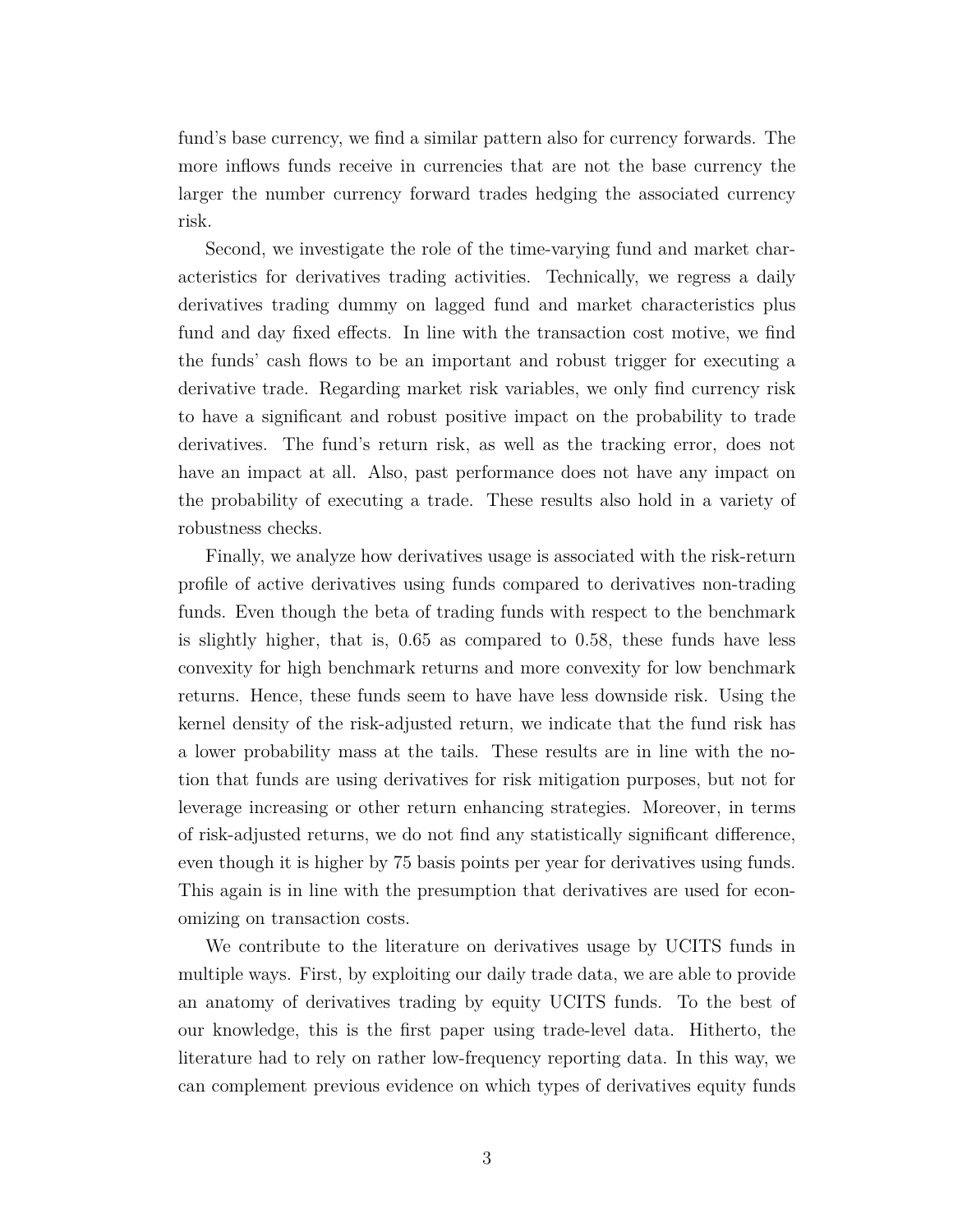use (e.g., [Fong, Gallagher and Ng,](#page-25-2) [2005;](#page-25-2) [Cao, Ghysels and Hatheway,](#page-25-3) [2011;](#page-25-3) [Cici and Palacios,](#page-25-4) [2015;](#page-25-4) [Natter et al.,](#page-25-5) [2016;](#page-25-5) [Benz et al.,](#page-25-0) [2019\)](#page-25-0).

Second, our results indicate that the propensity and frequency of trading derivatives are, to a large extent, embedded in fund-fixed characteristics. The trading infrastructure provided by the fund-family, that is, the parent investment company, the predetermined investment strategy, incentive schemes as well as personal traits of the fund manager may be the underlying economic drivers here, but not the size, geographic focus, base currency, or domicile of the fund.

Third, we enlarge the literature by adding granular evidence on the motives for derivatives usage. Our results support the presumption that economizing on transaction costs and mitigating risk is a major driver for a fund's decision to trade derivatives on any specific day. Due to the lack of granular data, the literature has been scarce on this question so far. In this regard, our results point in the same direction as those presented by [Natter et al.](#page-25-5) [\(2016\)](#page-25-5) and [Benz](#page-25-0) [et al.](#page-25-0) [\(2019\)](#page-25-0).

The rest of the paper is organized as follows. In Section [2,](#page-6-0) we provide an overview on the relevant literature. In Section [3,](#page-10-0) we outline our empirical strategy. Section [4](#page-13-0) describes the linked fund-trade dataset. Section [5](#page-15-0) presents the results. Finally, Section [6](#page-24-0) concludes.

## <span id="page-6-0"></span>**2. Literature review**

As it has been already pointed out, there is already literature which deals with questions (i) and (ii). However, these papers had to rely on low-frequency reporting data, and mostly on US data. Evidence at EU level is much more limited. It is, therefore, interesting to see how the results reported here relate to the results reported in this paper and based on high-frequency trading data.

In general, the likelihood of trading derivatives has been found to be clearly below 20% in most studies focusing on US UCITS funds (cf., [Cao, Ghysels and](#page-25-3) [Hatheway,](#page-25-3) [2011;](#page-25-3) [Cici and Palacios,](#page-25-4) [2015\)](#page-25-4). This is true even though the vast majority of funds are allowed to use derivatives. For instance, [Cao, Ghysels and](#page-25-3) [Hatheway](#page-25-3) [\(2011\)](#page-25-3) and [Deli and Varma](#page-25-6) [\(2002\)](#page-25-6) report that between 65 and 77% of US UCITS funds are allowed to use derivatives. [Natter et al.](#page-25-5) [\(2016\)](#page-25-5) report that in their sample of US equity UCITS funds, almost 90% are allowed to trade derivatives, but only a tenth of them is actually doing it. Interestingly,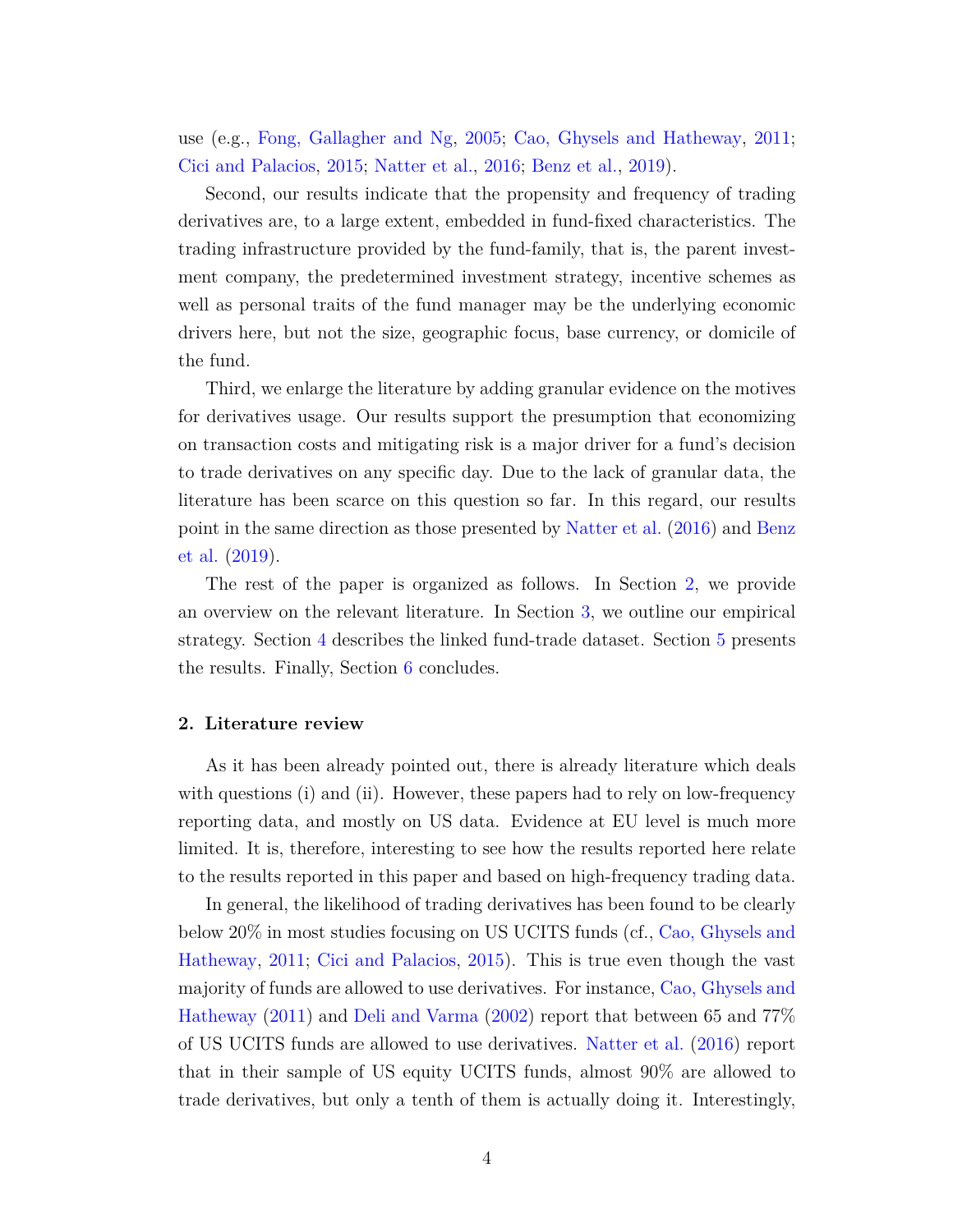[Chen](#page-25-7) [\(2011\)](#page-25-7) shows that for hedge funds, this likelihood is 71%. In a much broader sample of US UCITS funds, [Benz et al.](#page-25-0) [\(2019\)](#page-25-0) find that 40% are using derivative instruments. While this number is close to our findings, the other numbers reported in the literature are far lower. It could well be that derivatives usage has changed over time, leading to a more substantial fraction of derivatives using funds in more recent studies.

Concerning question (i), that is, what type of derivatives are traded by UCITS funds, it has been shown that they are concentrating their holdings on futures and forwards, mostly in FX underlyings (cf., [Cao, Ghysels and](#page-25-3) [Hatheway,](#page-25-3) [2011;](#page-25-3) [Fong, Gallagher and Ng,](#page-25-2) [2005\)](#page-25-2). Looking at option usage by equity funds only, [Natter et al.](#page-25-5) [\(2016\)](#page-25-5) show that there is a strong focus on equity options. [Cici and Palacios](#page-25-4) [\(2015\)](#page-25-4) report that this comes to a large extent from writing call options. These results are in line with our findings.

Regarding question (ii), that is, the question of what makes a fund to be a derivatives user, our paper is most closely related to [Koski and Pontiff](#page-25-1) [\(1999\)](#page-25-1). Using survey-based data, they find that about a fifth of equity UCITS funds is using derivatives, and the most important determinants for doing so are the affiliation with a large fund-family or a high turnover. Turnover is identified as an important determinant also in other studies (cf., [Deli and](#page-25-6) [Varma,](#page-25-6) [2002;](#page-25-6) [Natter et al.,](#page-25-5) [2016\)](#page-25-5) even though [Cici and Palacios](#page-25-4) [\(2015\)](#page-25-4) do not detect a statistically significant relationship. Whether fund size has an impact on the likelihood of trading derivatives is less clear. While [Johnson and Yu](#page-25-8) [\(2004\)](#page-25-8), [Cici and Palacios](#page-25-4) [\(2015\)](#page-25-4) and [Natter et al.](#page-25-5) [\(2016\)](#page-25-5) identify fund size as an important determinant, [Koski and Pontiff](#page-25-1) [\(1999\)](#page-25-1) find no statistically significant relationship and [Deli and Varma](#page-25-6) [\(2002\)](#page-25-6) even find a negative one.

Regarding the impact of investment styles, [Koski and Pontiff](#page-25-1) [\(1999\)](#page-25-1) do not find a strong relation, apart from the fact that small-cap and growth funds are below average derivatives users. [Deli and Varma](#page-25-6) [\(2002\)](#page-25-6) also confirm the latter result. What seems to be more critical in this regard is whether a fund is focused on specific asset classes, with debt funds being the heaviest derivatives users. [Deli and Varma](#page-25-6) [\(2002\)](#page-25-6) conclude from this evidence that being a derivatives trading fund is driven by the extent that derivatives allow to reduce transaction costs. It fits into this picture that [Cao, Ghysels and Hathe](#page-25-3)[way](#page-25-3) [\(2011\)](#page-25-3) and [Deli and Varma](#page-25-6) [\(2002\)](#page-25-6) find funds investing internationally to use more derivatives.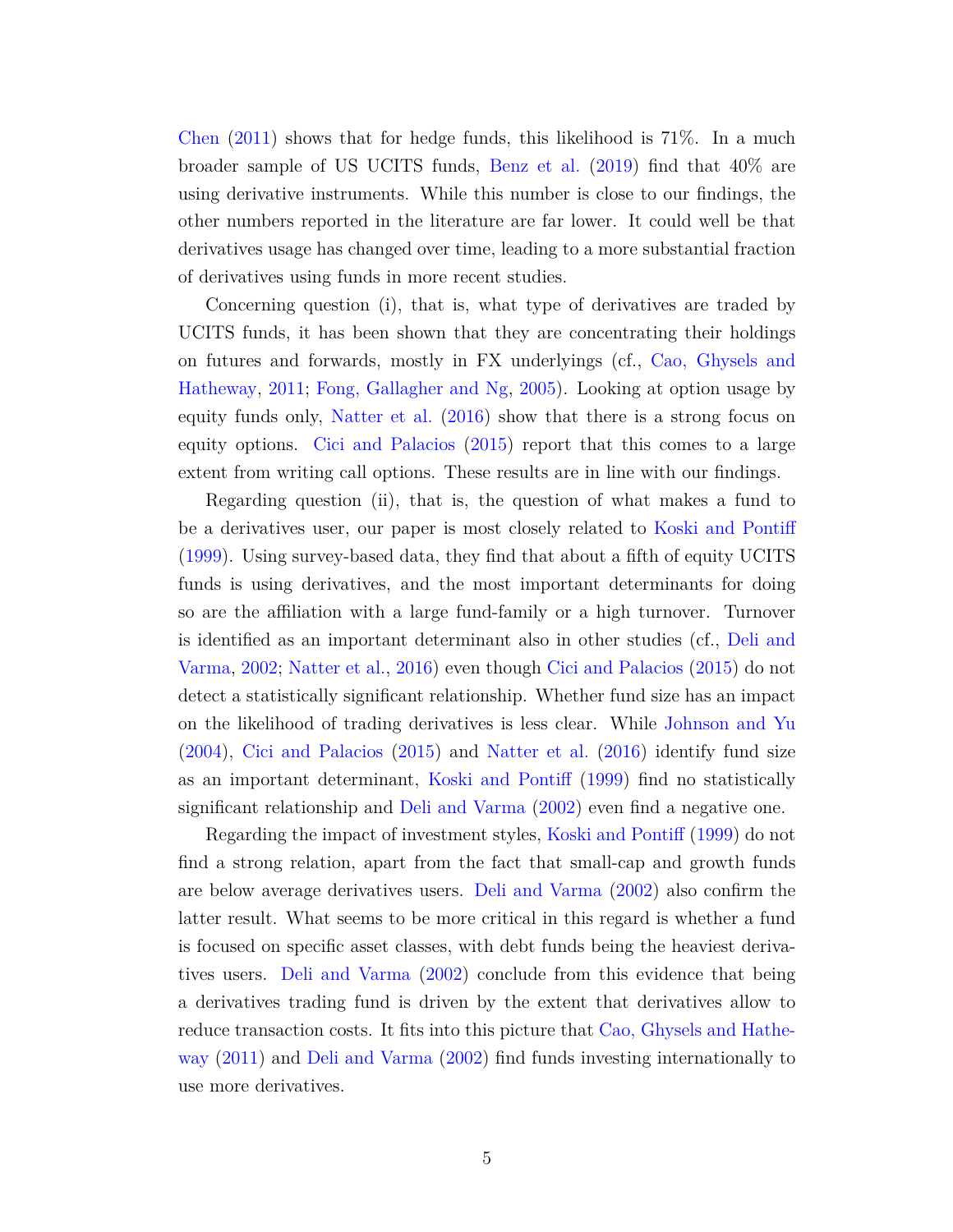At EU level, [Guagliano et al.](#page-25-9) [\(2019\)](#page-25-9) analysed the drivers of CDS usage by UCITS funds and found that only a limited number of funds use CDS; funds that are part of a large group are more likely to use these instruments; fixedincome funds that invest in less liquid markets, and funds that implement hedge-fund strategies, are particularly likely to rely on CDS; and fund size becomes the main driver of net CDS notional exposures when these exposures are particularly large.

Some papers have investigated the impact of personal characteristics of the fund manager on derivatives usage. For instance, [Koski and Pontiff](#page-25-1) [\(1999\)](#page-25-1) and [Natter et al.](#page-25-5) [\(2016\)](#page-25-5) do not find tenure to have an impact, while [Cici and Pala](#page-25-4)[cios](#page-25-4) [\(2015\)](#page-25-4) find a negative one. Inconclusive results have also been reported with respect to age and education levels, while it has also been reported that female fund managers have a lower likelihood to use options [\(Cici and Palacios,](#page-25-4) [2015\)](#page-25-4).

Overall, it could be said that our results are in line with the findings in the literature. However, because of our granular daily data, we are able to observe the relative impact of these different variables. This is especially true when it comes to question (iii), that is, the question of why funds are trading a given volume of derivatives on any specific day. This question has not yet been analyzed in the literature.

An important question is, of course, to learn more about the motives of why funds are trading derivatives. This is the question (iv) analyzed in this paper. In principle, there are three reasons for doing so. First, equity funds might want to economize on transaction costs by using derivatives to build synthetic equity positions. Second, derivatives are helpful for risk management purposes, for instance, with respect to currency risk exposure, but also tail risks in equity positions.

Third, derivatives could also be used for return enhancing motives. For instance, equity funds, which typically are not allowed to build up leverage, could be inclined to do so synthetically. Technically speaking, derivatives could be used to increase delta and gamma risk of a fund. In this way, the fund is building up market risk exposure; it otherwise would not have. This is something regulators are very concerned about.<sup>[4](#page-8-0)</sup> Also, derivatives can be

<span id="page-8-0"></span><sup>&</sup>lt;sup>4</sup>A more detailed exposition of regulatory concerns on derivatives usage by UCITS funds can be found in the document supporting the Proposed Rule Release 18f-4 of the Investment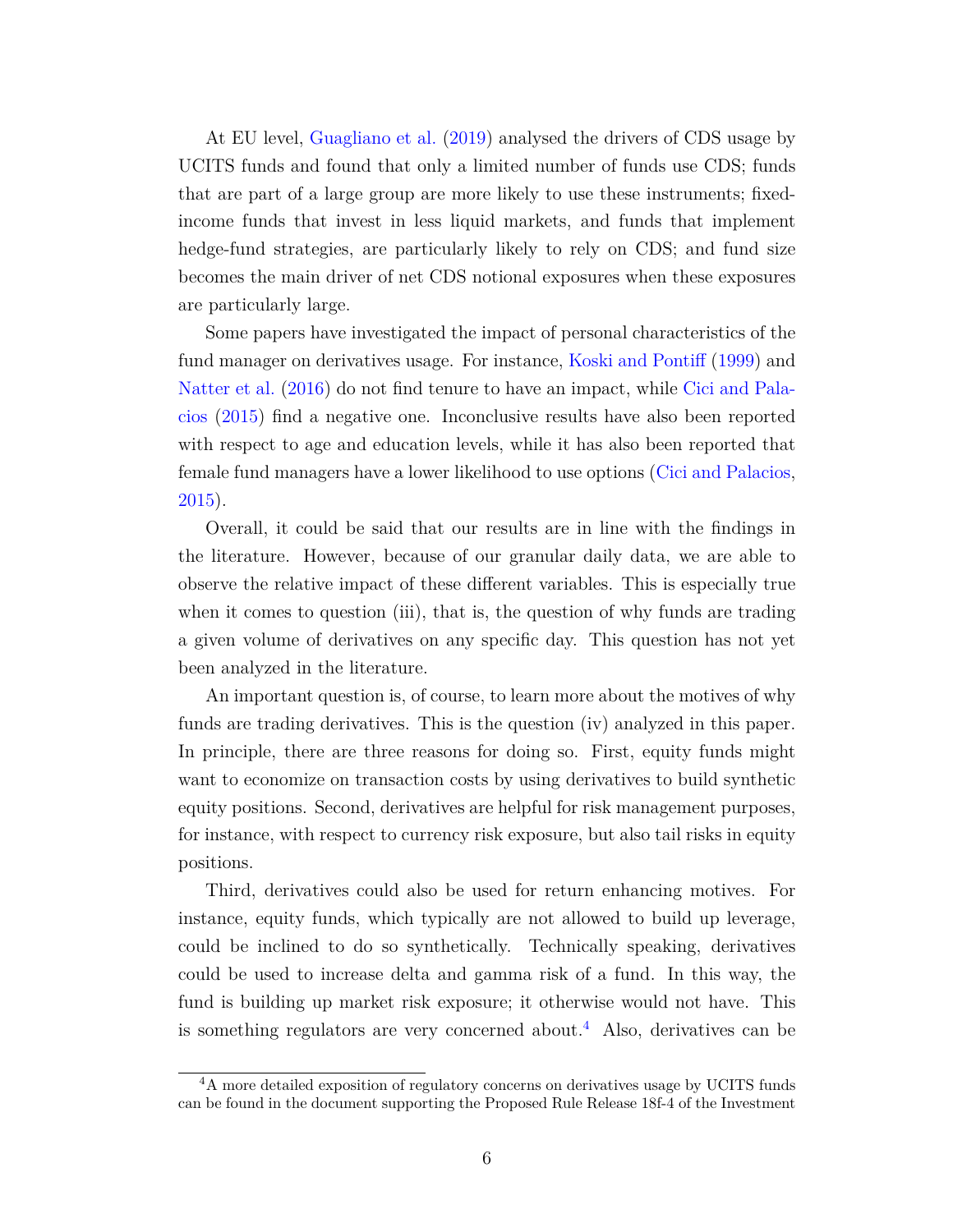used for betting on specific price movements adding idiosyncratic risk to the fund. Apart from the return risk implications derivatives usage might have, regulators are also concerned about the fact that these contracts could add liquidity or counterparty risk to the funds. The latter should be a minor concern in a European context, as there is a central clearing obligation due to EMIR rules.

Since data is not readily available, there have only been few papers analyzing the relationship between a fund's risk profile and its derivatives activities so far. Moreover, it can easily be seen that the analysis of this question suffers from a severe endogeneity problem, as a fund with a higher risk profile might decide right from the beginning to use more derivatives. However, using derivatives will actually reduce its risk profile.

Hence, the literature so far is giving only an indication of the correlation of these two variables, at best. [Koski and Pontiff](#page-25-1) [\(1999\)](#page-25-1) show that there is no significant difference in the risk levels of derivatives using and non derivatives using funds. Similar results are also reported by [Fong, Gallagher and Ng](#page-25-2) [\(2005\)](#page-25-2), [Cao, Ghysels and Hatheway](#page-25-3) [\(2011\)](#page-25-3), [Cici and Palacios](#page-25-4) [\(2015\)](#page-25-4), and [Natter et al.](#page-25-5) [\(2016\)](#page-25-5), while [Chen](#page-25-7) [\(2011\)](#page-25-7) finds derivatives using hedge funds even to have less risk. Similarly, [Natter et al.](#page-25-5) [\(2016\)](#page-25-5) show that derivatives using equity UCITS funds have less systematic risk. Moreover, [Natter et al.](#page-25-5) [\(2016\)](#page-25-5) show that option-using equity funds have higher risk-adjusted returns. They argue that besides transaction costs, this might be caused by hedging strategies implemented via the use of protective puts or covered calls. [Guagliano et al.](#page-25-9) [\(2019\)](#page-25-9) show that fixed income funds that use credit default swaps tend to be subject to increased tail risk. In a comprehensive analysis of US UCITS funds, [Benz et al.](#page-25-0) [\(2019\)](#page-25-0) show that exposures coming from derivatives are very small, that is, below one percent of the fund's net asset value. Accordingly, the impact of derivatives on the risk-adjusted fund performance seems to be rather weak or even statistically not detectable.

Company Act by the SEC (IC-33704) published on November, 25, 2019; cf. [https://www.](https://www.sec.gov/rules/proposed.shtml) [sec.gov/rules/proposed.shtml](https://www.sec.gov/rules/proposed.shtml).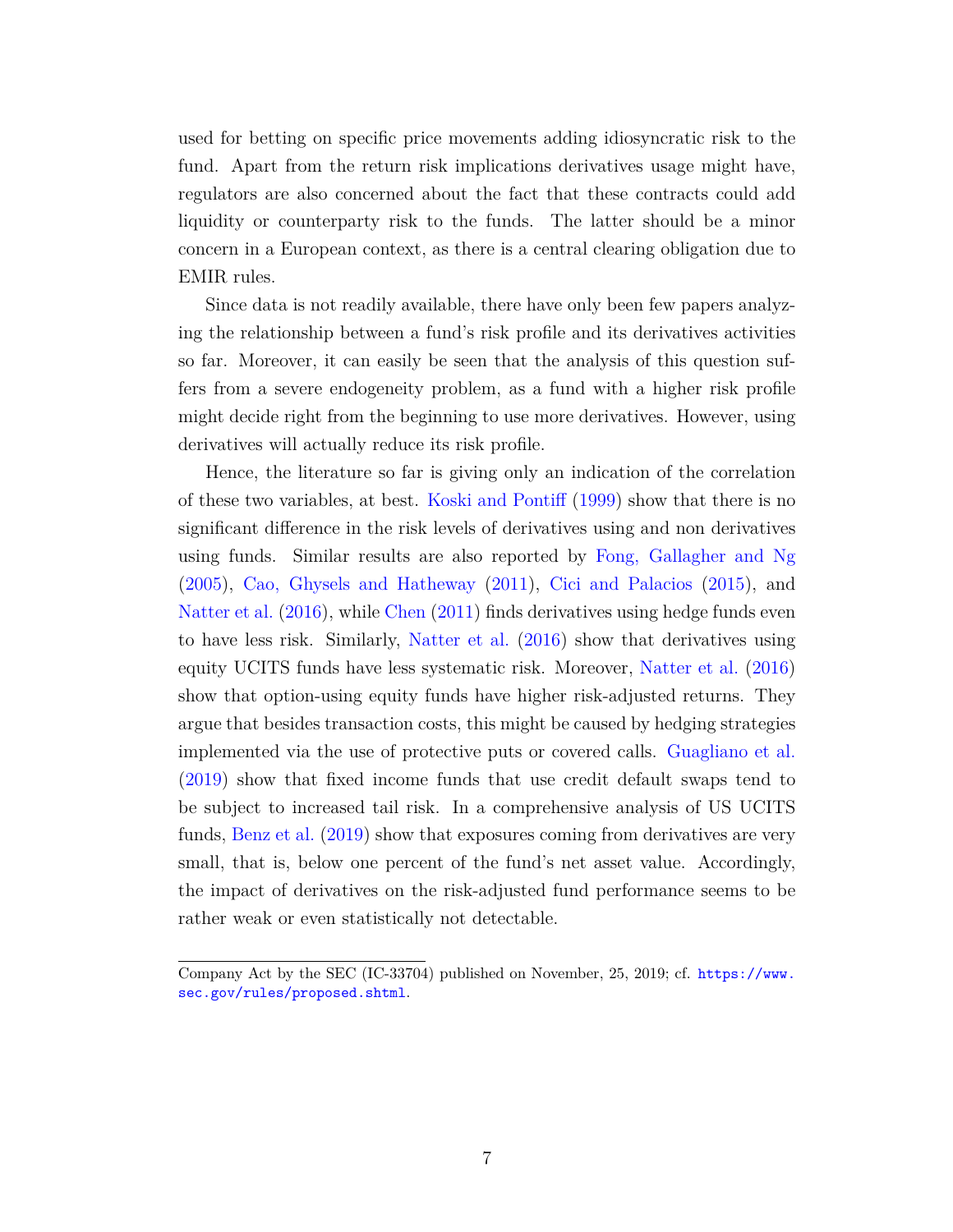## <span id="page-10-0"></span>**3. Empirical strategy**

## *3.1. Derivatives trading behavior and fund characteristics*

Using trading data from mandatory reporting allows us to observe derivative trading and non-derivative trading equity funds. To provide insights into a fund's general decision to use or not use derivatives, we analyze the role of the fund family and other fund characteristics. According to the results in the literature, our conjecture is that the geographic investment focus as measured by the investment area, the investment strategy as measured by the benchmark, as well as the fund's size or the size of the fund family should play an important role. Technically, we regress the derivatives trading fund dummy (*DerivativesFundi*), that is, a dummy that is set to one if the fund trades derivatives during our sample period on the following fund-family and fund-specific fixed effects:

<span id="page-10-1"></span>
$$
Derivatives Fund_i = \alpha + \lambda_{family size} + \lambda_{family} + \lambda_{inverse} + \lambda_{currentcy} + \lambda_{domicile} + \lambda_{benchmark} + \lambda_{size} + \epsilon_i,
$$
\n
$$
(1)
$$

where *i* denotes a fund,  $\lambda_{family size}$  denotes fund-family-size-decile fixed effects, *λfamily* fund-family fixed effects, *λinvarea* investment area fixed effects, *λcurrency* base-currency fixed effects, *λdomicile* fund-country fixed effects, *λbenchmark* benchmark fixed effects, and  $\lambda_{size}$  fund-size-decile fixed effects.  $\epsilon_i$  is the error term. Successively, we add the various fixed effects to the model. The statistic of interest is the adjusted R-squared. It tells us which part of the variation in the funds' decision to use or not use derivatives can be explained by these characteristics.

To analyze the propensity and the extent of a fund's derivative use, we aggregate the trade-level data on the fund-day level and construct two measures for a fund's daily derivative use. The daily derivatives trading dummy (*DTDi,t*) equals one if a fund *i* makes at least one derivative trade on day *t*. *notional<sub>i,t</sub>* is the natural logarithm of the total notional of a fund's derivatives trades on day *t*. We use both variables as the dependent variable of the fixed effects approach to identify fund characteristics that can explain the propensity and the extent of funds' daily derivative use. Here, the variation over time allows us to also include fund fixed effects  $(\lambda_i)$ .

Presumably, the variation of a fund's derivative use over time is also a reaction to time-variant market and fund characteristics. To test which time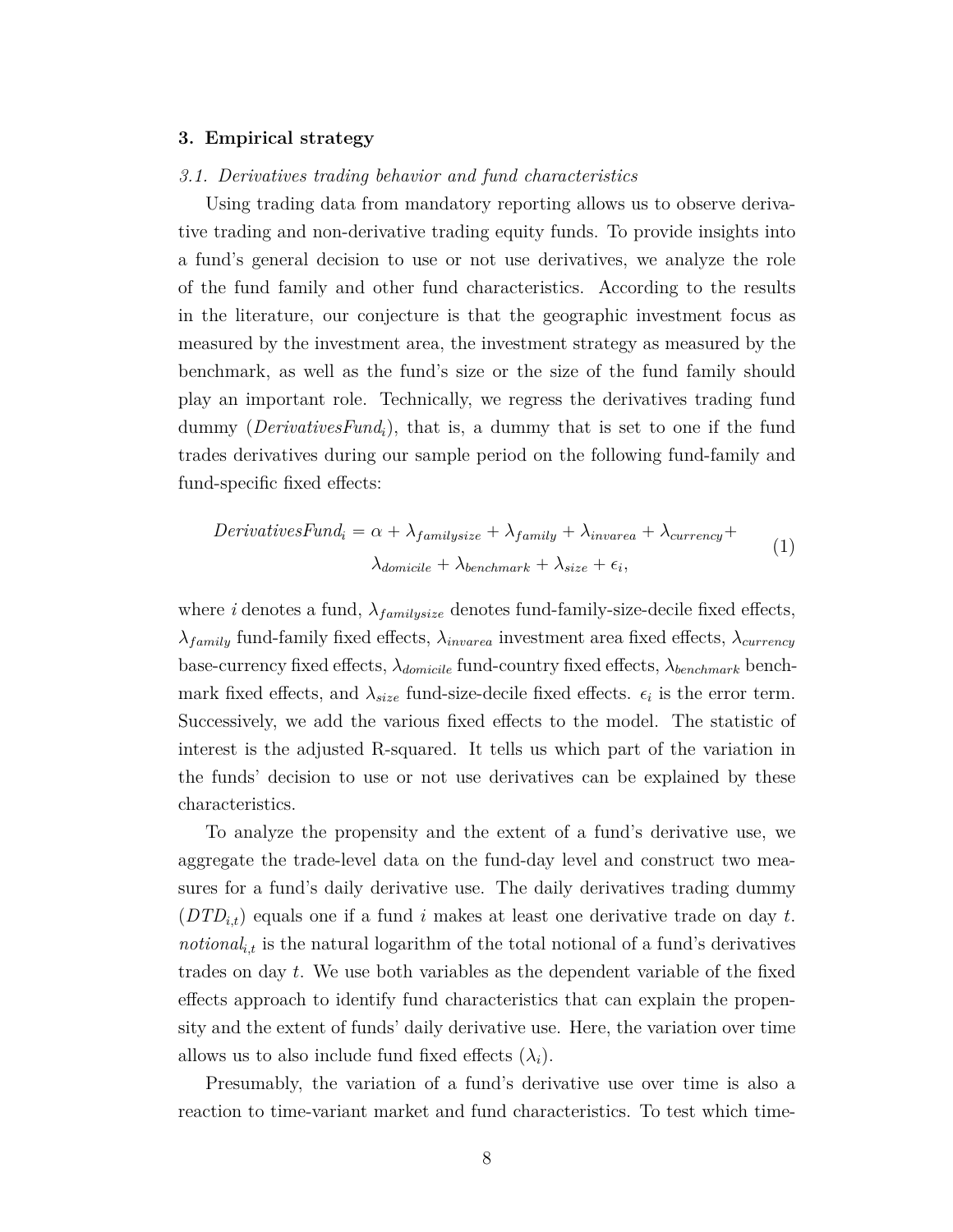varying characteristics matter, we estimate the following linear probability model,

$$
DTD_{i,t} = \alpha + \beta x_{i,t-1} + \lambda_t + \lambda_i + \epsilon_{i,t},\tag{2}
$$

<span id="page-11-0"></span>where the variable of interest is the  $\beta$  on a lagged fund characteristic  $x_{i,t-1}$ . As fund characteristics *x*, we follow the literature and test various proxies for fund flows, fund risks, and fund returns. Time-varying fund characteristics are lagged by one day to alleviate simultaneity concerns. All models include day and fund fixed effects. Since our dependent variable is a dummy, we also estimate a logit model as a robustness test.

## *3.2. Derivatives trading behavior and fund returns*

To uncover motives for derivatives trading, we are interested in analyzing whether derivatives trading is associated, and if so in what direction, with fund returns. One should bear in mind that this impact can be multifaceted. First, derivatives trading could be used for economizing on transaction costs. In this case, risk-adjusted net returns should be positively affected. Second, derivatives could be used to hedge price and currency risk in the underlying portfolio. In this case, the delta risk (volatility) of the fund portfolio should decrease. By using non-linear derivatives, also the gamma risk of the fund, that is, the convexity of the payoff profile, would be reduced. However, derivatives could also be used to increase delta and gamma risk. For instance, by creating synthetic leverage via derivatives positions, the delta risk of the fund would increase. If again, non-linear derivatives are used, also the gamma risk would increase.

Disentangling these different effects is not an easy task. However, using daily trading data, we are able to propose an approach that allows us to isolate the different impact types of derivatives. For this purpose, we first emphasize that the observed excess return of a fund could be written as follows:

$$
r_{i,t} = \alpha_{i,t} r_{mm,t} + \beta_{i,t} r_{b,i,t} + (1 - \alpha_{i,t} - \beta_{i,t}) (r_{d,i,t}) + \epsilon_{i,t}.
$$
 (3)

The return index *i* stands for the fund, *mm* the money market rate, *b* the fund's benchmark, and *d* the fund's derivatives position.  $\alpha$  and  $\beta$  represent the portfolio weights of the cash and stock position. Subtracting *rmm,t* from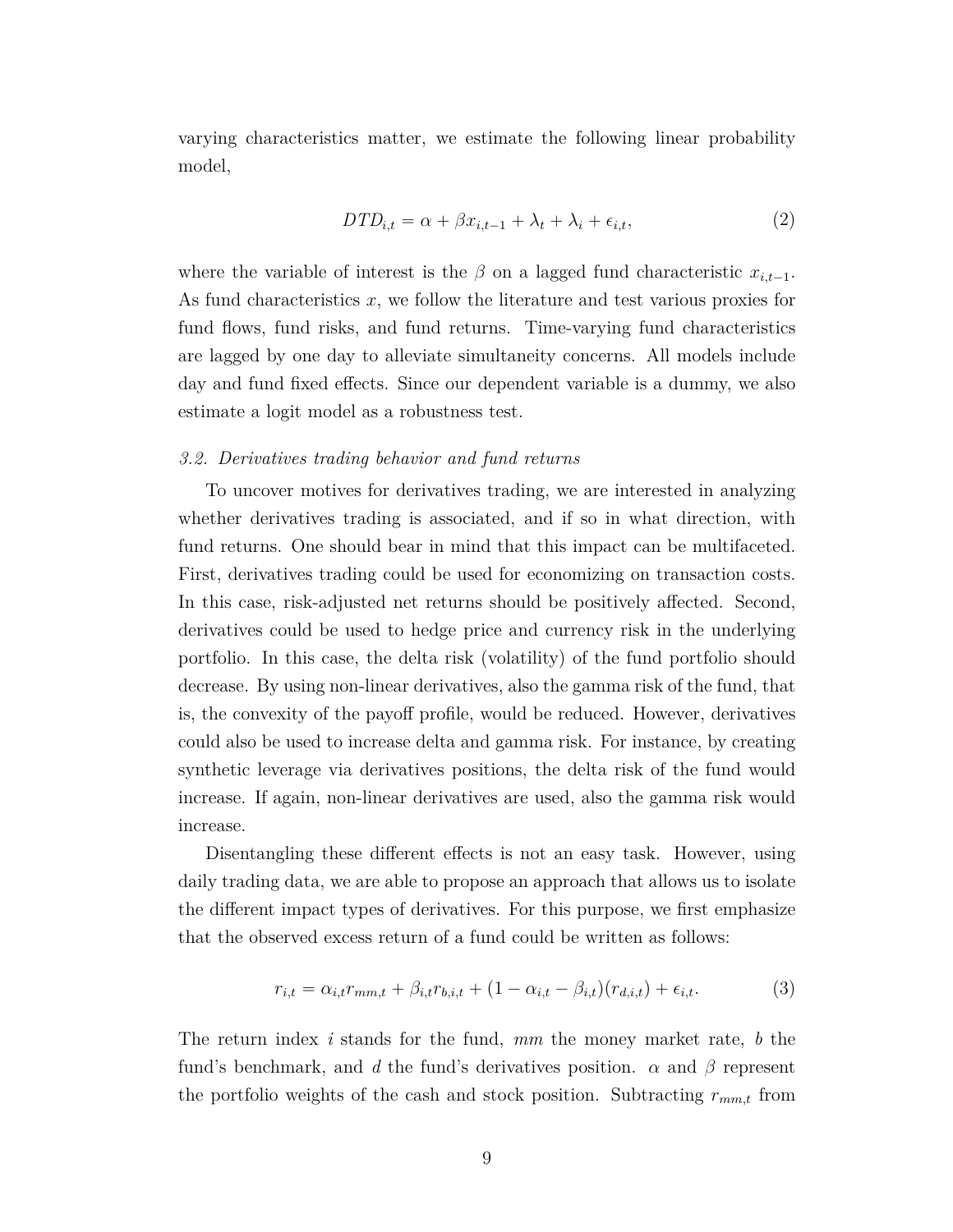both sides and re-writing gives us

<span id="page-12-1"></span>
$$
r_{i,t} - r_{mm,t} = \beta_{i,t}(r_{b,i,t} - r_{mm,t}) + (1 - \alpha_{i,t} - \beta_{i,t})(r_{d,i,t} - r_{mm,t}) + \epsilon_{i,t}.
$$
 (4)

Next, we apply a second-order Taylor approximation to write the return of the derivatives position as follows:

<span id="page-12-0"></span>
$$
r_{d,i,t} - r_{mm,t} \approx \Omega_{i,t}(r_{b,t} - r_{mm,t}) + \Gamma_{i,t} \kappa_{i,t} (r_{b,t} - r_{mm,t})^2 + \nu_{i,t}.
$$
 (5)

The  $\Omega$  and the  $\Gamma$  denote the well-known Greeks of option pricing theory.  $\Omega$ represents the elasticity of the derivatives' price with respect to the underlying and can be regarded as representing the delta risk. Γ is the second derivative of the derivatives' price and represents the gamma risk of the fund.  $\kappa$  is a scaling factor capturing the non-linearity of the second derivative.

Now, substituting Equation [5](#page-12-0) into Equation [4,](#page-12-1) and adding a dummy variable *d* indicating whether on that particular day the fund i had a derivatives position and re-writing we get:

$$
r_{i,t} - r_{mm,t} = \beta_{i,t}^0 + \beta_{i,t}^1 d_{i,t} + (\beta_{i,t}^4 + \beta_{i,t}^5 d_{i,t})(r_{b,t} - r_{mm,t})
$$
  
+ 
$$
(\beta_{i,t}^6 + \beta_{i,t}^7 d_{i,t})(r_{b,t} - r_{mm,t})^2 + \epsilon_{i,t}
$$
 (6)

<span id="page-12-2"></span>Moreover, as  $\beta_{i,t}^0$  can be considered as the risk-adjusted return, we add the constant  $\beta_{i,t}^1 d_{i,t}$  in order to infer whether there is any difference in the riskadjusted return depending on whether the fund trades derivatives or not. Now, Equation [6](#page-12-2) is estimated in a time-series approach. We use daily observations over one month for each fund and set *d* equal to one if the fund did at least one derivatives trade over the month. More specifically, the equation then looks as follows:

$$
r_{i,t} - r_{mm,t} = \beta_i^k + \beta_i^m (r_{b,t} - r_{mm,t}) + \beta_i^n (r_{b,t} - r_{mm,t})^2 + \epsilon_{i,t}
$$
 (7)

We set  $k = 0, 1, m = 2, 3, \text{ or } n = 4, 5$  depending on whether the fund is a derivatives trader  $(0, 2, 4)$  or not  $(1, 3, 5)$ . This procedure provides us with a monthly estimate of each beta factor for each fund, which makes a total of more than  $25,000$  $25,000$  $25,000$ <sup>5</sup> We can then make inference on the betas and, as a consequence,

<span id="page-12-3"></span><sup>5</sup>We estimate the beta-factors per month and fund in our sample, i.e. 6 times 4*,* 555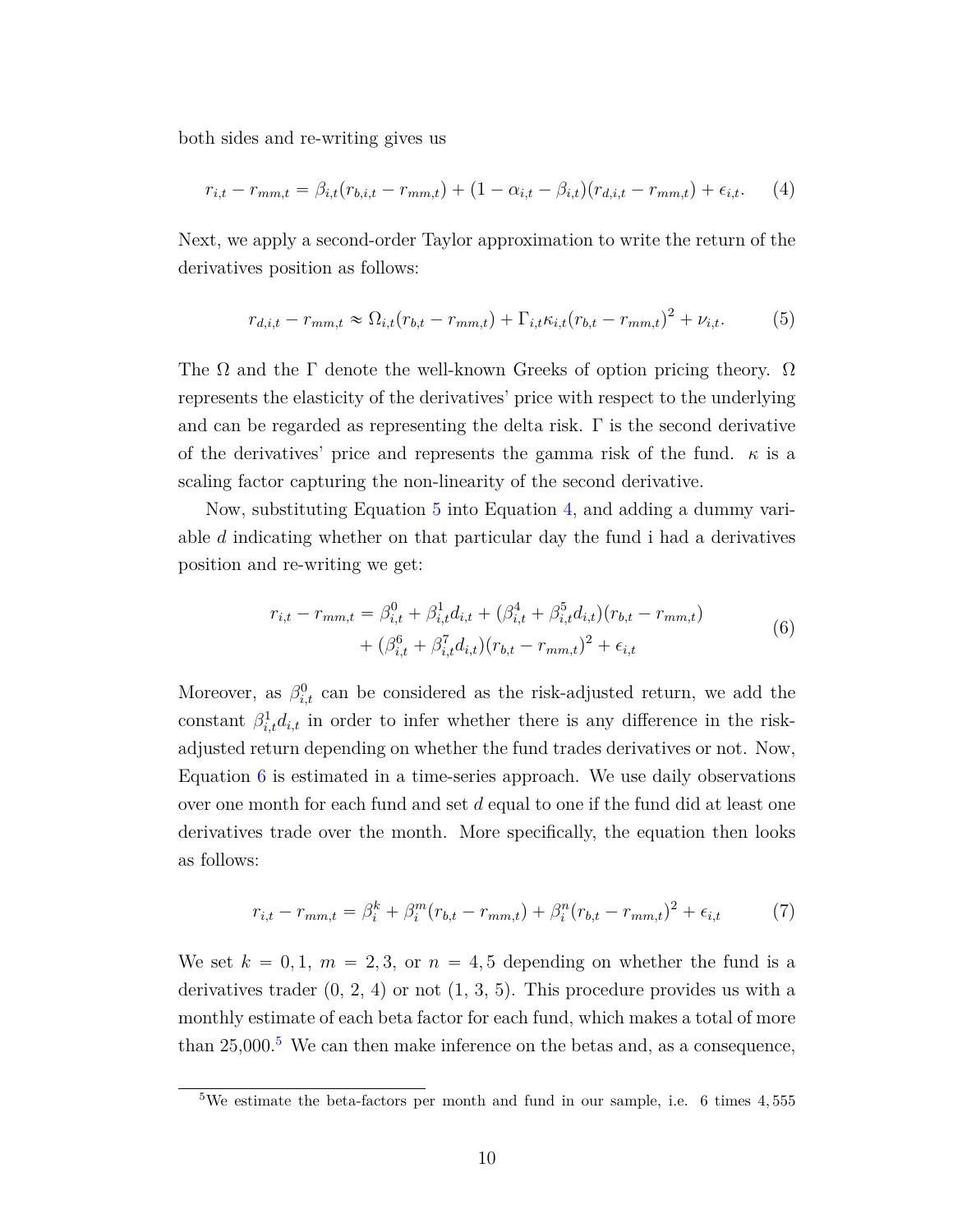on the impact of derivatives trading on returns and their distribution.

Finally, in order to better detect risk management activities going on in the fund, we would allow for a different convexity in the downward and upward case. Therefore, we re-write the preceding equation as follows:

<span id="page-13-2"></span>
$$
r_{i,t} - r_{mm,t} = \beta_i^k + \beta_i^n (r_{b,t} - r_{mm,t})
$$
  
+  $\beta_i^p \text{bot}_{b,t} (r_{b,t} - r_{mm,t})^2 + \beta_i^q \text{top}_{b,t} (r_{b,t} - r_{mm,t})^2 + \epsilon_{i,t}$  (8)

Here,  $bot_{b,t}$  is a dummy variable set to one, if the respective benchmark  $b$  was among the 25% worst performing benchmarks on day *t*, and zero otherwise. Similarly,  $top_{b,t}$  is a dummy variable set to one, if the respective benchmark *b* was among the 25% best performing benchmarks on day *t*, and zero otherwise.

## <span id="page-13-0"></span>**4. Data**

## *4.1. Sample construction and fund data*

We obtain data on funds from the Morningstar Direct database. The sample construction starts with all open-ended UCITS funds that are classified as equity funds, domiciled in the EU, and have an inception date before or equal to December 31, 2015. Furthermore, we exclude funds with missing information on the ISIN or the benchmark, and funds that have a benchmark inception date after December 31, 2015. Moreover, we obtain funds' Legal Entity Identifier (LEI) from Bloomberg. We disregard funds with missing LEI since the LEI is identifies counterparties in the derivatives trading data. In line with related papers (e.g., [Natter et al.,](#page-25-5) [2016\)](#page-25-5), we exclude funds with a net asset value below 5m US Dollar to deal with the incubation bias [\(Evans,](#page-25-10) [2010\)](#page-25-10). We end up with a comprehensive sample of 4,555 European equity UCITS funds.

## *4.2. Data on derivatives trades*

We make use of a proprietary regulatory dataset on derivatives trades that must be reported under Article 9 of the European Market Infrastructure Regulation  $(EMIR)$ .<sup>[6](#page-13-1)</sup> The EMIR-originated data is provided at different levels of

estimations for each beta-factor

<span id="page-13-1"></span> ${}^{6}$ Regulation (EU) No  $648/2012$  of the European Parliament and of the Council of 4 July 2012 on OTC derivatives, central counterparties and trade repositories; cf. [https:](https://eur-lex.europa.eu/legal-content/EN/TXT/?uri=celex%3A32012R0648) [//eur-lex.europa.eu/legal-content/EN/TXT/?uri=celex%3A32012R0648](https://eur-lex.europa.eu/legal-content/EN/TXT/?uri=celex%3A32012R0648)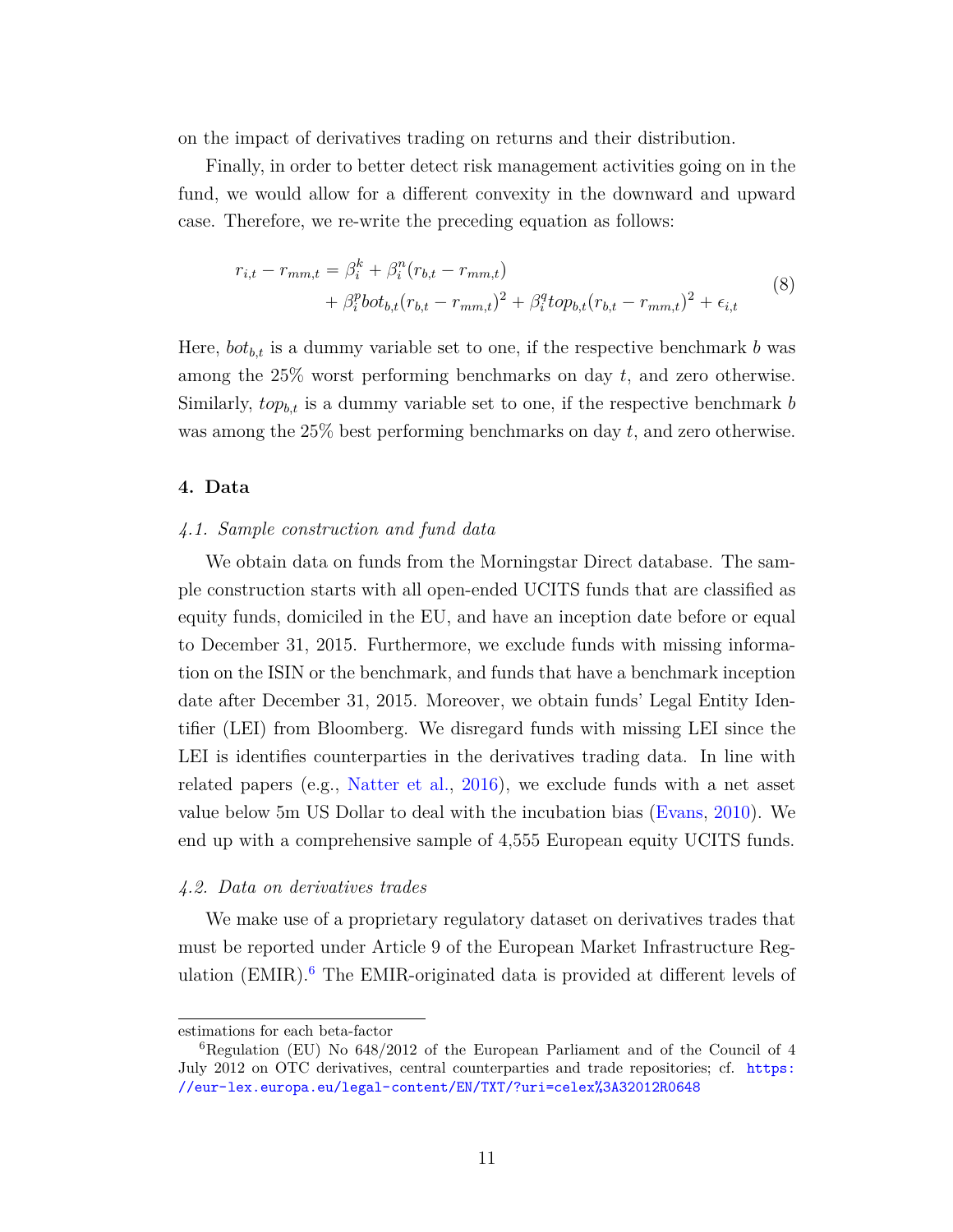granularity to the authorities. The highest level of granularity is the trade activity data (also referred as flow data). This data provides various messages to track the life cycle of a derivative transactions. Each message has a particular action type that defines the content and the status of the transaction (e.g., new, modified, canceled/terminated trade).

We obtain the EMIR flow data in the period from July 1 to December 31, 2016. We filter out new transactions, that is, transactions of action type N. The dataset provides a variety of fields to describe the complex universe of derivative transactions. We use information on counterparties, asset class, contract type, counterparty side (buy/sell), and notional amount. For exchange-traded derivatives, the reporting of asset class and contract type is not standardized during our sample period. Therefore, we rely on a methodology developed and tested by the European Securities and Markets Authority to categorize derivatives using a variety of other codes, for example, exchange or CFI codes. Further, we apply various cleaning steps to filter out unrealistic values.<sup>[8](#page-14-1)</sup>

In the EMIR data, counterparties are identified by the Legal Entity Identifer (LEI). Using information on the LEIs of European equity UCITS funds, we can identify 2,085 of the 4,555 funds in the EMIR data. Hence, 45.8% of the equity funds make at least one derivative trade over our sample period.

## *4.3. Descriptive statistics of sample*

Our sample of derivatives trading funds has 271,585 fund-day observations of 2,085 distinct funds in the period from July 1 to December 31, 2016. Each of these funds makes at least one derivative trade during our sample period. We construct three measures to aggregate a fund's trades on a fund-day level. These are a derivatives trading dummy that indicates whether a fund trades on a certain day, the number of trades per day, and the traded notional per day. A detailed definition of all variables can be found in Appendix [A.](#page-40-0) It should be noted that all variables are winsorized at the 1% and 99% level.

Descriptive statistics of the derivatives trading funds are given in Panel A of Table [1.](#page-33-0) The average fund trades on 40% of the days and makes about

<span id="page-14-0"></span><sup>7</sup>A more detailed description of EMIR data reporting and aggregation can be found in Appendix B.

<span id="page-14-1"></span><sup>8</sup>A detailed description of all EMIR variables can be found in Commission Implementing Regulation (EU) 2017/105 published on October, 19, 2016; cf. [https://eur-lex.europa.eu/legal-content/EN/TXT/?uri=uriserv:OJ.L\\_.2017.](https://eur-lex.europa.eu/legal-content/EN/TXT/?uri=uriserv:OJ.L_.2017.017.01.0017.01.ENG&toc=OJ:L:2017:017:TOC) [017.01.0017.01.ENG&toc=OJ:L:2017:017:TOC](https://eur-lex.europa.eu/legal-content/EN/TXT/?uri=uriserv:OJ.L_.2017.017.01.0017.01.ENG&toc=OJ:L:2017:017:TOC).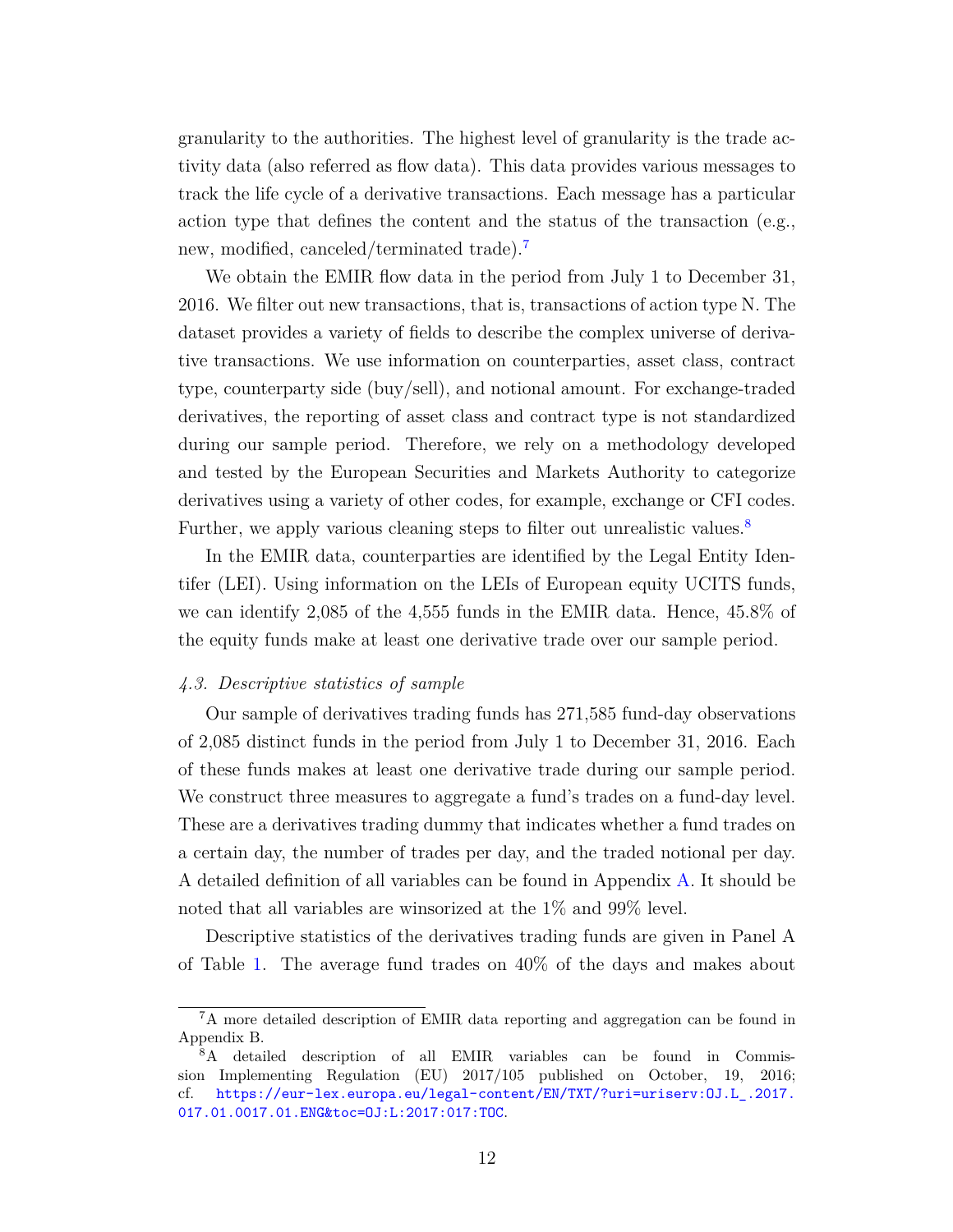2.3 trades per day. The average (median) derivatives trading fund has a net asset value of approx. USD 457m (163m) and belongs to a fund family with a total of 15 (10) funds. The characteristics of the 2,470 non-trading funds in our sample can be found in Panel B of Table [1.](#page-33-0) Non-trading funds tend to be smaller, to belong to smaller fund-families, and to have slightly higher return volatility and tracking errors.

 $-$  Table [1](#page-33-0) about here  $-$ 

## <span id="page-15-0"></span>**5. Derivatives trading of equity funds**

## *5.1. Which types of derivatives are traded by equity funds?*

The trade-level data allows us to identify possible trading patterns over time and to shed light on underlying asset classes and derivative types used. In the period from July 1 to December 31, 2016, the 2,085 funds executed 627,895 trades. Figure [1](#page-26-0) illustrates the number of trades and the trading volume per day over our sample period. As expected, the number of trades and the trading volume are highly correlated. We do not observe any time trend or other systematic trading patterns in funds' daily trading activities.

 $-$  Figure [1](#page-26-0) about here  $-$ 

Table [2](#page-34-0) presents the relative distribution of derivative trading activities across asset classes and derivative types. Panel A is based on the total number of trades. Interestingly, three types of contracts account for approximately 78% of all trades, with forward contracts on currencies being responsible for 51% and future and option contracts on equities for 17% and 10%, respectively. These contracts represent 93% of all classified trades. Hence, other contract types, such as swaps, forward rate agreements, or contracts for differences, as well as other underlyings, such as commodities, credit, or interest rates, play a minor role.

— Table [2](#page-34-0) about here —

Panel B presents the relative distribution of the notional. Here, currency forwards, equity futures, and equity options account for 65% of the overall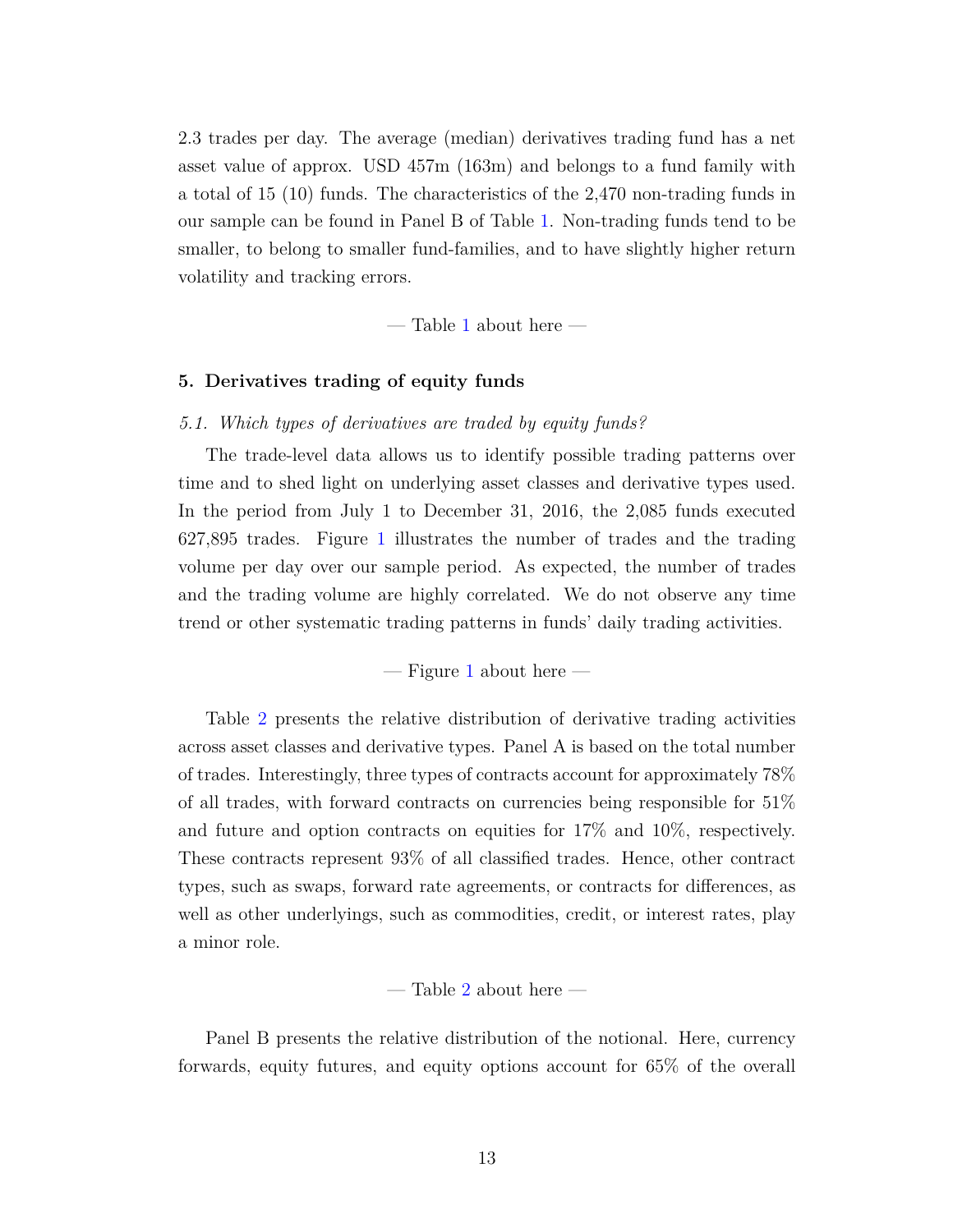trade volume and  $84\%$  of the classified trade volume<sup>[9](#page-16-0)</sup>—however, the relative importance of these three contract types is slightly lower compared to the number of trades. The importance of the three major derivatives contract types is summarized in Figure [2.](#page-27-0) In this figure, we also distinguish between call and put options on equities. The former is the dominant type representing about 70% of all traded options on equities. However, based on the notional, the volume of traded puts becomes larger than those of traded calls and represents 57% of the classified equity option trading volume.

## $-$  Figure [2](#page-27-0) about here  $-$

Figure [3](#page-28-0) illustrates the share of long and short trades for the three major contract types, with options on equities being split into calls and puts. Trades of forwards on currencies are almost equally balanced across long and short trades (52% to 48%). For futures on equities, long trades are clearly dominating with more than 74%. By contrast, equity UCITS funds write a call option in 64% and a put option in 57% of the option trades. Hence, short positions on calls are the prevailing contract type when it comes to option trading, representing about 62% of those trades.

## $-$  Figure [3](#page-28-0) about here  $-$

## *5.2. Which fund characteristics explain the decision to trade derivatives?*

Our data allows us to distinguish between derivatives trading and nonderivatives trading equity funds. During our sample period, 2,085 of 4,555 equity funds (45.8%) make at least one derivative trade. To learn more about a fund's general decision whether to use or not to use derivatives, we regress the derivative trading dummy on various fixed effects. These fixed effects control for fund-family size, fund family, investment area, base currency, domicile, benchmark, and deciles of fund size. The adjusted R-squared of the models tells us which part of the overall variation can be explained by these fund characteristics.

Table [3](#page-35-0) presents the results. First, we include fixed effects for the deciles of fund-family size based on the number of funds belonging to a family. They

<span id="page-16-0"></span><sup>9</sup>16% (23%) of the trades (notional) cannot uniquely be assigned to one asset class and are, therefore, classified as undefined.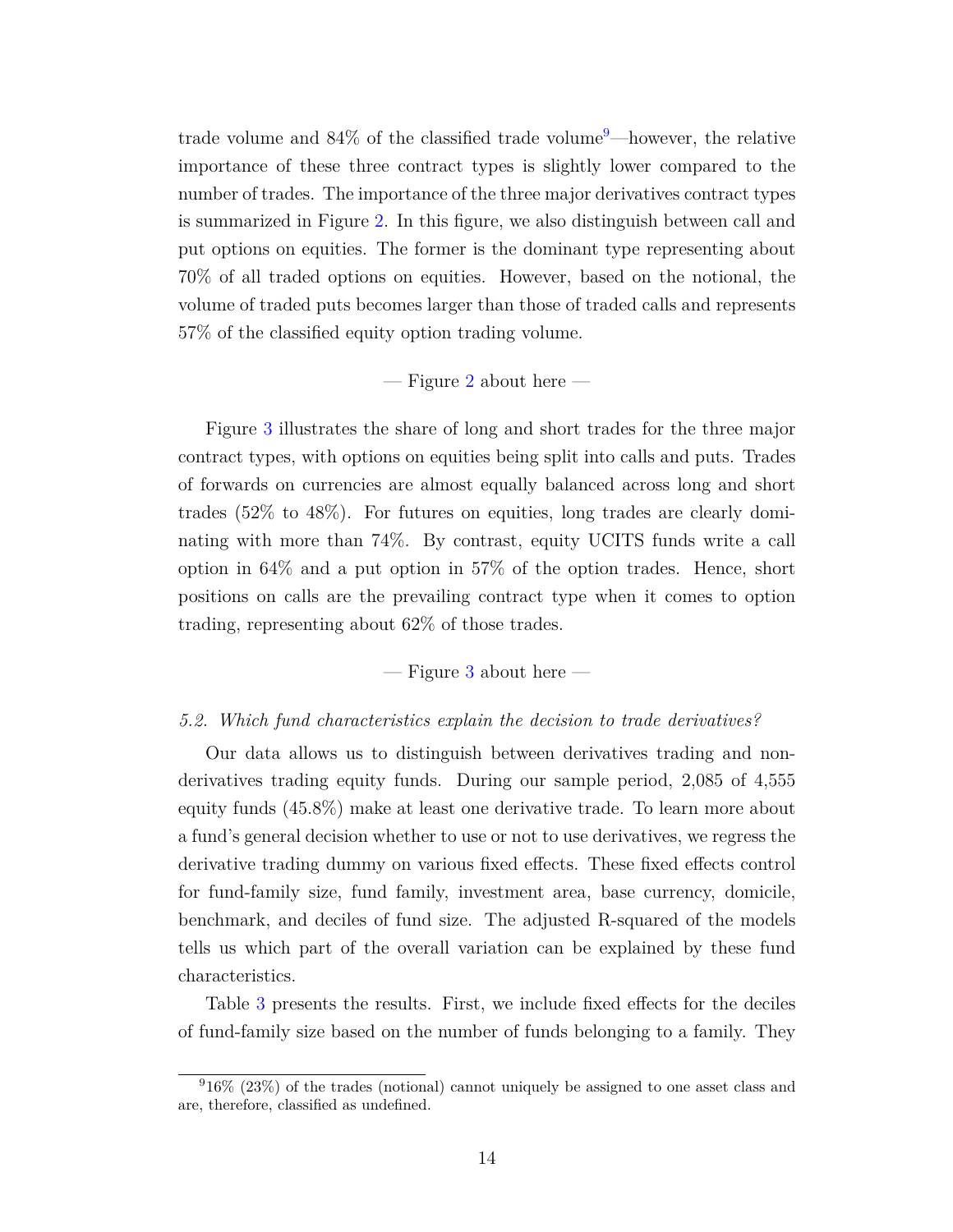can only explain 1.9% of the overall variation. Next, we add fund-family fixed effects to the model. This increases the adjusted R-squared to 34.7%. Hence, a fund's affiliation to a certain fund family can explain a substantial part of the decision to use or not to use derivatives. Successively, we add further fixed effects for the investment area, base currency, domicile, benchmark, and deciles of fund size. Although each of these fixed effects for its own can explain between 3.6% and 7.7% of the overall variation, they are only able to further increase the adjusted R-squared to 39.8%, on top of the fund-family fixed effects. Hence, we conclude that fund-family characteristics are the most important driver for making a fund to trade derivatives or not. Interestingly, we have seen that fund-family size delivers only a minor explanation here. Hence, there must be other characteristics, such as the trading infrastructure, a general policy on derivatives usage, the existing know-how, the hiring policy, etc., which come into play here.

## — Table [3](#page-35-0) about here —

A detailed comparison of derivatives trading and non-trading funds in terms of their fixed characteristics can be found in Appendix [C,](#page-43-0) where it can be seen that both groups are similar, however, with some systematic differences. For instance, trading funds tend to belong to larger fund families and also tend to be larger themselves. Moreover, derivatives trading funds have a preference for choosing Luxembourg or Ireland as their domicile. Overall, these differences are rather small, which corroborates the findings of the regressions on the derivative trading dummy that the most important characteristics determining the decision whether a fund is a derivatives trading or non-trading fund are on the fund-family level rather than connected to a specific fund.

## *5.3. Which fund characteristics explain the extent of derivatives trading?*

In this chapter, we would like to understand better why some funds are active derivatives traders, while others only execute trades infrequently. For this, we apply a fixed effects approach again. However, the dependent variable is now the daily observation of a fund's derivatives use. The models include the fixed effects of Equation [1](#page-10-1) plus fund fixed effects, which now we can be used since there is variation in a fund's derivative use over time.

Table [4](#page-36-0) presents the results. In Panel A, the dependent variable is the natural logarithm of a fund's traded notional per day. Not surprisingly, a fund's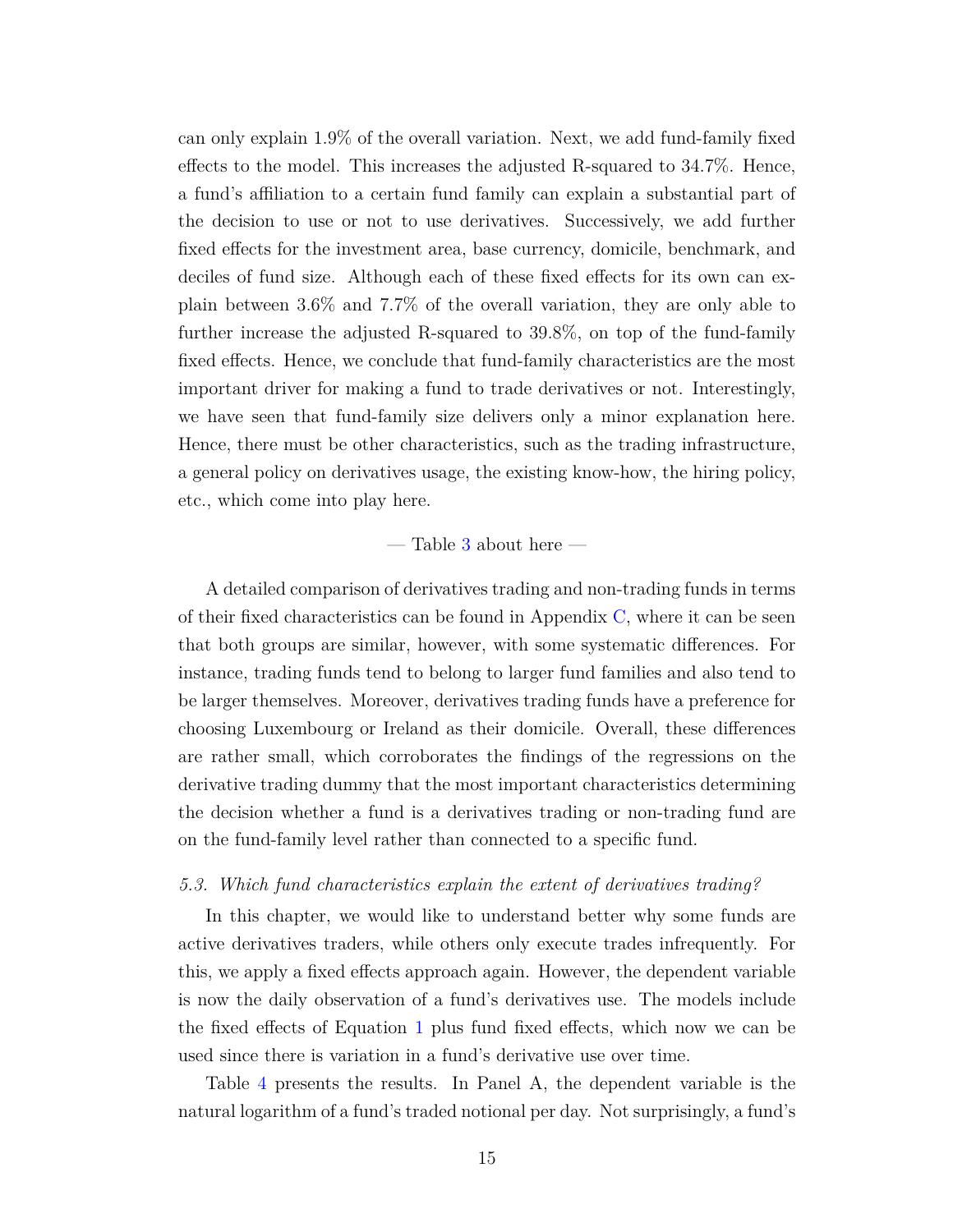affiliation to a fund family already explains 30.0% of the overall variation in the daily notional. Only a minor part of this, i.e., 2.6%, relates to the size of the fund family. The addition of fixed effects for investment area, currency, domicile, benchmark, and fund size lifts the adjusted R-squared to 39.3%. Particularly, a fund's benchmark seems to be important since it can explain by its own 12.9% of the overall variance. However, the largest part in explained variation is added by including a fund fixed effect. This increases the overall adjusted R-squared to 56.0%, which is almost equal to the adjusted R-squared if we would use the fund fixed effect as the only explanatory variable. Panel B presents the same analysis for the derivatives trading dummy that equals one if a fund makes at least one trade on a day. The results are very similar. In this case, all fixed effects together can explain 51.5%, which again is almost equal to the adjusted R-squared of the fund fixed effect alone.

Overall, this evidence can be interpreted as follows. The decision to become active on the derivatives market is embedded in the overall environment the investment company running the whole fund family is delivering. This might be related to the trading infrastructure, the specific derivatives knowhow available in the company, the existence of a general policy on how to handle derivatives contracts, and, of course, the specific selection of fund managers hired by this investment company. However, once these preconditions are given, the specific trading activity displayed by a single fund is determined by fund specific characteristics. One can think of the fund's specific trading strategy, which might be correlated with the chosen benchmark, the personal traits of the fund manager, the incentive scheme in place, etc. Unfortunately, we do not have data on these fund characteristics.

— Table [4](#page-36-0) about here —

## *5.4. What are funds' motives to trade derivatives?*

As has already been explained, we can think of three fundamental economic rationales for an equity UCITS fund to trade derivatives. First, equity funds might want to economize on transaction costs by using derivatives to build synthetic equity positions. Second, derivatives are helpful for risk management purposes, for instance, with respect to currency risk exposure, but also tail risks in equity positions. Third, derivatives could be used to create synthetic leverage or speculating on specific price movements.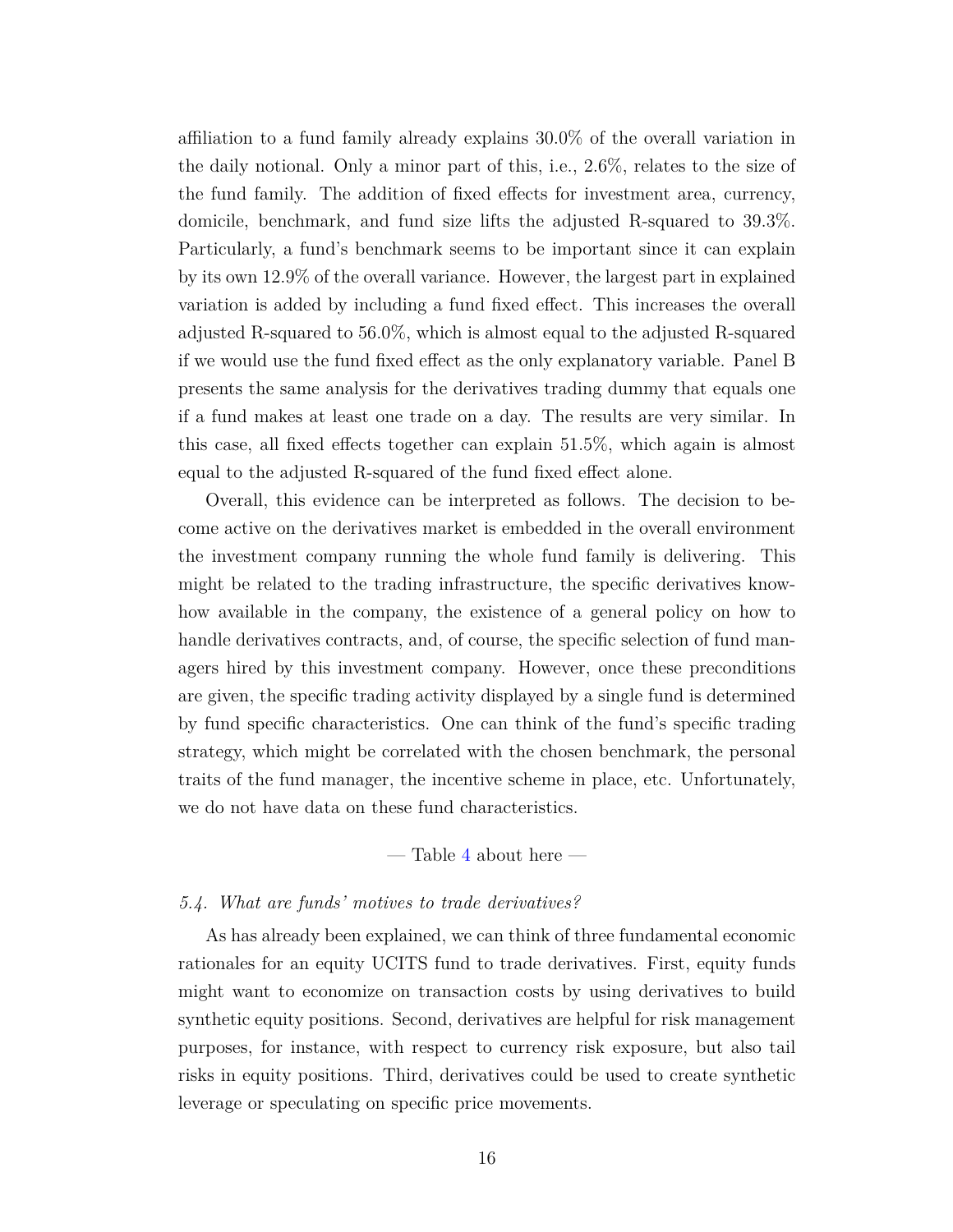To shed more light on this question, we conduct three different analyzes in the following. First, we exploit the granular structure of our data to uncover how daily flows affect derivatives trades. If derivatives trades are motivated by transaction cost savings or risk mitigation purposes, we should observe a specific pattern related to daily fund flows. Second, we analyze whether timevarying fund and market characteristics impact the trading decision of a fund. Each of the three rationales mentioned above leads to different hypotheses concerning the time-varying patterns of underlying fund specific variables. Third, by using a non-linear regression approach, we aim at detecting whether derivatives trading is associated with risk-adjusted returns as well as with the fund's delta and gamma risk.

## *5.4.1. Derivatives trading and aggregate time-varying fund flows*

In the first step, we investigate how the trading activity is related to daily fund flows. Based on the transaction cost perspective, we hypothesize that funds should tend to go long in equity futures, if there are net inflows, while they should go short if there are net outflows. Of course, we have to take into account that this relationship might interfere with other reasons for trading derivatives. For instance, funds have to replace maturing derivatives positions, or they might spread their trades over more extended periods. Therefore, significant noise in trading behavior arises. Nevertheless, according to the transaction cost hypothesis, there should be a relationship between a fund's net flows and its equity futures trading behavior.

To uncover this relationship, we extract daily net fund flows measured relative to the net asset value of the fund. We aggregate the net flows of all funds to a daily net flow of all the funds in our sample. After that, we split these daily observations into the group of days with net outflows and with net inflows. Each group is then divided into 5% quantiles. We also observe whether a fund on any particular day or the following four trading days is a net buyer or seller of equity futures based on the notional volume. Using this information, for each day, we calculate the ratio of funds being net buyers or net sellers relative to all fund observations. Of course, on any day, there are many funds that are not trading at all. The results are visualized in Figure [4.](#page-29-0) As expected, the likelihood for a fund to be a net seller is the higher, the larger the net outflow is. Also, the likelihood of being a net buyer is positively associated with the size of the net inflow.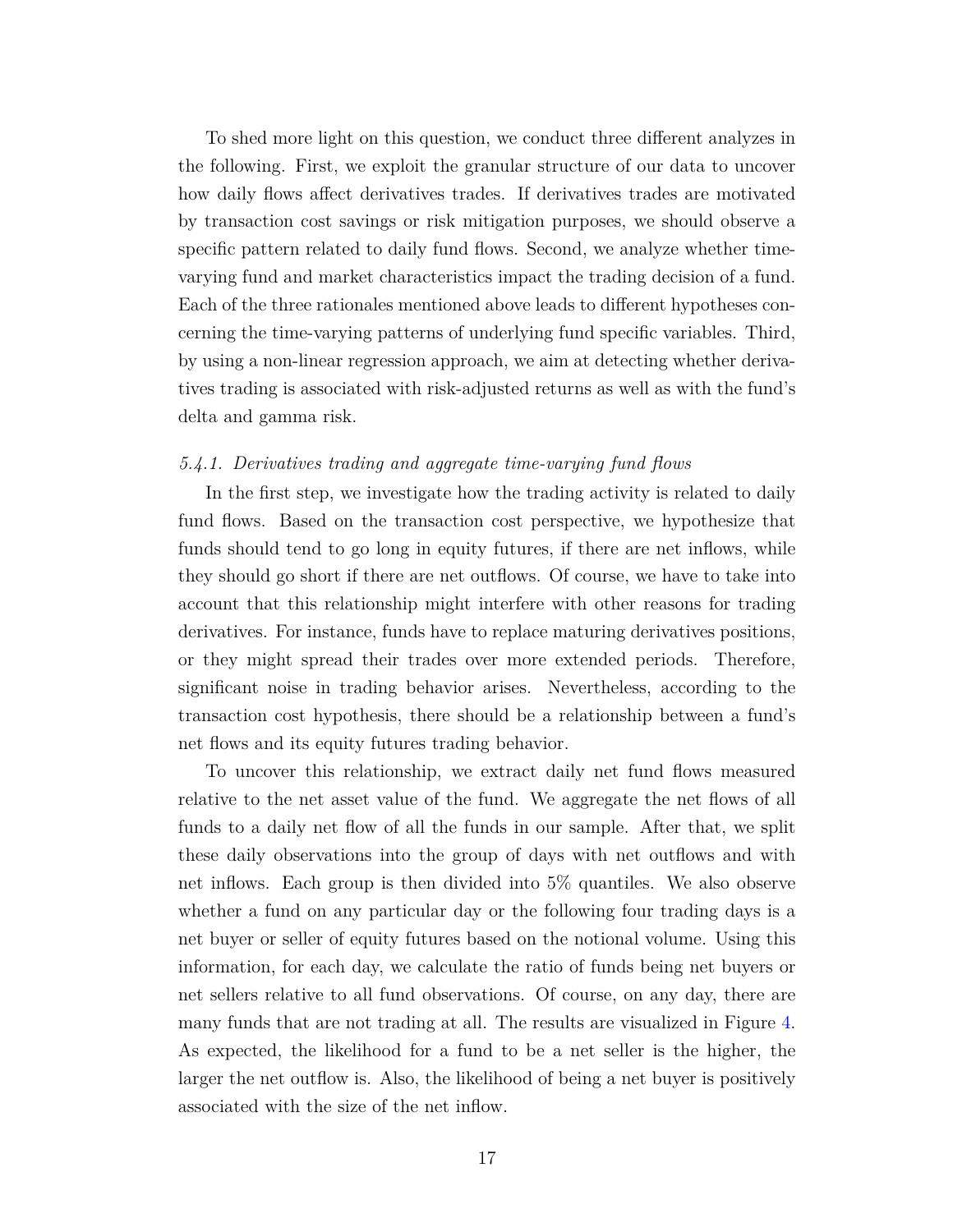## $-$  Figure [4](#page-29-0) about here  $-$

Next, we repeat a similar analysis for currency forwards. Again, we calculate the net flows of each fund. However, this time net flows are calculated with respect to each share class being denominated in a different currency with respect to the benchmark currency. Hence, a net inflow implies that the fund is long in the benchmark currency and short in the share class currency, assuming that the net inflow is quickly invested in benchmark related equities. To reduce this currency risk, the fund should enter into a forward contract where it sells the benchmark currency against the share class currency. We define this to be a long currency forward position. Hence, under the risk management hypothesis, we expect larger net inflows to be associated with buying more currency forwards. In contrast, larger net outflows should be associated with selling more currency forwards.

We analyze this hypothesis in the same manner as before. Again, we calculate daily net flows and group these days in 5% quantiles for the group of net outflows and net inflows. Finally, we investigate whether higher net inflows (outflows) are associated with a higher likelihood for a fund to be a net currency forward buyer (seller). Figure [5](#page-30-0) visualizes the results. As can be seen, our evidence clearly corroborates the risk management hypothesis. Funds are much more likely to buy (sell) a currency forward if they experience a large inflow (outflow).

## $-$  Figure [5](#page-30-0) about here  $-$

## *5.4.2. Derivatives trading and time-varying fund characteristics*

In this section, we analyze the role of the time-varying fund and market characteristics for derivatives trading activities. Again, we come back to our hypothesis that trading activity should be closely related to the fund's net inand outflows, if the transaction cost motive is a relevant driver. If derivatives are used for risk mitigation purposes, we should observe more currency trades in those cases where currency risk increases. Concerning other time-varying risk measures, we do not have clear hypotheses. Hence, if we detect the funds to adapt their trading behavior to other time-varying risk measures, such as return volatility in the benchmark or tracking error, we cannot make any inference on whether this is due to risk mitigation or return enhancing purposes.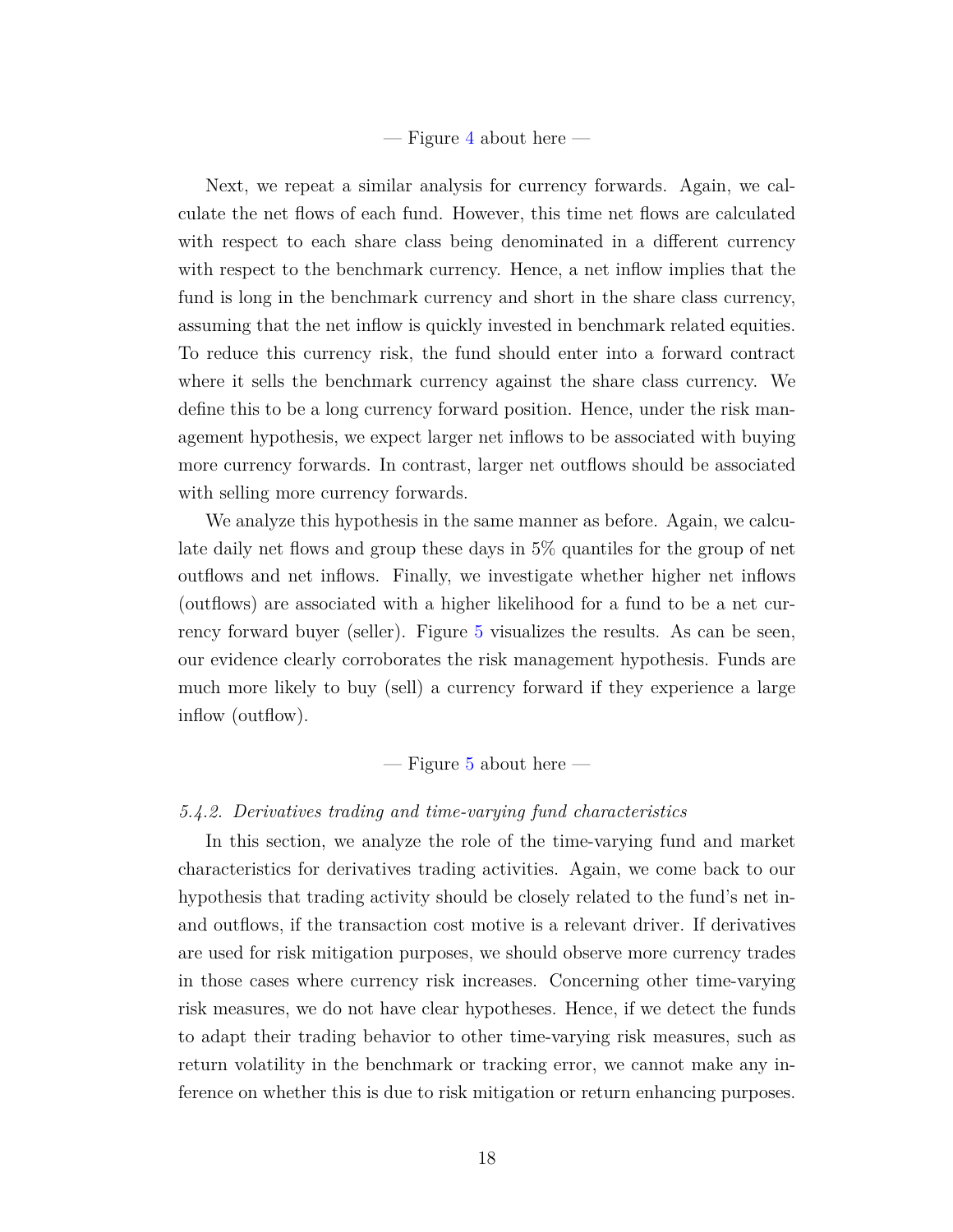Technically, we use a linear prediction model and regress the daily derivatives trading dummy on various proxies for fund flows, fund risk, and fund return, which are lagged by one day. Additionally, we calculate the same model for fund flows only looking at equity future trades. All models include day and fund fixed effects to control for unobserved time-varying characteristics. Table [5](#page-37-0) presents the results for fund flows, whereas Table [6](#page-38-0) shows the ones for fund risk and return.

## $-$  Table [5](#page-37-0) about here  $-$

In Panel A, we regress the daily derivatives trading dummy on three proxies for a fund's flows. The hypothesis, again, is that funds may use derivatives to manage flows in a cost-efficient way. In our standard case, we measure fund flows over the 5 preceding trading days. In Column 1, we use the rolling net flow. The coefficient is 0.386 and statistically significant at the 1%-level. This coefficient can be interpreted in the way that a one standard deviation increase of the net flow increases the probability of a trade by 0.73 percentage points. In Columns 2 and 3, we differentiate between positive and negative net flows. The coefficient on positive net flows is 0.549 and statistically significant at the 1%-level, whereas the coefficient on negative net flows is 0.346 and also significant at the 1%-level. This finding clearly supports the hypothesis that funds use derivatives to manage in- and outflows in a cost-efficient way. This result is robust to the use of alternative measurement periods of funds' flows.

Additional support for this hypothesis is delivered in Panels B and C. There, we use a dummy set to one if the fund buys (sells) an equity future. It can be seen that for futures long trades, the coefficient on positive net flows is positive, while on negative net flows, it is negative. Correspondingly, the coefficient on negative net flows is positive for the dummy representing the funds being short on the equity future. This is exactly in line with the transaction cost hypothesis, as the funds are supposed to buy equity futures in case of net inflows and to sell equity futures in case of net outflows.

## $-$  Table [6](#page-38-0) about here  $-$

In Panel A of Table [6](#page-38-0) we analyze the role of specific fund risk variables. In Column 1, we use the fund's currency risk. It is measured by the standard deviation of the daily exchange rates of the respective share class's base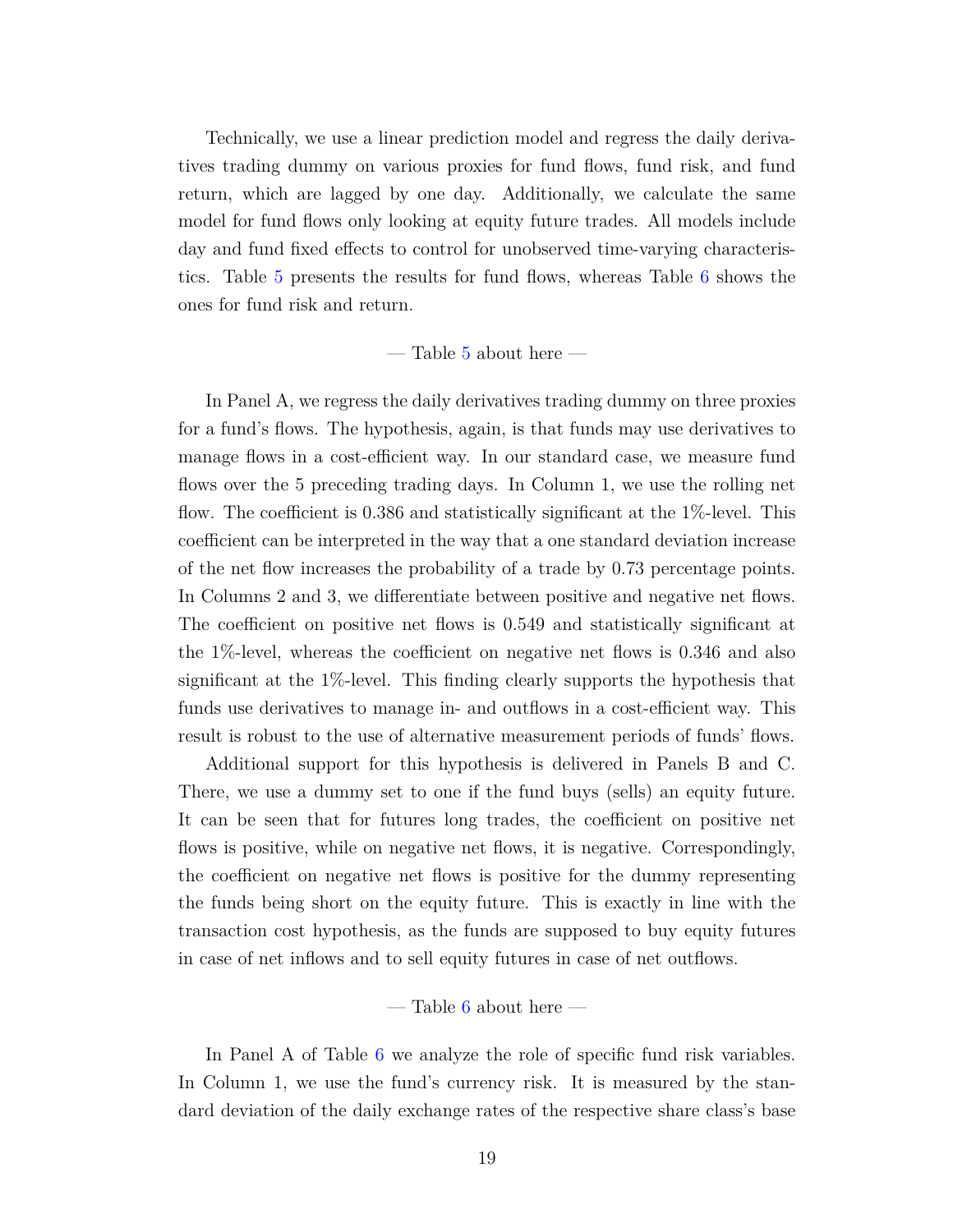currency to the base currency of the fund's benchmark. As a measurement period, we use the 20 preceding trading days. Finally, the standard deviation is aggregated to the fund level by using the weighted average calculated on the basis of net assets of the respective share classes. The coefficient is 4.965 and statistically significant at the 1%-level. A one standard deviation increase of the currency risk raises the probability of a trade by 1.24 percentage points. This result is in line with the risk management hypothesis, as funds, in this case, should react to changes in the currency risk. Of course, as at this stage, we do not take into account whether funds are going short or long in the respective currency, we cannot totally rule out that this behavior is also in line with speculative behavior. In Columns 2 and 3 of Panel A of Table [6,](#page-38-0) we use the rolling one-month standard deviation of the fund return and the rolling one-month tracking error. Both coefficients are statistically insignificant.

In Panel B, we analyze the relationship between a fund's return and the daily decision to trade a derivative. In Column 1, the variable of interest is the rolling one-month fund return. In Column 2, we use the relative return to the benchmark. In Column 3, the relative return to the family is looked at. The coefficients are not statistically significant. Hence, there does not seem to be a linear relationship between a fund's past performance and the decision to use derivatives.

To show the robustness of our results, we conduct two additional tests. First, we use alternative time periods to measure fund flows in Appendix [D](#page-45-0) and fund risks and returns in Appendix [E.](#page-46-0) Using alternative measurement periods, we find similar results. Second, instead of the linear probability model we estimate a conditional logit model. The results in in Appendix [F](#page-48-0) and Appendix [G](#page-49-0) confirm our finding that fund flows and currency risk are positively related to the propensity to trade.

## *5.4.3. Derivatives trading and a funds' risk-profile*

Finally, after having dissected derivatives trading behavior of equity UCITS funds, we will analyze whether we see any relation to the risk-/return profile of the funds. Evidently, we cannot say anything about causality here. However, given that our analysis has delivered extensive evidence indicating that funds are using derivatives for transaction cost or risk mitigation purposes, it would be interesting to see whether this picture can be completed by looking at the funds' returns. For this purpose we estimate Regression [8](#page-13-2) for each fund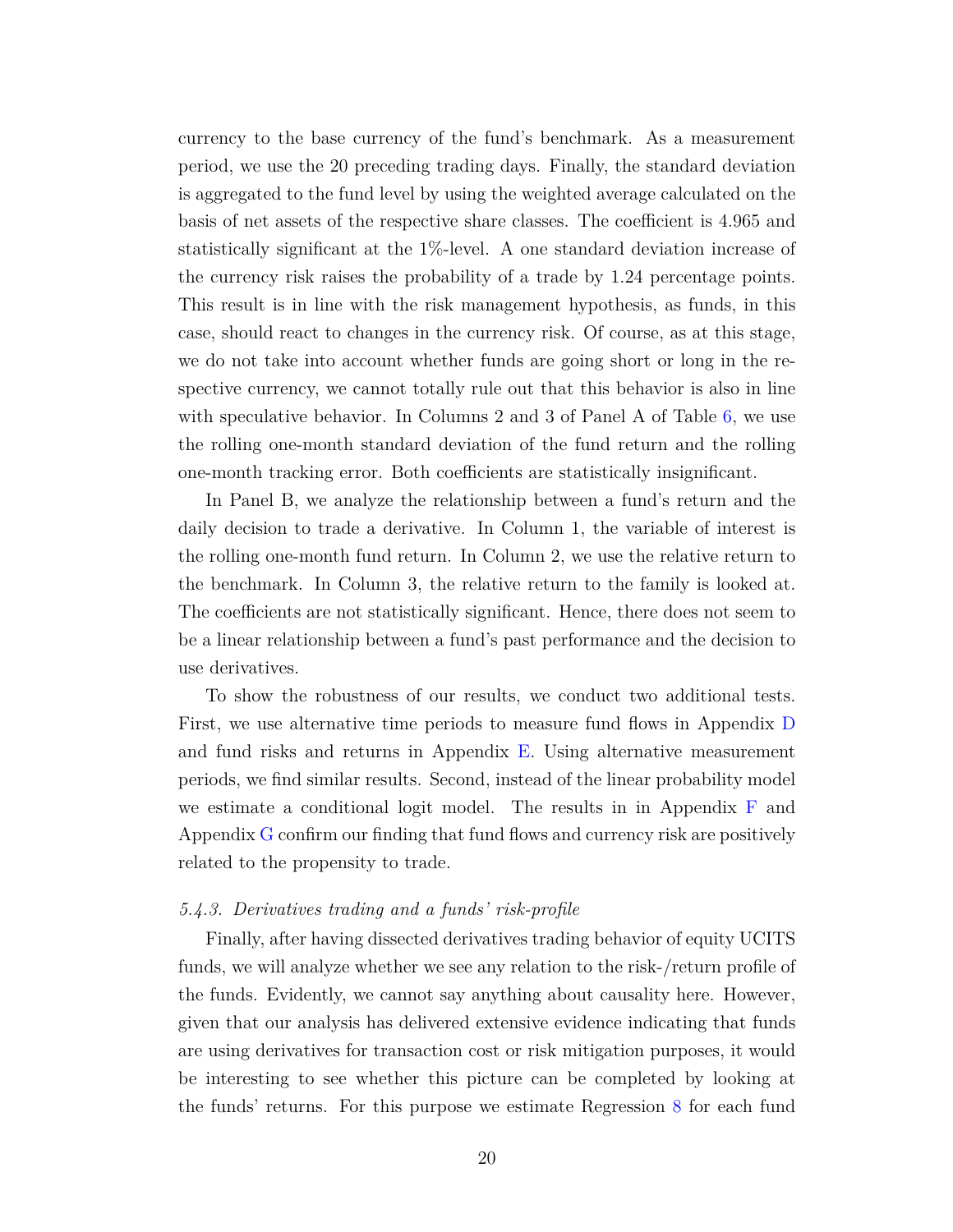and month in our sample separately. In this way, we get more than 25,000 beta estimations. These are then used to make the inferences presented in Table [7.](#page-39-0) In this context, we focus on the comparison of the 40 percent most active derivatives trading funds versus derivatives non-trading funds, as these 40 percent represent more than 95 percent of our derivatives trade sample. Three results are very interesting here.

First, derivatives using funds have a larger downward convexity. This implies that in case of very low benchmark return realizations derivatives using funds have superior returns. In other words, in the downward case, they display less correlation with benchmark returns. However, the same is also true in the upward case. This implies that for very high benchmark returns, derivatives using funds have lower returns. One could also say that they have a lower upward convexity. The differences in the coefficients are statistically highly significant. Overall, this finding is in line with the notion that derivatives are used for risk mitigation purposes.

## — Table [7](#page-39-0) about here —

To better understand the implications of the results displayed in Table [7,](#page-39-0) Figure [6](#page-31-0) exemplifies the predicted return difference of actively trading vs. non-trading funds for a range of benchmark excess returns. As one can see, derivatives trading funds have higher returns in the downward case, but lower returns in the upward case.

 $-$  Figure [6](#page-31-0) about here  $-$ 

Second, the benchmark beta for derivatives using funds is slightly, but significantly higher compared to non-derivatives using funds. Even though this could be interpreted as if there is more delta risk in these funds, it should be said that the difference, which is equal to 0.075, is very small. Moreover, the negative outcome of having slightly more synthetic leverage are confined by the convexity profile described above.

Third, we also find that risk-adjusted returns in derivatives using funds are slightly higher. However, the difference is 0.3 bp, which would sum up to 75 bp/year. Moreover, this difference is statistically not significant. The finding would be in accordance with funds using derivatives for transaction cost motives. Given the relatively small size of the derivatives positions overall, it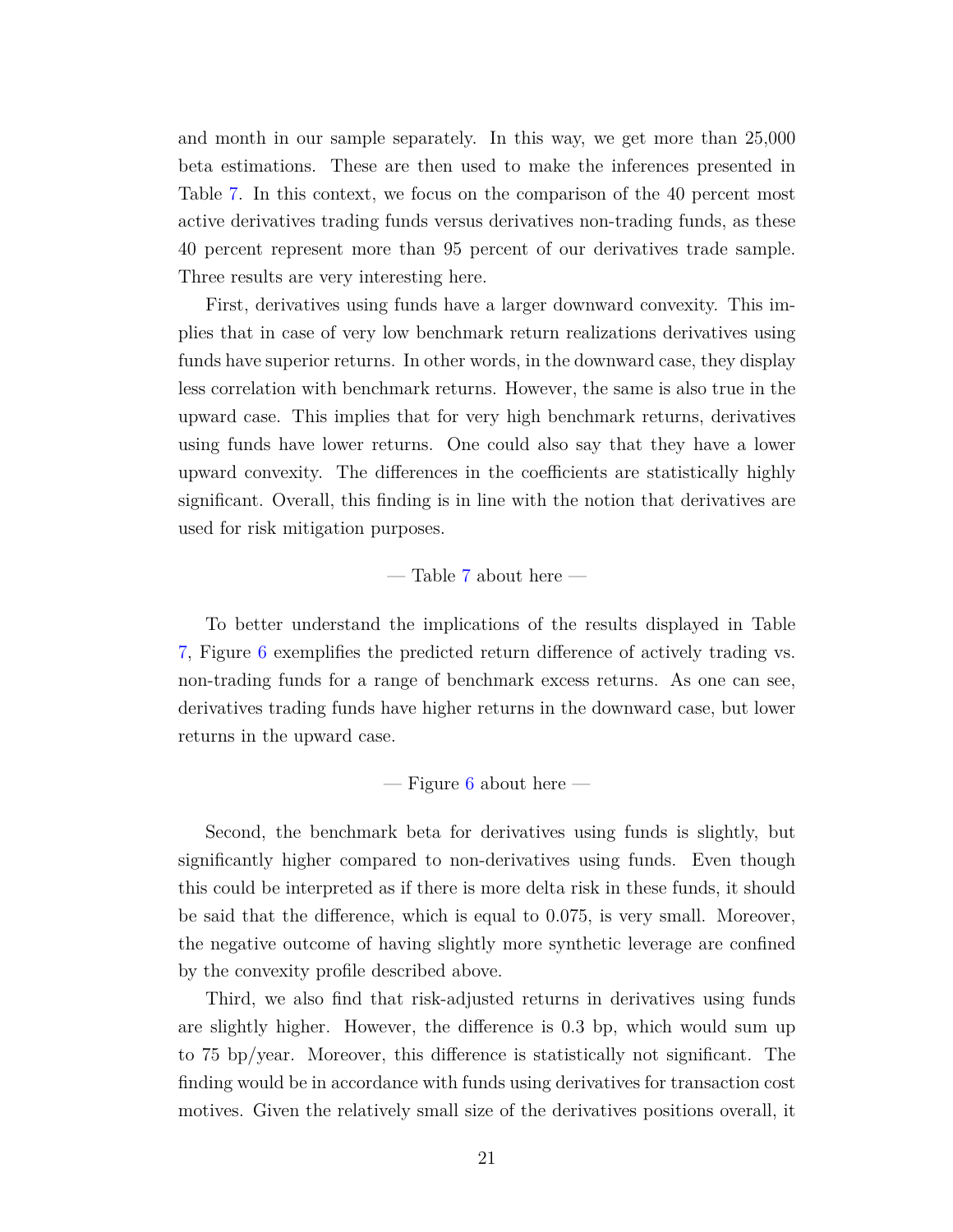is not surprising that this effect could not easily be detected in statistical analysis. Figure [7](#page-32-0) displays the kernel density function of the risk-adjusted return of actively trading vs. non-trading funds. The results discussed above are again corroborated here. The probability mass of the derivatives using funds is shifted towards the middle, making the risk-adjusted returns being less risky for derivatives trading funds.

 $-$  Figure [7](#page-32-0) about here  $-$ 

## <span id="page-24-0"></span>**6. Conclusion**

In this paper, we use a novel dataset that links a comprehensive sample of European equity UCITS funds with information on derivatives trades. The linked fund-trade data allows us to shed light on equity funds' derivatives trading behavior.

First, we show that 46% of European equity funds trade derivatives. They primarily trade three types of contracts, currency forwards, equity futures, and equity options. These three types together account for about 80% of all trades. Second, we find that the fund-family is an important determinant for funds' decision use of derivatives. Third, we show that fund fixed characteristics explain 56% of the variation in funds' trading frequency and trading volume. Among the fund fixed characteristics that we can observe, the fund family and the investment strategy matter most. Finally, we shed first light on equity funds' motives to trade derivatives. We provide evidence that equity funds trade derivatives to save transaction costs and to mitigate risks; our findings provide no evidence that they use derivatives predominantly for speculative reasons.

Although we observe very granular information on funds' derivatives trades, this study has some limitations. Importantly, we do not observe the overall derivatives positions in funds' portfolios. Another limitation is that we observe information on funds' derivatives trading behavior only for a six month period. These limitations make it difficult to causally infer the motives of funds to trade derivatives. We hope that these limitations can be addressed by future research.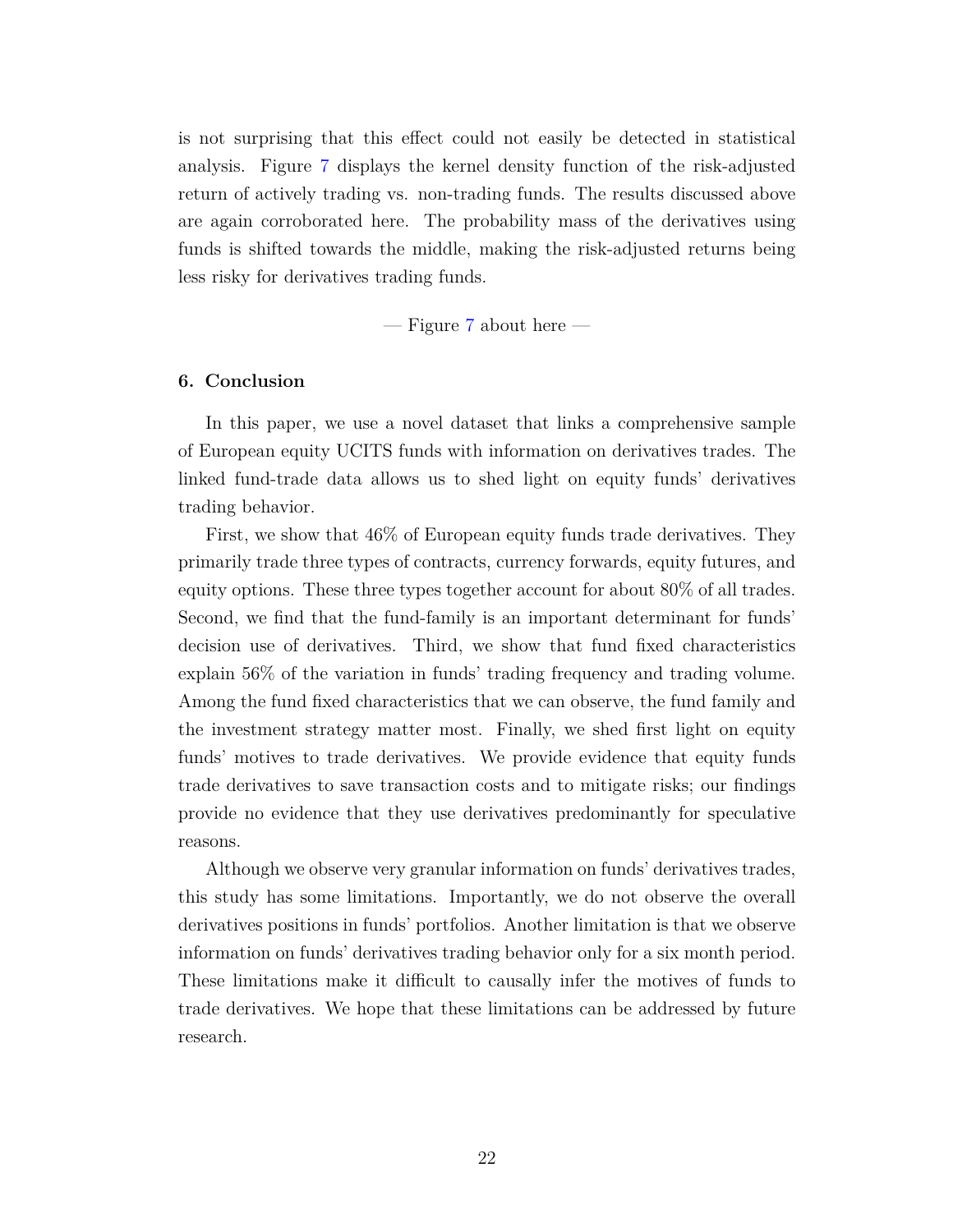## **References**

- <span id="page-25-0"></span>Benz, L., Rohleder, M., Syryca, J., Wilkens, M., 2019. Shedding light on the exposure of mutual funds: Which investments drive mutual fund characteristics? Journal of Asset Management 20 (7), 534–551.
- <span id="page-25-3"></span>Cao, C., Ghysels, E., Hatheway, F., 2011. Derivatives do affect mutual fund returns: Evidence from the financial crisis of 1998. Journal of Futures Markets 31 (7), 629–658.
- <span id="page-25-7"></span>Chen, Y., 2011. Derivatives use and risk taking: Evidence from the hedge fund industry. Journal of Financial and Quantitative Analysis 46 (4), 1073–1106.
- <span id="page-25-4"></span>Cici, G., Palacios, L. F., 2015. On the use of options by mutual funds: Do they know what they are doing? Journal of Banking and Finance 50, 157–168.
- <span id="page-25-6"></span>Deli, D. N., Varma, R., 2002. Contracting in the investment management industry: evidence from mutual funds. Journal of Financial Economics 63, 79–98.
- <span id="page-25-10"></span>Evans, R. B., 2010. Mutual Fund Incubation. The Journal of Finance 65 (4), 1581–1611.
- <span id="page-25-2"></span>Fong, K., Gallagher, D. R., Ng, A., 2005. The Use of Derivatives by Investment Managers and Implications for Portfolio Performance and Risk. International Review of Finance  $5(1-2)$ ,  $1-29$ .
- <span id="page-25-9"></span>Guagliano, C., Mazzacurati, J., Braunsteffer, A., Kenny, O., 2019. Use of credit default swaps by UCITS funds: Evidence from EU regulatory data. ESRB Working Paper Series, No. 95.
- <span id="page-25-8"></span>Johnson, L. D., Yu, W. W., 2004. An analysis of the use of derivatives by the Canadian mutual fund industry. Journal of International Money and Finance 23 (6), 947–970.
- <span id="page-25-1"></span>Koski, J. L., Pontiff, J., 1999. How are derivatives used? Evidence from the mutual fund industry. Journal of Finance 54 (2), 791–816.
- <span id="page-25-5"></span>Natter, M., Rohleder, M., Schulte, D., Wilkens, M., 2016. The benefits of option use by mutual funds. Journal of Financial Intermediation 26 (April), 142–168.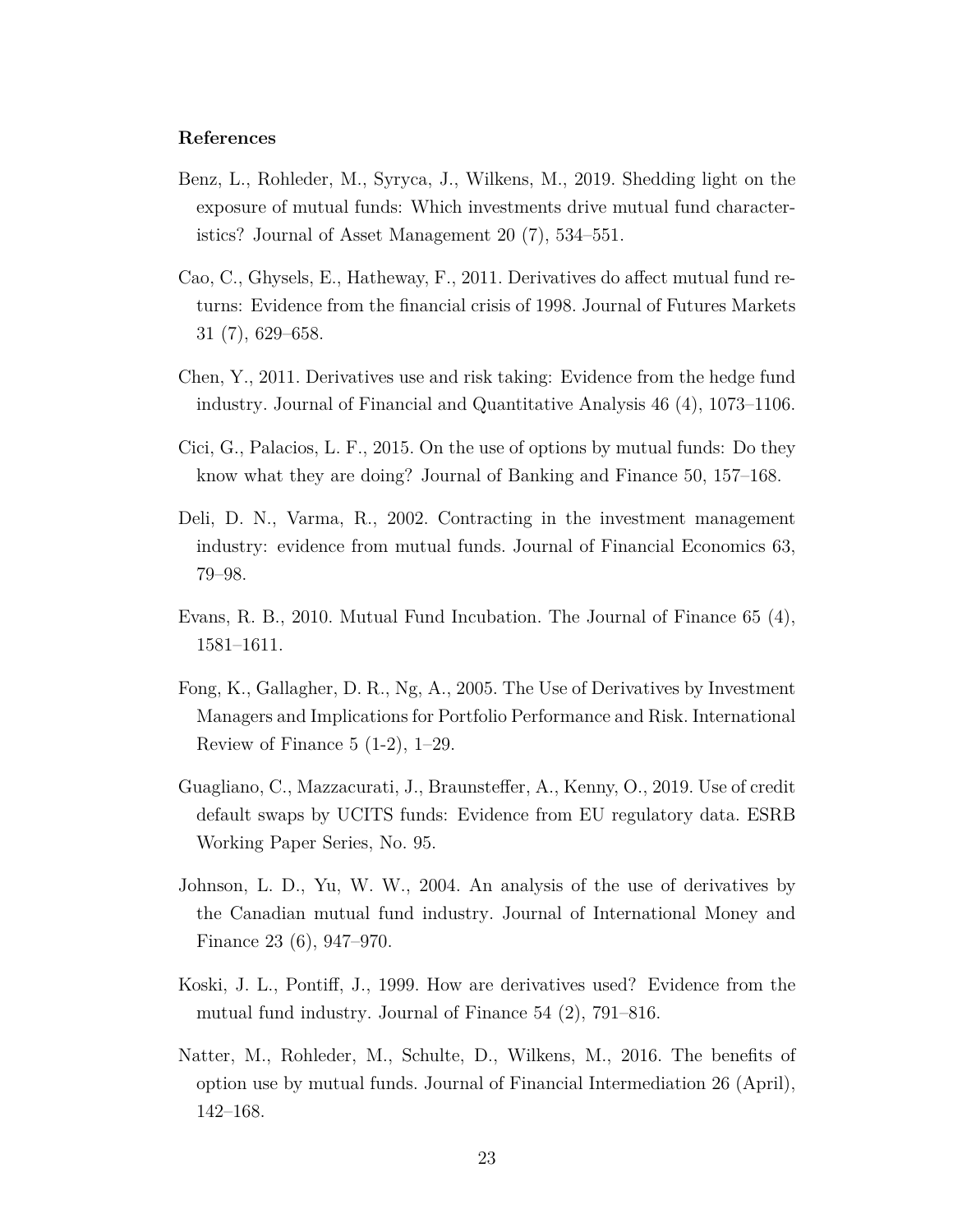<span id="page-26-0"></span>Number of derivatives trades and trading volume per day

This figure illustrates the number of derivatives trades per day and the trading volume per day over our sample period, which ranges from July 1 to December 31, 2016. The notional of a trade is winsorized at the  $1\%$  and  $99\%$  level.

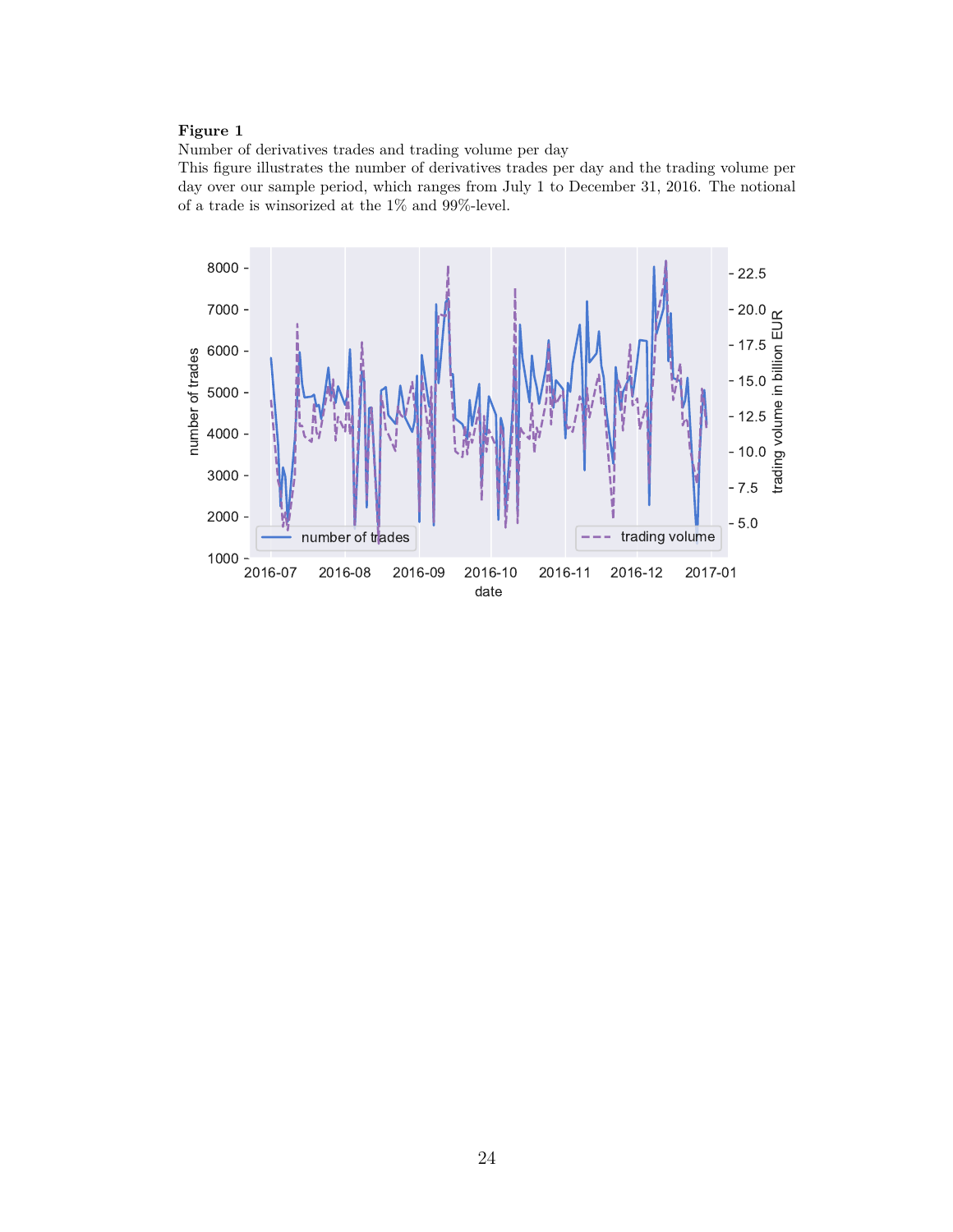<span id="page-27-0"></span>Most important derivative contract types

Subfigure (a) illustrates the share of the most important derivatives contract types that are traded by European mutual equity funds relative to the total number of trades, whereas Subfigure (b) visualizes the respective shares based on the total notional volume of trades. The three most important contract types are forwards on currencies (CU/FW), futures on equities  $(EQ/FU)$ , and options on equities  $(EQ/OP)$ . For the options on equity, we report trades of call and put options separately. For the relative importance of all traded contract types, please refer to Table [2.](#page-34-0)



**(a)** Total trades



**(b)** Total notional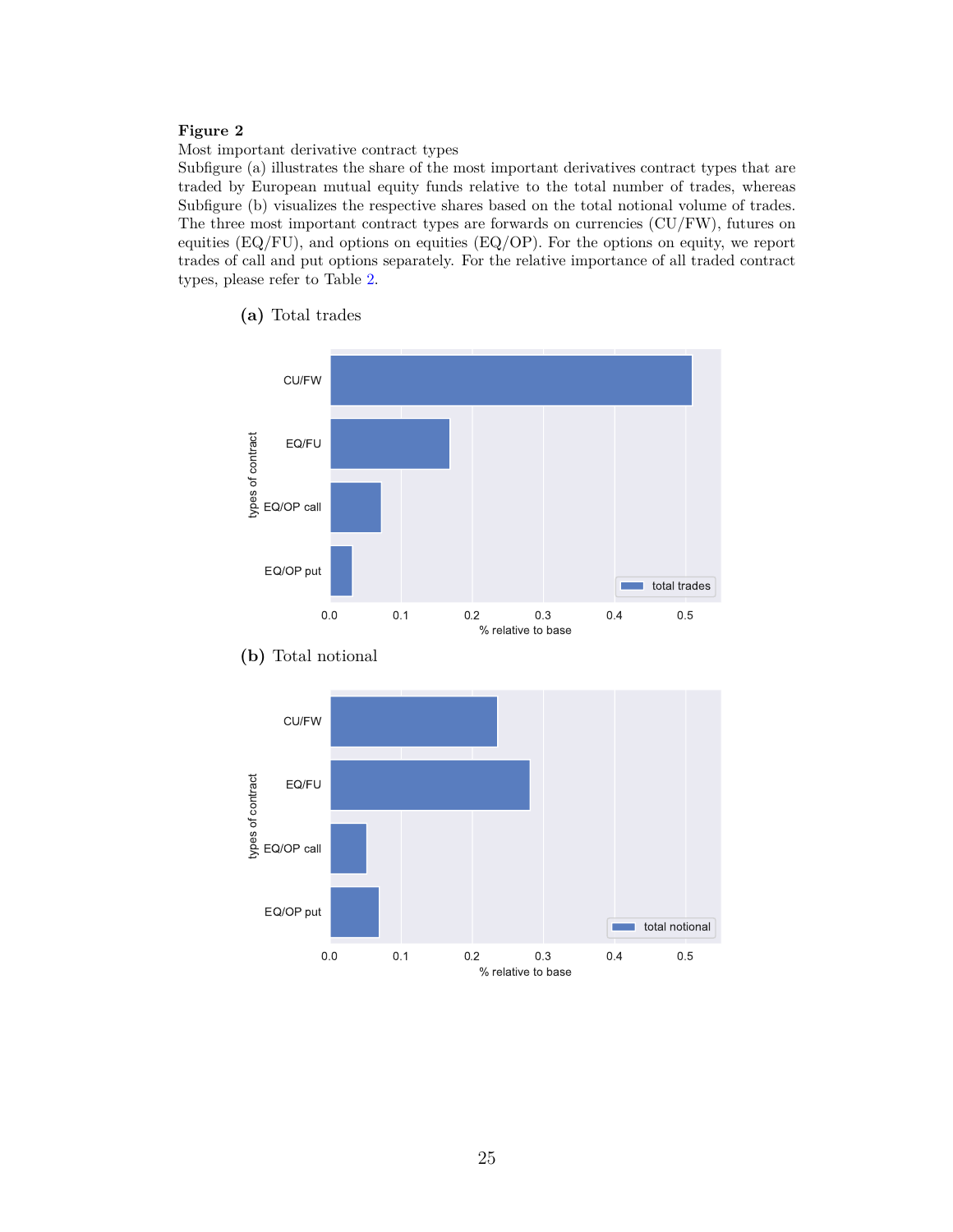<span id="page-28-0"></span>Most important derivative contract types: long and short trades

This figure illustrates how the total number of trades of the three major derivatives contract types are distributed across long and short trades. The three most important contract types are forwards on currencies (CU/FW), futures on equities (EQ/FU), and options on equities (EQ/OP). For the options on equity, we report trades of call and put options separately.

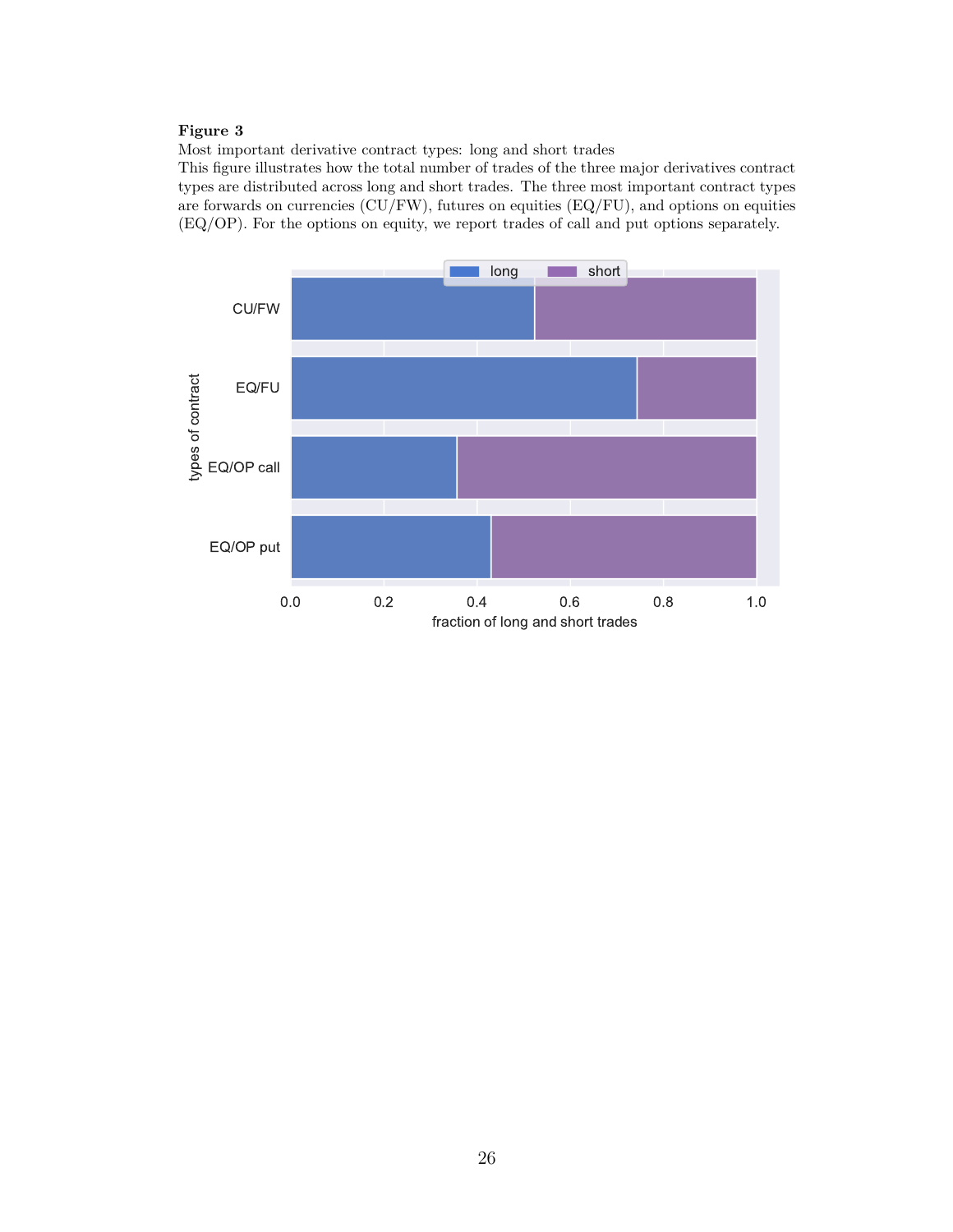<span id="page-29-0"></span>How do fund flows affect the trading of equity futures?

This figure illustrates the relation between daily fund flows and trades of equity futures in the following days. Daily flow observations are split into mainly outflows or inflows using the direction of the relative net flow. Subfigure (a) groups the outflow observations into 5% quantiles. It shows the percentage of fund day observations with more short FU/EQ trades than long ones in terms of the traded notional aggregated over  $t = 0$  to 4 by 5% quantiles of the relative fund outflow in  $t = 0$ . Subfigure (b) groups the inflow observations into 5% quantiles. It shows the percentage of fund day observations with more long FU/EQ trades than short ones in terms of the traded notional aggregated over  $t = 0$  to 4 by 5% quantiles of the relative fund inflow in  $t = 0$ . The percentages also take into consideration observations with no equity future trade activity. The quantiles are calculated per day. The sample consists of funds, which reported at least one FU/EQ trade in the second half of 2016.







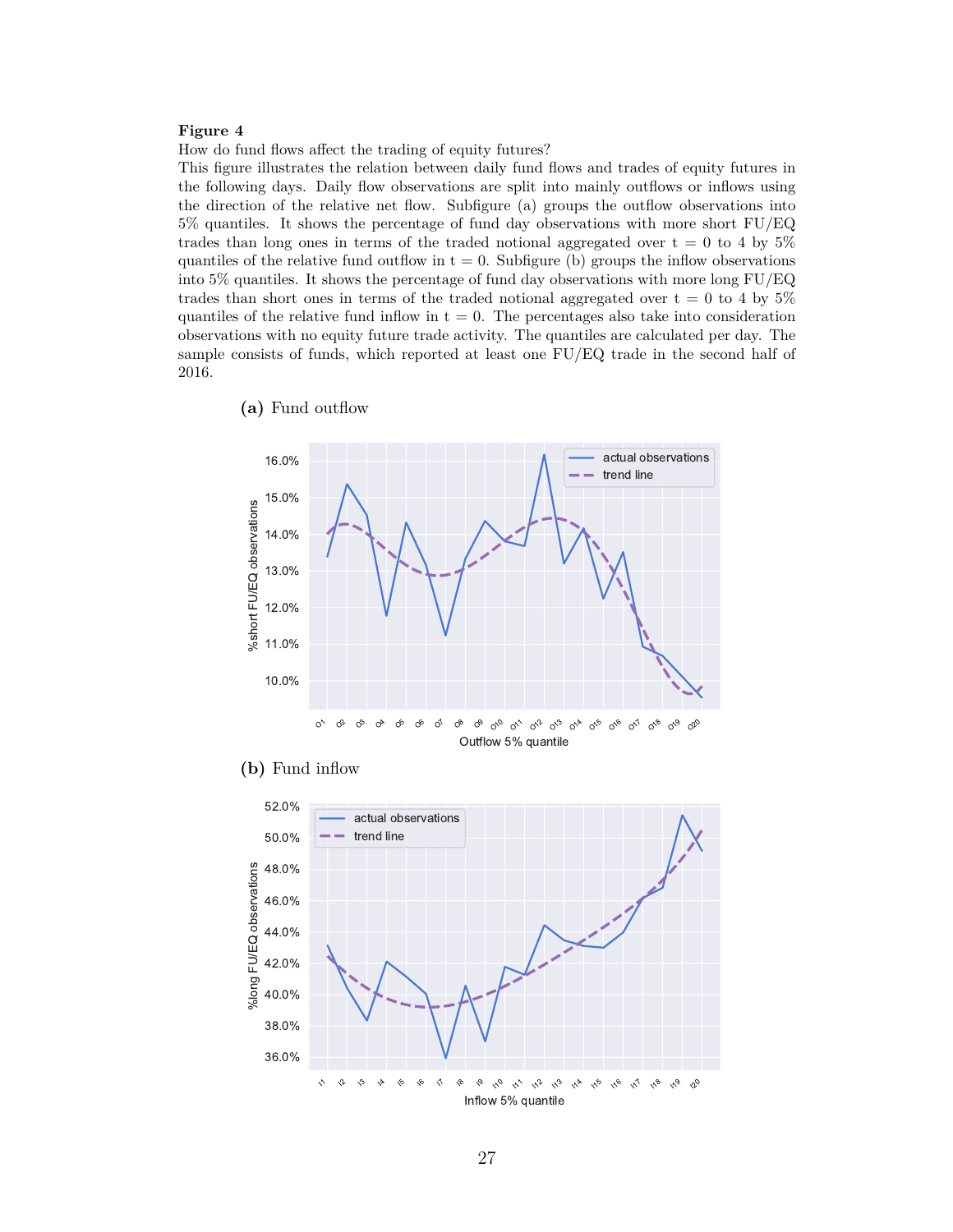<span id="page-30-0"></span>How do fund flows in non-base currencies affect trading of currency forwards?

This figure illustrates the relation between daily fund flows and trades of currency forwards in the following days. Daily flow observations are split into mainly outflows or inflows using the direction of the relative net flow. Subfigure (a) groups the outflow observations into 5% quantiles. It shows the percentage of fund-base currency-day observations with more short  $FW/CU$  trades than long ones in terms of the traded notional aggregated over  $t = 0$  to 4 by  $5\%$  quantiles of the relative fund-base currency outflow in  $t = 0$ . Subfigure (b) groups the inflow observations into the quantiles. It shows the percentage of fund-base currency-day observations with more long FW/CU trades than short ones in terms of the traded notional aggregated over  $t = 0$  to 4 by the quantiles of the relative fund-base currency inflow in  $t = 0$ . Multiple share classes of a fund with the same base currency are aggregated to a single fundbase currency observation. The percentages also take into consideration observations with no currency forward trade activity. The quantiles are calculated per day. A long FW/CU trade is defined as buying the fund's base currency or selling its benchmark currency and a short trade vice versa. The sample consists of funds, which reported at least one FW/CU trade in the second half of 2016.

**(a)** Fund-currency outflow



**(b)** Fund-currency inflow

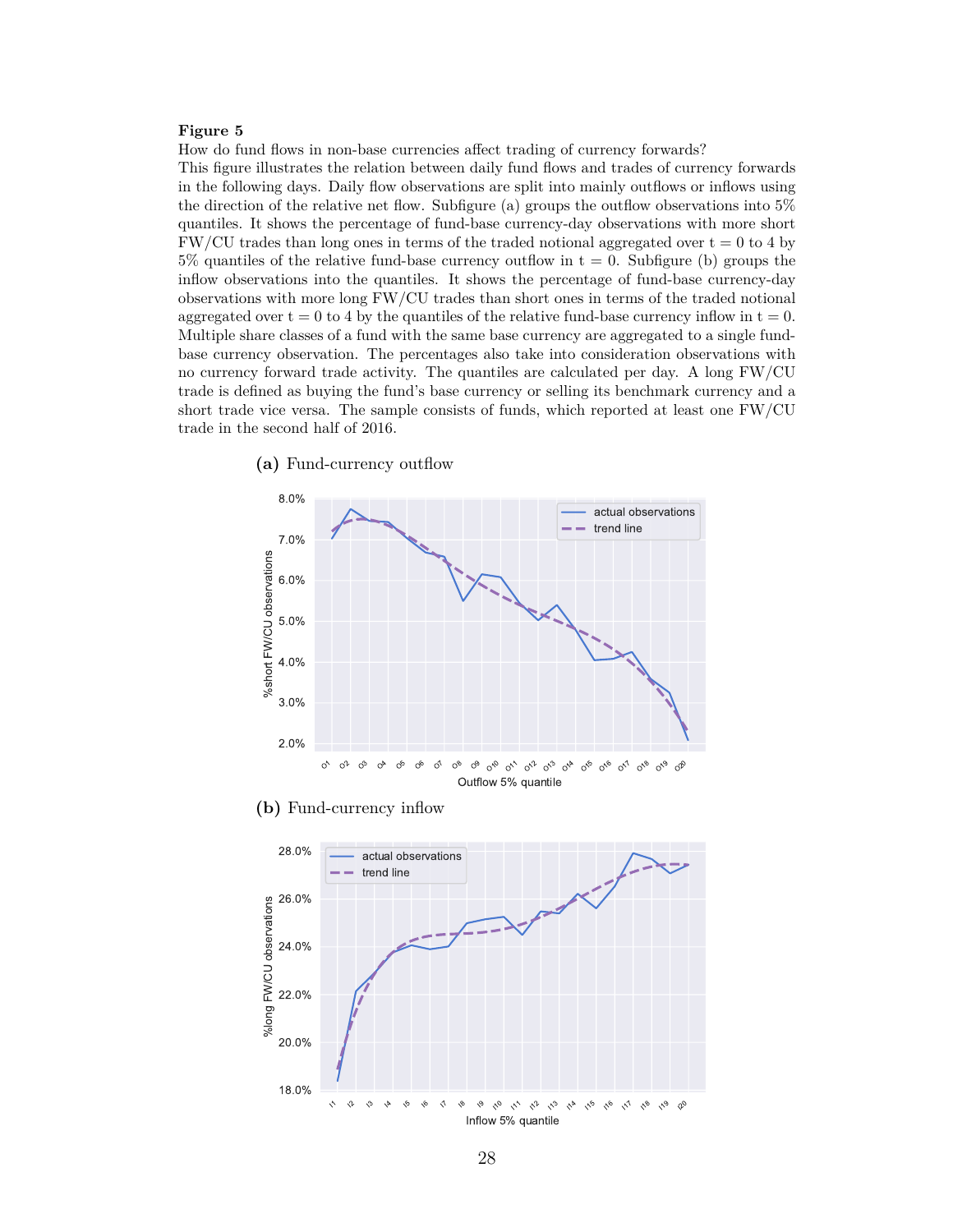<span id="page-31-0"></span>Do actively derivatives trading funds outperform non-trading funds?

This figure illustrates the predicted return of active derivatives trading funds (TF) compared to non-trading funds (NTF) depending on the return of the benchmark index minus the riskfree rate. We predict the returns of TF and NTF using the mean of the parameter estimates for Equation [8](#page-13-2) per group. Trading funds only include funds in the top four deciles in terms of the number of reported trades. These funds represent more than 95% of the total trade sample.

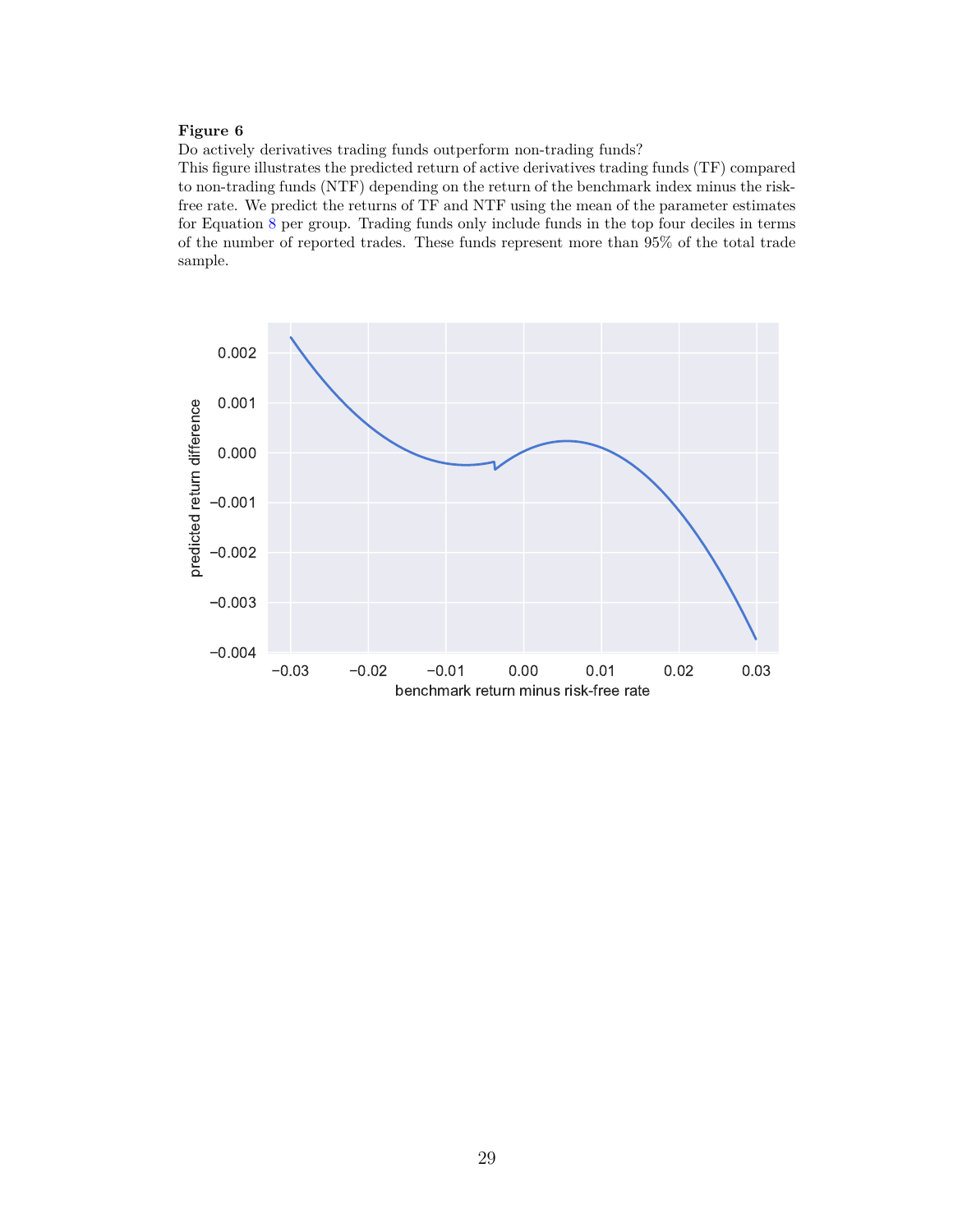<span id="page-32-0"></span>Are risk-adjusted returns of actively derivatives trading and non-trading funds different? This figure shows the kernel density of the estimated risk-adjusted returns by the funds' trading activity according to Equation [8,](#page-13-2) i.e. the kernel density of the estimated  $\beta_i^k$ . Trading funds only include funds in the top four deciles in terms of the number of reported trades. These funds represent more than 95% of the total trade sample.

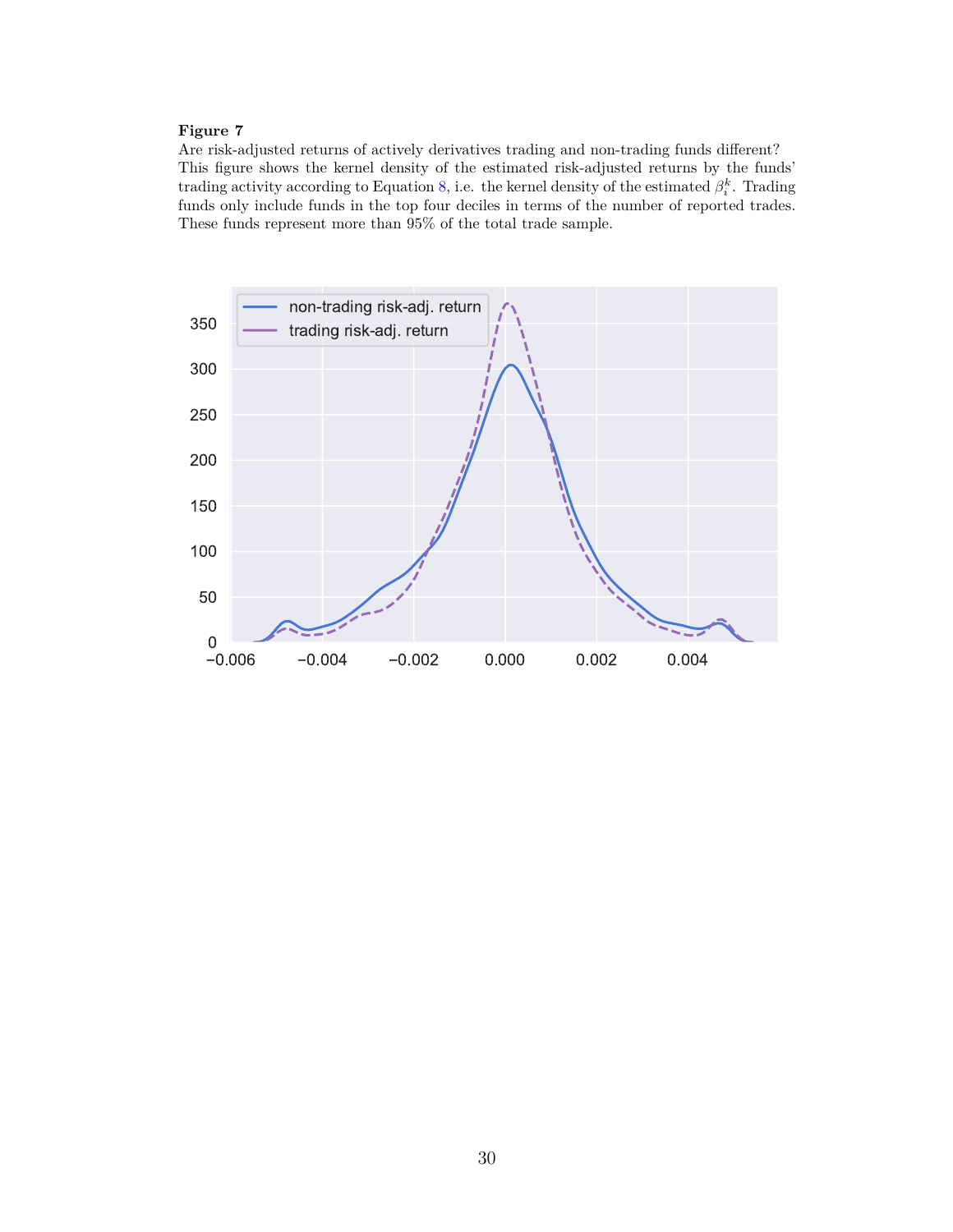<span id="page-33-0"></span>Summary statistics of funds

This table presents summary statistics of derivatives trading in Panel A and non-trading funds in Panel B funds. Reported are the number of observations (N), mean value (Mean), standard deviation (SD), 25% percentile (p25), median (p50) and 75% percentile (p75). There are 2,085 derivatives trading funds and 2,470 derivatives non-trading funds. A detailed description of all variables can be found in Table [A.](#page-40-0)

|                                        | N                                  | Mean      | <b>SD</b> | p25       | p50       | p75     |  |
|----------------------------------------|------------------------------------|-----------|-----------|-----------|-----------|---------|--|
|                                        | Panel A: Derivatives trading funds |           |           |           |           |         |  |
| derivatives trading dummy              | 271,585                            | 0.3950    | 0.4889    | 0.0000    | 0.0000    | 1.0000  |  |
| #t <sub>rades</sub>                    | 271,585                            | 2.3301    | 10.3928   | 0.0000    | 0.0000    | 2.0000  |  |
| traded notional                        | 271,585                            | 5.2311    | 6.7786    | 0.0000    | 0.0000    | 12.3664 |  |
| fund size                              | 231,274                            | 457.26    | 776.79    | 55.23     | 162.99    | 478.63  |  |
| family size                            | 271,585                            | 14.78     | 14.18     | 4.00      | 10.00     | 22.00   |  |
| net flow                               | 247,336                            | 0.0084    | 0.0188    | 0.0005    | 0.0022    | 0.0072  |  |
| pos. net flow                          | 247,336                            | 0.0048    | 0.0122    | 0.0000    | 0.0006    | 0.0035  |  |
| neg. net flow                          | 247,336                            | 0.0051    | 0.0119    | 0.0001    | 0.0012    | 0.0043  |  |
| return                                 | 271,585                            | 0.0051    | 0.0356    | $-0.0171$ | 0.0060    | 0.0299  |  |
| return-benchmark                       | 244,406                            | $-0.0076$ | 0.0262    | $-0.0195$ | $-0.0037$ | 0.0069  |  |
| return-family                          | 271,585                            | 0.0006    | 0.0250    | $-0.0117$ | 0.0000    | 0.0133  |  |
| fund risk                              | 270,578                            | 0.0095    | 0.0056    | 0.0065    | 0.0080    | 0.0104  |  |
| tracking error                         | 244,406                            | 0.0078    | 0.0061    | 0.0041    | 0.0062    | 0.0098  |  |
| currency risk                          | 198,975                            | 0.0019    | 0.0025    | 0.0000    | 0.0004    | 0.0035  |  |
| Panel B: Derivatives non-trading funds |                                    |           |           |           |           |         |  |
| fund size                              | 253,386                            | 243.33    | 465.60    | 31.10     | 88.79     | 240.72  |  |
| family size                            | 298,292                            | 11.56     | 12.61     | 3.00      | 8.00      | 15.00   |  |
| net flow                               | 273,373                            | 0.0068    | 0.0167    | 0.0002    | 0.0015    | 0.0053  |  |
| pos. net flow                          | 273,373                            | 0.0040    | 0.0107    | 0.0000    | 0.0004    | 0.0025  |  |
| neg. net flow                          | 273,373                            | 0.0041    | 0.0105    | 0.0001    | 0.0008    | 0.0031  |  |
| return                                 | 298,292                            | 0.0035    | 0.0388    | $-0.0200$ | 0.0050    | 0.0309  |  |
| return-benchmark                       | 259,134                            | $-0.0087$ | 0.0281    | $-0.0218$ | $-0.0049$ | 0.0074  |  |
| return-family                          | 298,292                            | $-0.0003$ | 0.0260    | $-0.0125$ | 0.0000    | 0.0127  |  |
| fund risk                              | 297,480                            | 0.0099    | 0.0060    | 0.0067    | 0.0082    | 0.0105  |  |
| tracking error                         | 259,134                            | 0.0085    | 0.0063    | 0.0046    | 0.0071    | 0.0106  |  |
| currency risk                          | 212,699                            | 0.0017    | 0.0025    | 0.0000    | 0.0000    | 0.0036  |  |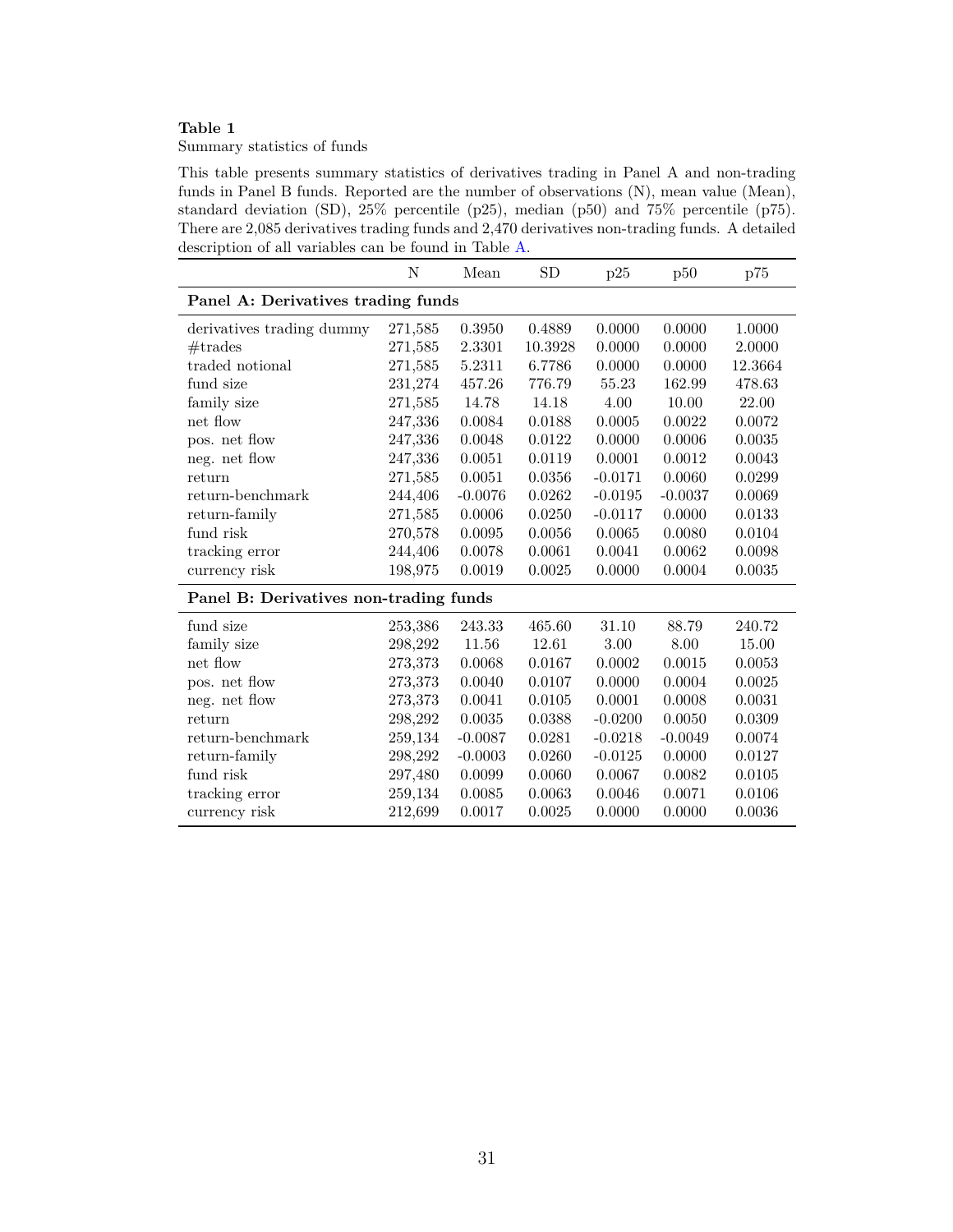<span id="page-34-0"></span>Which types of derivatives are traded by equity funds?

This table presents the relative distribution of trades across underlying asset classes (rows) and derivative types (columns). CO denotes commodity, CR credit, CU currency, EQ equity, IR interest rate, OT others, and UNDEF undefined asset class. CD denotes contracts for difference, FR forward rate agreement, FU futures, FW forwards, OP options, OT other, and SW swaps. Panel A presents the distribution of trades across underlying asset classes and derivative types and Panel B the distribution of notional across underlying asset classes and derivative types

| Panel A: Relative to total number of all derivative trades   |          |          |          |          |           |          |           |           |
|--------------------------------------------------------------|----------|----------|----------|----------|-----------|----------|-----------|-----------|
|                                                              | CD       | FR       | FU       | FW       | <b>OP</b> | OТ       | <b>SW</b> | Total     |
| $_{\rm CO}$                                                  | $0.00\%$ | $0.00\%$ | 0.01%    | $0.00\%$ | 0.01%     | $0.00\%$ | $0.00\%$  | $0.01\%$  |
| $_{\rm CR}$                                                  | $0.00\%$ | $0.00\%$ | $0.00\%$ | $0.00\%$ | $0.00\%$  | $0.00\%$ | $0.01\%$  | $0.01\%$  |
| CU                                                           | $0.00\%$ | $0.08\%$ | $1.91\%$ | 50.93\%  | $0.19\%$  | $0.18\%$ | $0.14\%$  | 53.43\%   |
| EQ.                                                          | $0.18\%$ | $0.00\%$ | 16.88%   | $0.00\%$ | $10.41\%$ | $0.00\%$ | $0.63\%$  | 28.09%    |
| IR                                                           | $0.00\%$ | $0.00\%$ | 0.15%    | $0.00\%$ | $0.00\%$  | $0.00\%$ | $0.00\%$  | $0.16\%$  |
| OТ                                                           | $0.00\%$ | $0.00\%$ | 1.86%    | $0.00\%$ | $0.13\%$  | $0.12\%$ | $0.00\%$  | 2.11\%    |
| UNDEF                                                        | $0.00\%$ | $0.00\%$ | 12.67\%  | $0.00\%$ | $3.52\%$  | $0.00\%$ | $0.00\%$  | $16.19\%$ |
| Total                                                        | $0.18\%$ | $0.08\%$ | 33.48%   | 50.93\%  | 14.25\%   | $0.30\%$ | 0.78%     | 100.00%   |
| Panel B: Relative to total notional of all derivative trades |          |          |          |          |           |          |           |           |
|                                                              |          |          |          |          |           |          |           |           |
|                                                              | CD       | FR       | FU       | FW       | <b>OP</b> | OТ       | SW        | Total     |
| CO <sup>-</sup>                                              | $0.00\%$ | $0.00\%$ | $0.00\%$ | $0.00\%$ | $0.00\%$  | $0.00\%$ | $0.00\%$  | $0.00\%$  |
| CR                                                           | $0.00\%$ | $0.00\%$ | $0.00\%$ | $0.00\%$ | $0.00\%$  | $0.00\%$ | $0.10\%$  | $0.10\%$  |
| $\rm{CU}$                                                    | $0.00\%$ | $0.00\%$ | $5.99\%$ | 23.56\%  | $0.37\%$  | $0.02\%$ | $0.14\%$  | 30.09%    |
| EQ.                                                          | $0.04\%$ | $0.00\%$ | 28.14\%  | $0.00\%$ | 13.37\%   | $0.00\%$ | $0.00\%$  | 41.55%    |
| IR                                                           | $0.00\%$ | $0.00\%$ | 1.20\%   | $0.00\%$ | $0.00\%$  | $0.00\%$ | $0.00\%$  | 1.20\%    |
| OТ                                                           | $0.00\%$ | $0.00\%$ | $3.96\%$ | $0.00\%$ | $0.21\%$  | $0.02\%$ | $0.00\%$  | $4.20\%$  |
| UNDEF                                                        | $0.00\%$ | $0.00\%$ | 14.32\%  | $0.00\%$ | 8.54\%    | $0.00\%$ | $0.00\%$  | 22.86%    |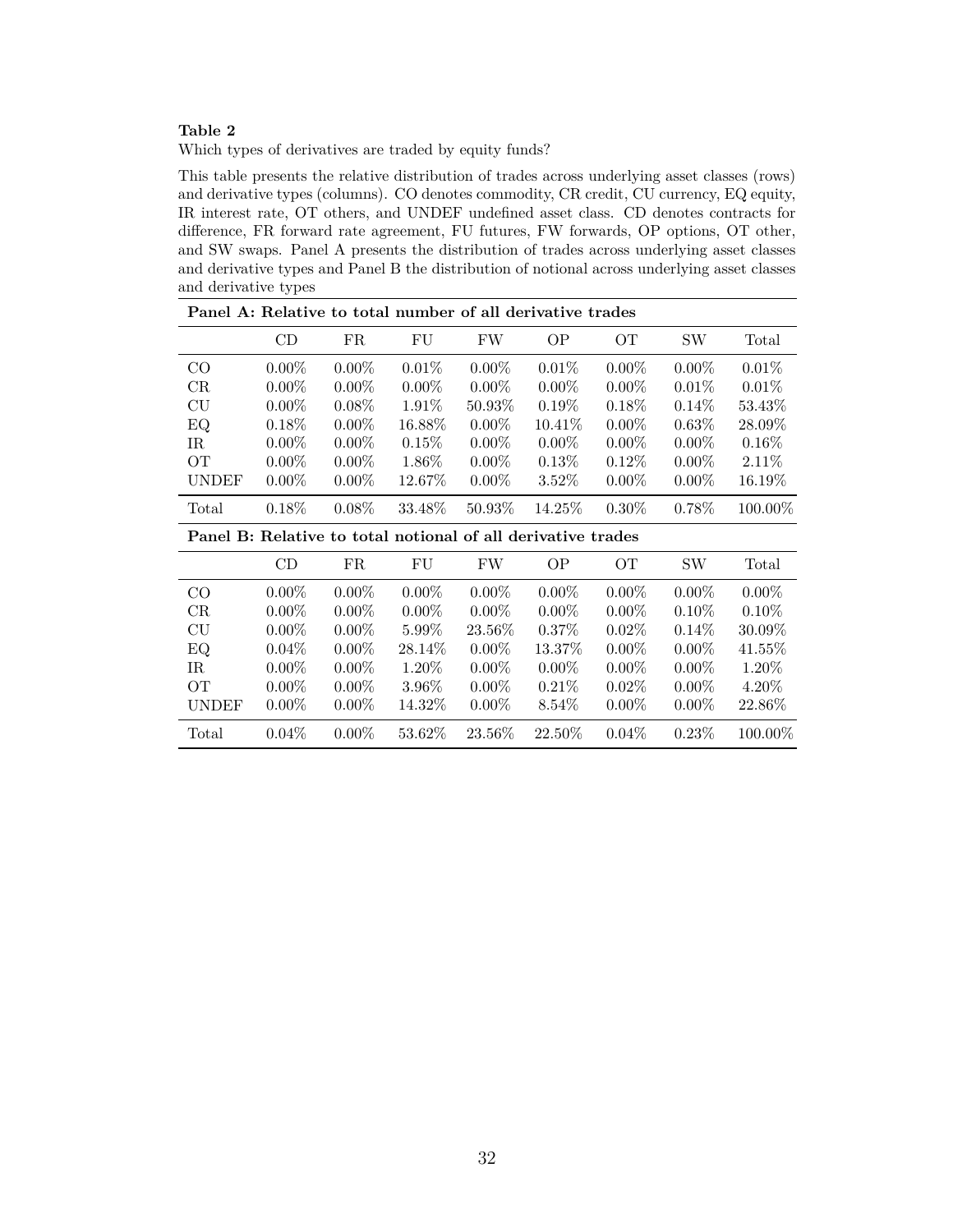<span id="page-35-0"></span>Which fund characteristics explain the decision to trade derivatives?

This table presents estimates from linear regressions of the derivatives trading dummy on various fixed effects. This dummy equals one if a fund makes at least one derivative trade during our sample period. The fixed effects control for the size of the fund family, the fund family, the investment area, the currency, the domicile, the benchmark, and deciles of fund size. They are successively added to the model. The full regression model is stated in Equation [1.](#page-10-1) The sample consists of derivatives trading and non-derivatives trading funds. We report for each fixed effect the individual adjusted R-squared (from a regression model with only this fixed effect) and the adjusted R-squared of the combined model (with this fixed effect and all fixed effects up to here) as well as the number of observations of the combined model (Obs). A detailed description of all variables can be found in Table [A.](#page-40-0)

|                    | Individual          |                     | Combined Model |
|--------------------|---------------------|---------------------|----------------|
|                    | Adj. $\mathbb{R}^2$ | Adj. $\mathbb{R}^2$ | Obs            |
| Family size FE     | 0.019               | 0.019               | 4,555          |
| Family FE          | 0.347               | 0.347               | 4,308          |
| Investment area FE | 0.045               | 0.367               | 4,301          |
| Currency FE        | 0.036               | 0.368               | 4,298          |
| Domicile FE        | 0.077               | 0.370               | 4,298          |
| Benchmark FE       | 0.074               | 0.383               | 3,879          |
| Fund size FE       | 0.037               | 0.398               | 3,836          |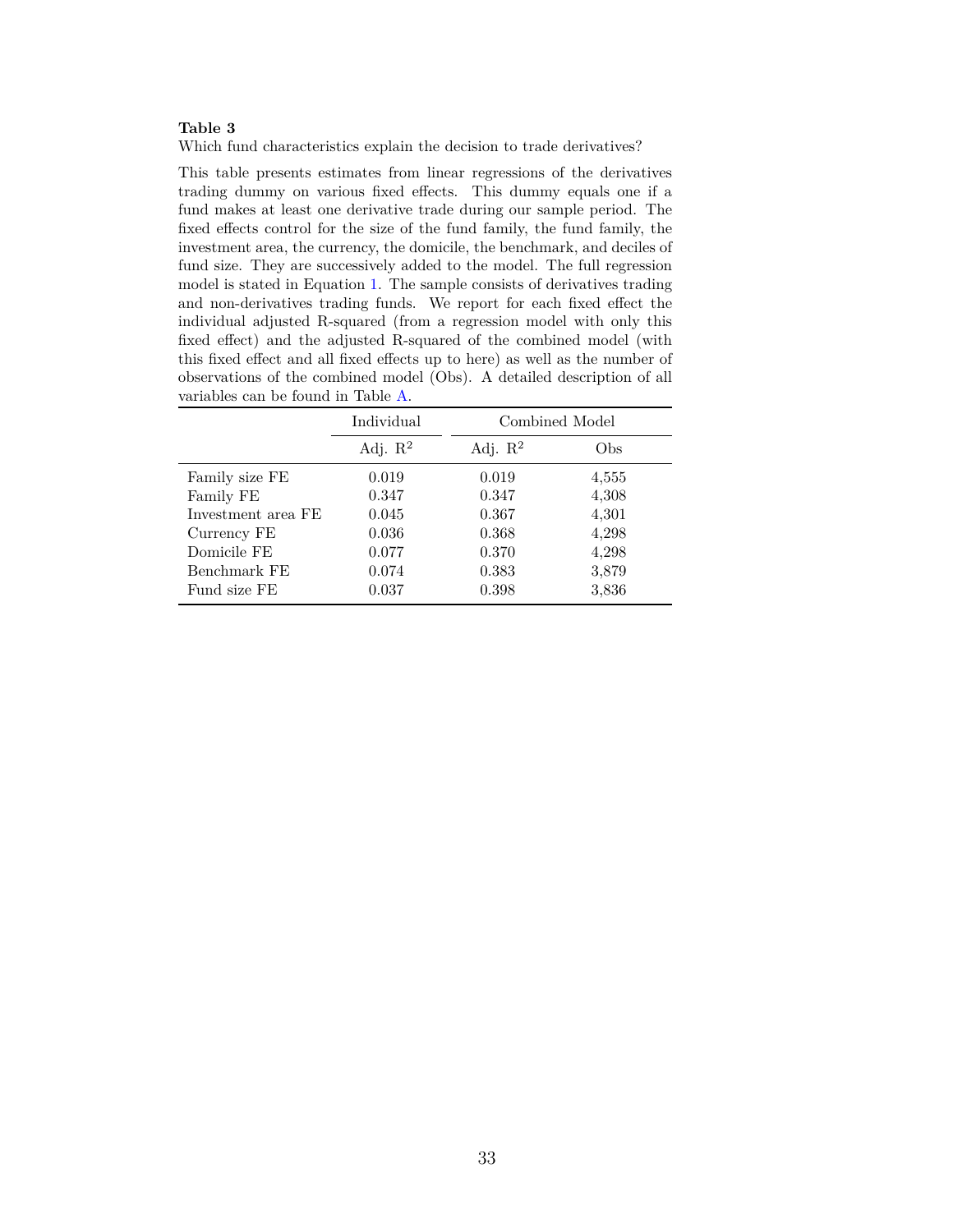<span id="page-36-0"></span>Which fund characteristics explain the extent of derivatives trading?

This table estimates from linear regressions of two dependent variables on various fixed effects. In Panel A, the dependent variable is the natural logarithm of a fund's traded notional per day. In Panel B, the dependent variable is the daily derivatives trading dummy which equals one if a fund makes at least one derivative trade on a day and zero otherwise. The fixed effects control for the size of the fund family, the fund family, the investment area, the currency, the domicile, the benchmark, deciles of fund size, and the fund. They are successively added to the model. The sample consists of derivatives trading funds. We report for each fixed effect the individual adjusted R-squared (from a regression model with only this fixed effect) and the adjusted R-squared of the combined model (with this fixed effect and all fixed effects up to here) as well as the number of observations of the combined model (Obs). A detailed description of all variables can be found in Table [A.](#page-40-0)

|                                          | Individual          |            | Combined Model |  |  |
|------------------------------------------|---------------------|------------|----------------|--|--|
|                                          | Adj. $\mathbb{R}^2$ | Adj. $R^2$ | Obs            |  |  |
| Panel A: Notional per day                |                     |            |                |  |  |
| Family size FE                           | 0.026               | 0.026      | 271,585        |  |  |
| Family FE                                | 0.300               | 0.300      | 271,585        |  |  |
| Investment area FE                       | 0.028               | 0.316      | 271,585        |  |  |
| Currency area FE                         | 0.009               | 0.317      | 271,585        |  |  |
| Domicile FE                              | 0.009               | 0.323      | 271,585        |  |  |
| Benchmark FE                             | 0.129               | 0.377      | 271,585        |  |  |
| Fund size FE                             | 0.064               | 0.393      | 269,231        |  |  |
| Fund FE                                  | 0.558               | 0.560      | 269,231        |  |  |
| Panel B: Daily derivatives trading dummy |                     |            |                |  |  |
| Family size FE                           | 0.032               | 0.032      | 271,585        |  |  |
| Family FE                                | 0.276               | 0.276      | 271,585        |  |  |
| Investment area FE                       | 0.028               | 0.290      | 271,585        |  |  |
| Currency FE                              | 0.014               | 0.292      | 271,585        |  |  |
| Domicile FE                              | 0.010               | 0.299      | 271,585        |  |  |
| Benchmark FE                             | 0.126               | 0.350      | 271,585        |  |  |
| Fund size FE                             | 0.041               | 0.362      | 269,231        |  |  |
| Fund FE                                  | 0.513               | 0.515      | 269,231        |  |  |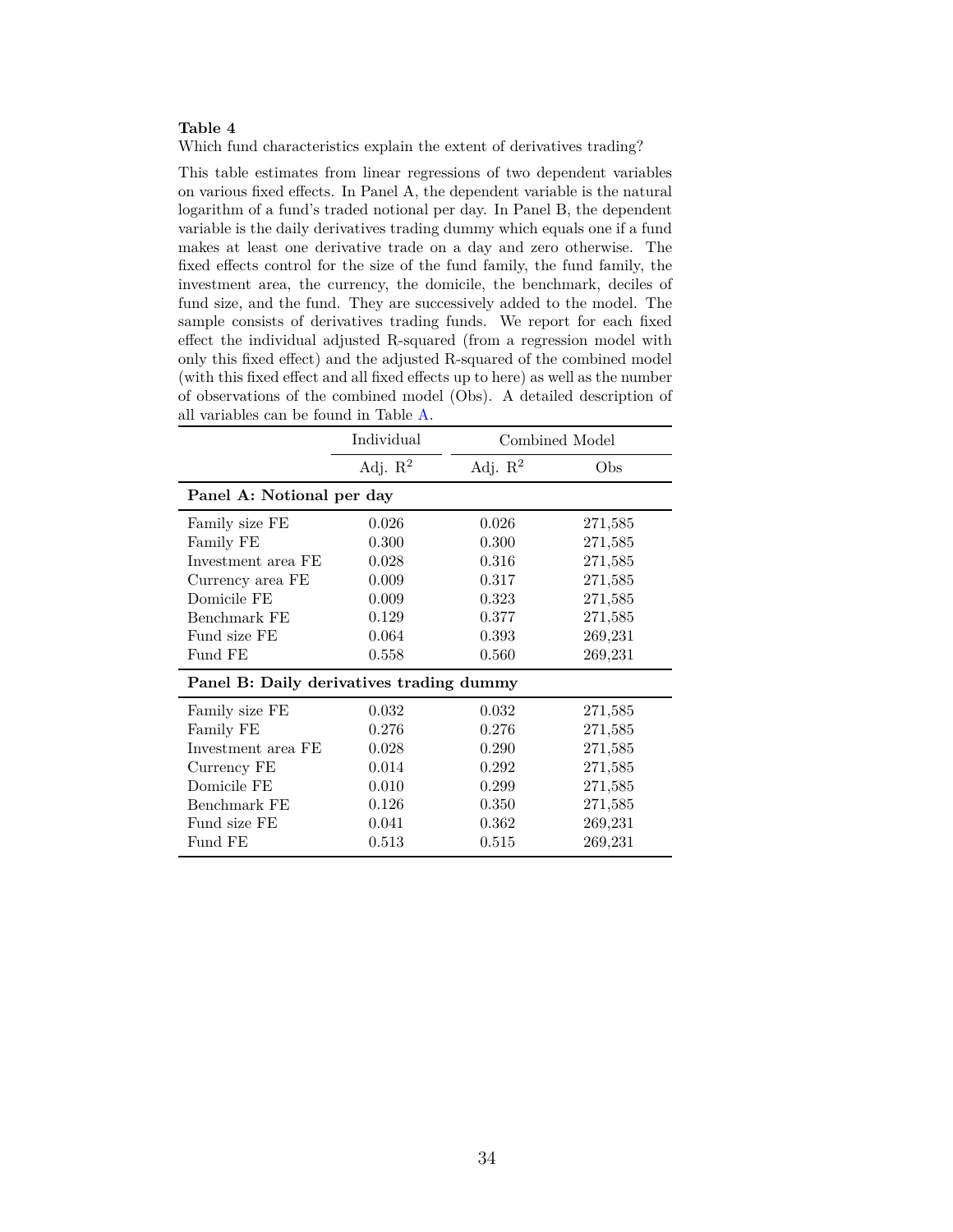<span id="page-37-0"></span>How do fund flows affect derivatives trading?

This table presents estimates from linear probability models of trading dummies on on measures of fund flows lagged by one day, Equation [2.](#page-11-0) In Panel A, the dependent variable is the daily derivatives trading dummy. This dummy equals one if a fund makes at least one derivative trade on a day and zero otherwise. Panels B and C only consider equity future trades. In Panel B, the respective long dummy equals one if a fund buys at least one equity future trade on a day and zero otherwise. In Panel C, the short dummy equals one if a fund sells at least one equity future trade on a day and zero otherwise. The measures of fund flows are the rolling 5-day net flows (Column 1), the rolling 5-day positive net flows (Column 2) and the rolling 5-day negative net flows (Column 3). The sample consists of derivatives trading funds. All models include day and fund fixed effects. T-statistics based on Huber/White robust standard errors clustered by firms are presented in parentheses. \*\*\*, \*\* and \* indicate significance on the 1%-, 5%- and 10%-levels, respectively. A detailed description of all variables can be found in Table [A.](#page-40-0)

|            | (1)                             | (2)           | (3)           |  |  |  |  |
|------------|---------------------------------|---------------|---------------|--|--|--|--|
|            | Panel A: All derivatives trades |               |               |  |  |  |  |
|            | net flow                        | pos. net flow | neg. net flow |  |  |  |  |
| flow       | $0.386***$                      | $0.549***$    | $0.346***$    |  |  |  |  |
|            | (6.18)                          | (5.41)        | (3.50)        |  |  |  |  |
| Day FE     | Yes                             | Yes           | Yes           |  |  |  |  |
| Fund FE    | Yes                             | Yes           | Yes           |  |  |  |  |
| N          | 247,336                         | 247,336       | 247,336       |  |  |  |  |
| Adj. $R^2$ | 0.528                           | 0.528         | 0.528         |  |  |  |  |
|            | Panel B: FU/EQ long trades      |               |               |  |  |  |  |
|            | net flow                        | pos. net flow | neg. net flow |  |  |  |  |
| flow       | 0.016                           | $0.144**$     | $-0.078*$     |  |  |  |  |
|            | (0.50)                          | (2.27)        | $(-1.73)$     |  |  |  |  |
| Day FE     | Yes                             | Yes           | Yes           |  |  |  |  |
| Fund FE    | $_{\rm Yes}$                    | Yes           | Yes           |  |  |  |  |
| N          | 247,336                         | 247,336       | 247,336       |  |  |  |  |
| Adj. $R^2$ | 0.684                           | 0.684         | 0.684         |  |  |  |  |
|            | Panel C: FU/EQ short trades     |               |               |  |  |  |  |
|            | net flow                        | pos. net flow | neg. net flow |  |  |  |  |
| flow       | $0.045*$                        | 0.019         | $0.141***$    |  |  |  |  |
|            | (1.73)                          | (0.43)        | (2.83)        |  |  |  |  |
| Day FE     | Yes                             | Yes           | Yes           |  |  |  |  |
| Fund FE    | $_{\rm Yes}$                    | Yes           | Yes           |  |  |  |  |
| N          | 247,336                         | 247,336       | 247,336       |  |  |  |  |
| Adj. $R^2$ | 0.338                           | 0.338         | 0.338         |  |  |  |  |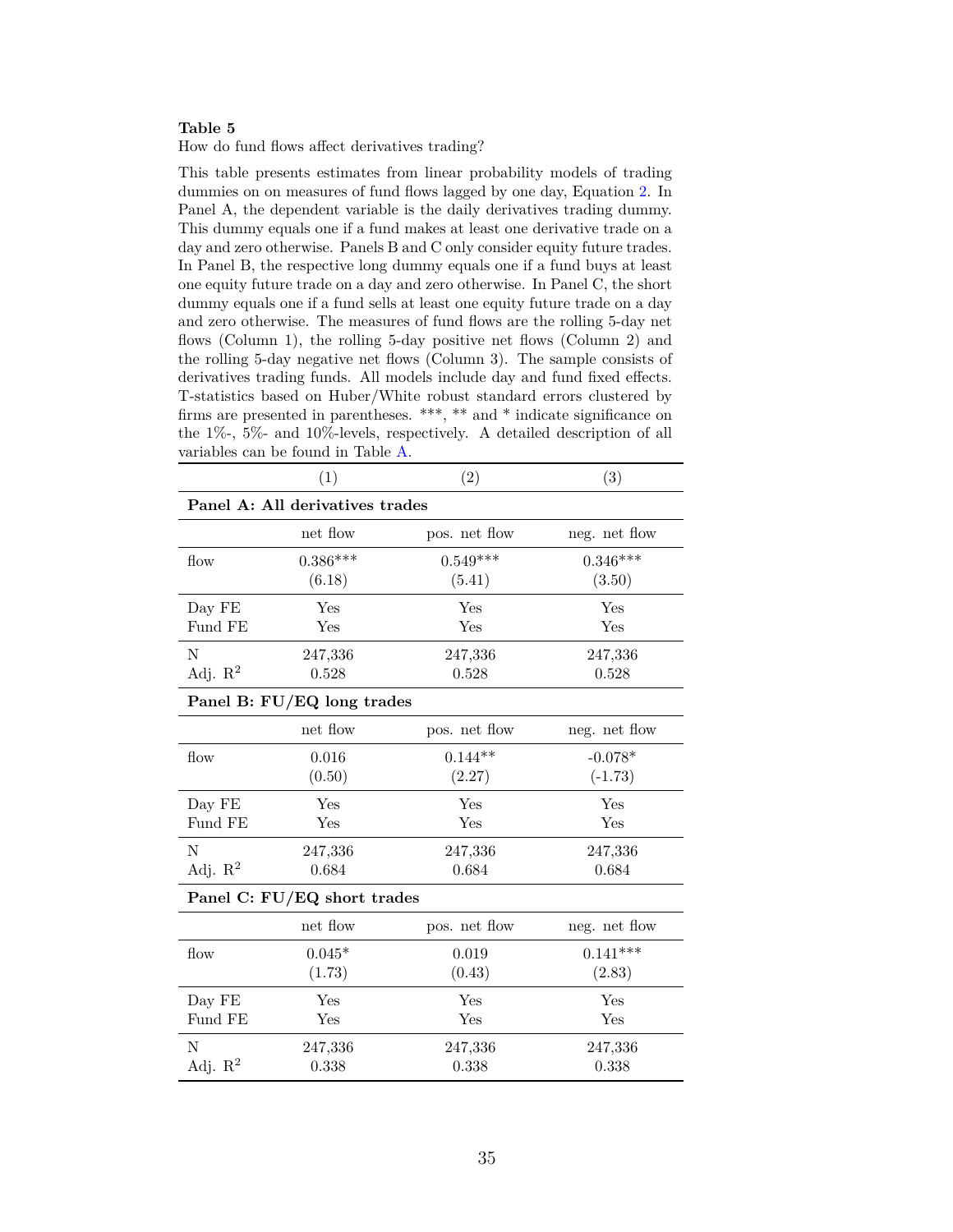<span id="page-38-0"></span>How do fund risks and returns affect derivatives trading?

This table presents estimates from linear probability models of the daily derivatives trading dummy on lagged measures of fund risk in Panel A and fund return in Panel B, Equation [2.](#page-11-0) This dummy equals one if a fund makes at least one derivative trade on a day and zero otherwise. In Panel A, we measure fund risk by the rolling one-month currency risk (Column 1), the one-month standard deviation of returns (Column 2) and the one-month rolling tracking error (Column 3). In Panel B, we measure fund return by three proxies for the fund performance. These are the rolling one-month fund return (Column 1), the rolling one-month relative return to the benchmark (Column 2) and the rolling one-month relative return to the family (Column 3). The sample consists of derivatives trading funds. All models include day and fund fixed effects. T-statistics based on Huber/White robust standard errors clustered by firms are presented in parentheses. \*\*\*, \*\* and \* indicate significance on the  $1\%$ -,  $5\%$ and 10%-levels, respectively. A detailed description of all variables can be found in Table [A.](#page-40-0)

|                       | (1)                  | (2)              | (3)            |
|-----------------------|----------------------|------------------|----------------|
| Panel A: Fund risks   |                      |                  |                |
|                       | currency             | sd(return)       | tracking error |
| risk                  | $4.965***$           | $-0.234$         | 0.447          |
|                       | (3.00)               | $(-0.57)$        | (1.13)         |
| Day FE                | Yes                  | Yes              | Yes            |
| Fund FE               | Yes                  | Yes              | Yes            |
| N                     | 198,973              | 270,578          | 244,406        |
| Adj. $\mathbb{R}^2$   | 0.534                | 0.534            | 0.532          |
| Panel B: Fund returns |                      |                  |                |
|                       | return               | return-benchmark | return-family  |
| return                | $-0.023$             | $-0.021$         | $-0.038$       |
|                       | $(-0.48)$            | $(-0.41)$        | $(-0.78)$      |
| Day FE                | Yes                  | Yes              | Yes            |
| Fund FE               | $\operatorname{Yes}$ | Yes              | Yes            |
| N                     | 271,585              | 244,406          | 271,585        |
| Adj. $\mathbb{R}^2$   | 0.533                | 0.532            | 0.533          |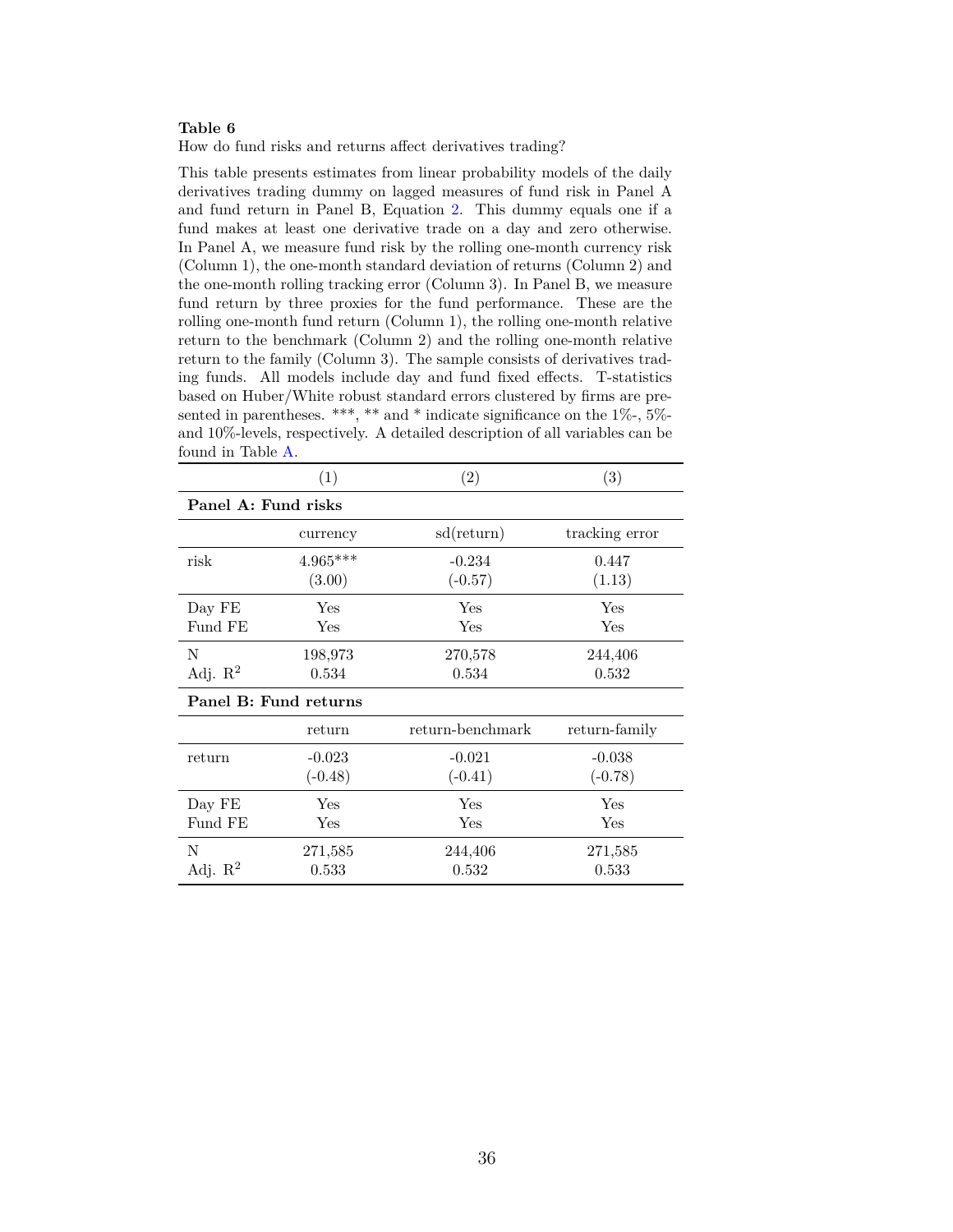<span id="page-39-0"></span>Are returns of actively derivatives trading funds and non-trading funds different?

This table compares predicted returns of actively derivatives trading funds and nonderivatives trading funds. Actively derivatives trading funds only include funds in the top four deciles of the trading funds sample in terms of the number of reported trades. These actively trading funds represent more than 95% of the trades. The returns are predicted following Equation [8,](#page-13-2) which decomposes in the following parameters:  $\beta_i^k$  estimates the risk-adjusted return,  $r_{i,t}$  stands for the return of fund *i* on day *t*,  $r_{mm,t}$  for the money market rate,  $r_{b,i,t}$  for the return of fund *i*'s benchmark  $b$  on day  $t$  and  $d_{i,t}$  is a dummy variable indicating whether a fund  $i$ traded at least one derivative in the month of *t*.  $bot_{i,t}$  and  $top_{i,t}$  are dummies indicating, whether the respective benchmark was among the 25 percent worst or best performing ones on day *t*. The regression is estimated for each fund and month separately. \*\*\*, \*\* and \* indicate significance on the 1%-, 5%- and 10% levels, respectively.

|                                   | Trading               | Mean                       | <b>SD</b>          | Skew.                | t-stat      |
|-----------------------------------|-----------------------|----------------------------|--------------------|----------------------|-------------|
| $\beta_i^k$                       | No.<br>Yes            | $2.5e^{-5}$<br>$5.5e^{-5}$ | 0.002<br>0.002     | $-0.140$<br>0.001    | $-1.055$    |
| $r_{b,t} - r_{mm,t}$              | N <sub>o</sub><br>Yes | 0.580<br>0.655             | 0.573<br>0.534     | $-0.606$<br>$-0.892$ | $-7.676***$ |
| $bot_{b,t}(r_{b,t} - r_{mm,t})^2$ | $\rm No$<br>Yes       | 27.010<br>32.031           | 129.259<br>137.180 | 1.507<br>1.804       | $-2.116**$  |
| $top_{b,t}(r_{b,t} - r_{mm,t})^2$ | $\rm No$<br>Yes       | $-15.157$<br>$-21.860$     | 102.543<br>109.062 | $-2.736$<br>$-2.938$ | $3.493***$  |
| Adj. $\mathbb{R}^2$               | $\rm No$<br>Yes       | 0.407<br>0.448             | 0.313<br>0.295     | 0.116<br>0.038       | $-7.578***$ |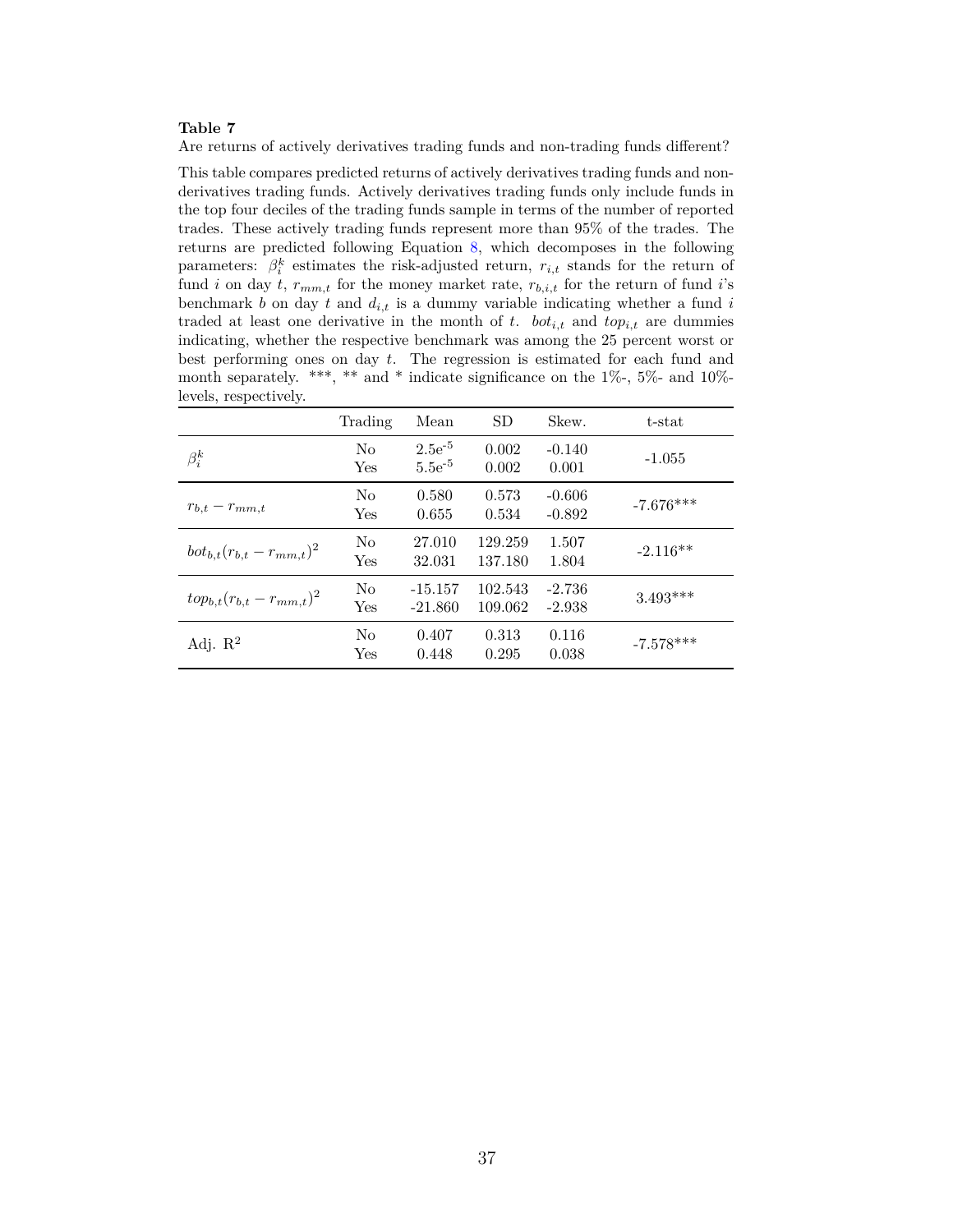## <span id="page-40-0"></span>**Appendix A** Definition of Variables

| Variable                                        | Description                                                                                                                                                                                                                                                                                                                                                                                             |
|-------------------------------------------------|---------------------------------------------------------------------------------------------------------------------------------------------------------------------------------------------------------------------------------------------------------------------------------------------------------------------------------------------------------------------------------------------------------|
| Derivatives trading variables                   |                                                                                                                                                                                                                                                                                                                                                                                                         |
| derivatives trading fund<br>derivatives trading | Dummy which equals one if a fund traded at least one<br>derivative in the second half of 2016. Source: Own<br>calculation.<br>Dummy which equals one if a fund made at least                                                                                                                                                                                                                            |
| notional                                        | one derivative trade on the respective execution date.<br>Source: Own calculation.<br>Natural logarithm of the sum of the traded notional of                                                                                                                                                                                                                                                            |
| #trades                                         | derivative contracts per day. Source: Own calculation.<br>Number of derivative trades per day. Source: Own cal-<br>culation.                                                                                                                                                                                                                                                                            |
| Fund characteristics                            |                                                                                                                                                                                                                                                                                                                                                                                                         |
| fund size                                       | Fund net asset value in million Euro at the beginning<br>of 2016. Source: Morningstar.                                                                                                                                                                                                                                                                                                                  |
| family size                                     | Number of funds that belong to the same fund family.<br>Source: Morningstar.                                                                                                                                                                                                                                                                                                                            |
| net flow                                        | Absolute value of the sum of net flows over five pre-<br>ceding trading days divided by the mean of net assets<br>over this period. Net flows on a day are estimated<br>by Morningstar using yesterday's assets under man-<br>agement $(AUM_0)$ , today's assets under management<br>$(AUM1)$ , and the daily total return of the share class<br>(R) $(AUM_1 - AUM_0 * (1 + R))$ . Source: Morningstar. |
| pos. net flow                                   | Sum of positive net flows over five preceding trading<br>days divided by the mean of net assets over this period.<br>Source: Morningstar.                                                                                                                                                                                                                                                               |
| neg. net flow                                   | Absolute value of the sum of negative net flows over<br>five preceding trading days divided by the mean of net<br>assets over this period. Source: Morningstar.                                                                                                                                                                                                                                         |
| currency risk                                   | Daily standard deviation of the exchange rates of a<br>share class's base currency to the base currency of the<br>respective benchmark measured on the basis of 20 pre-<br>ceding trading days aggregated to fund level using the<br>weighted average calculated on the basis of the net as-<br>sets of the respective share classes.                                                                   |
| fund risk                                       | Daily standard deviation of discrete fund returns mea-<br>sured on the basis of 20 preceding trading days. Source:<br>Morningstar.                                                                                                                                                                                                                                                                      |
| tracking error                                  | Daily standard deviation of differences between discrete<br>fund and benchmark return measured on the basis of                                                                                                                                                                                                                                                                                          |
| return                                          | 20 preceding trading days. Source: Morningstar.<br>Cumulative daily discrete fund returns over 20 preced-<br>ing trading days. Source: Morningstar.                                                                                                                                                                                                                                                     |

*continued on next page*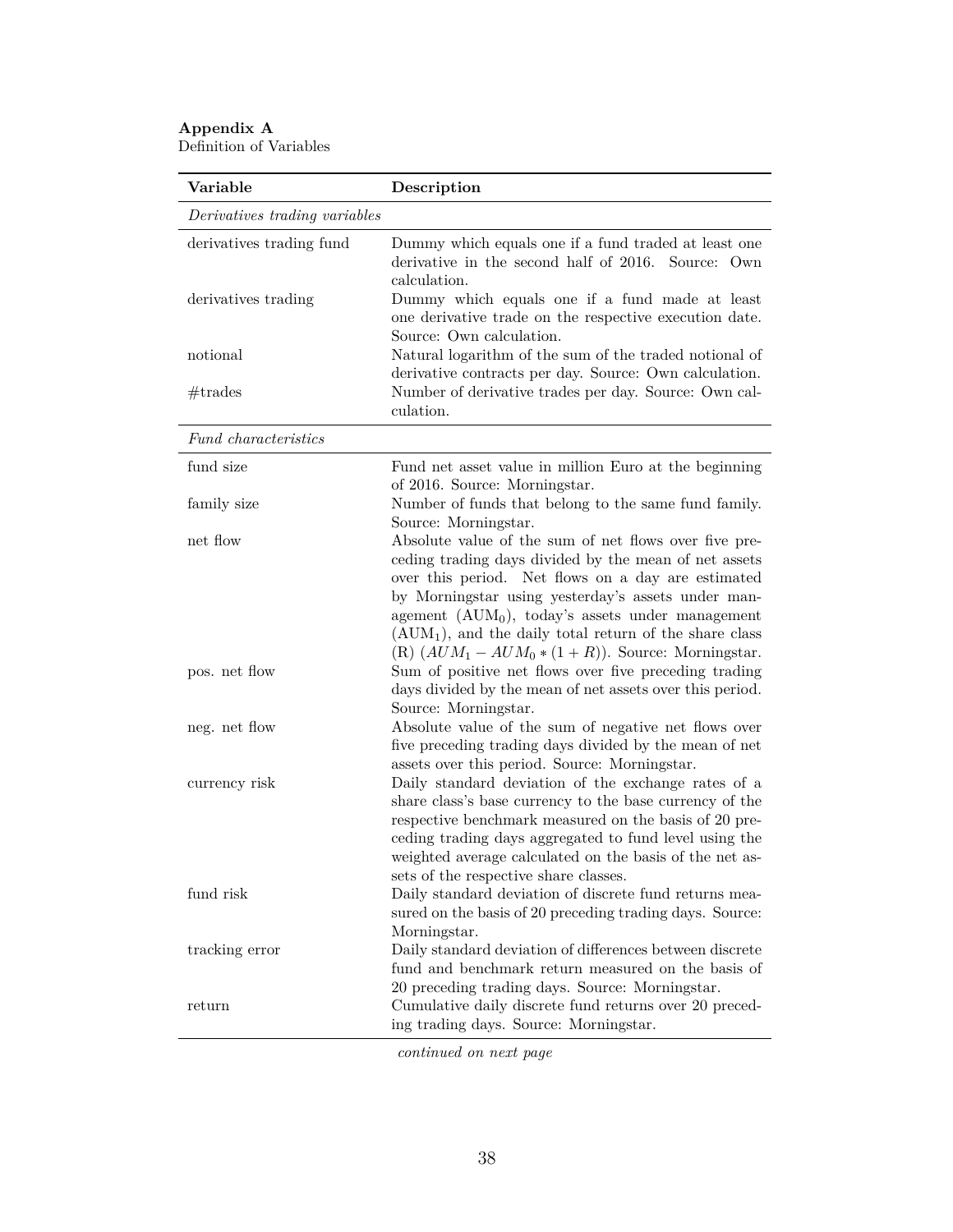Appendix [A](#page-40-0) continued

| Variable         | Description                                                                                                                                                                               |
|------------------|-------------------------------------------------------------------------------------------------------------------------------------------------------------------------------------------|
| return-benchmark | Cumulative daily discrete fund returns over 20 preced-<br>ing trading days minus cumulative daily discrete bench-<br>mark returns over 20 preceding trading days. Source:<br>Morningstar. |
| return-family    | Cumulative daily discrete fund returns over 20 preced-<br>ing trading days minus average cumulative daily dis-<br>crete returns of other fund family members. Source:<br>Morningstar.     |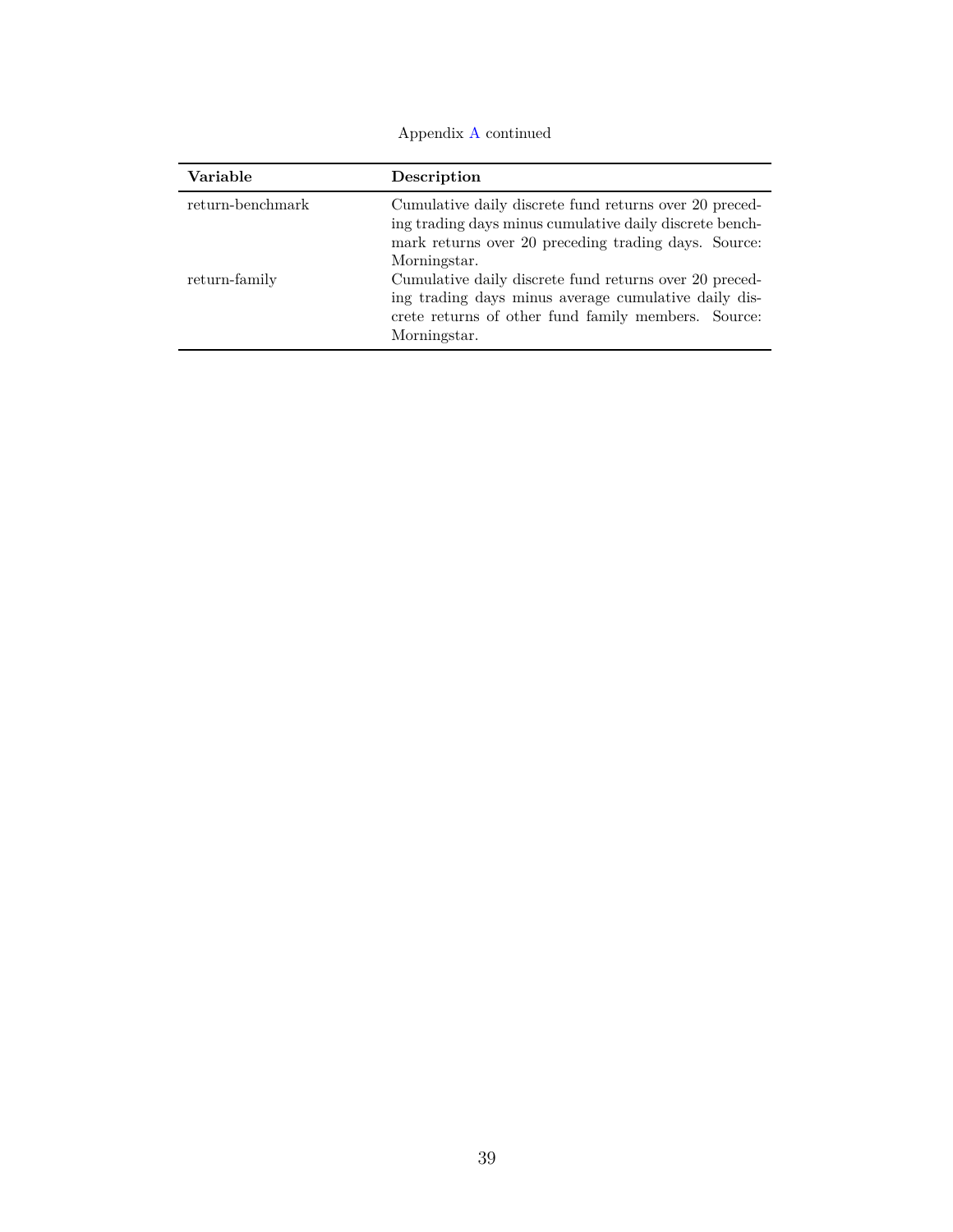## **Appendix B EMIR data reporting and aggregation levels**

Under Article 9 of the European Market and Infrastructure Regulation all entities all entities executing derivatives transactions located in the European Economic Area (EEA) have to submit and update their derivative data to (privately owned) trade repositories (TRs). These TRs then filter and redistribute the derivative information to the authorities. ESMA handles the registration and authorization process of the TRs and supervises them while national competent authorities supervise the individual reporting of the counterparties in their jurisdiction.

We use the most granular trade activity data, which is collected from the six relevant TRs in 2016, that is, CME, DTCC, ICE, KDPW, Regis-TR, and Unavista. The next level of aggregation is the trade-state data, which is an aggregate from trade activity data. For this dataset the TR applies all trade activity messages to the outstanding transactions. Thus, it provides the most recent information on outstanding transactions at the end of the day. Important to note is that intraday transactions (i.e., transactions that opened and closed within the same day) are filtered out. As we want to focus also on intraday trading activity we use trade-flow data.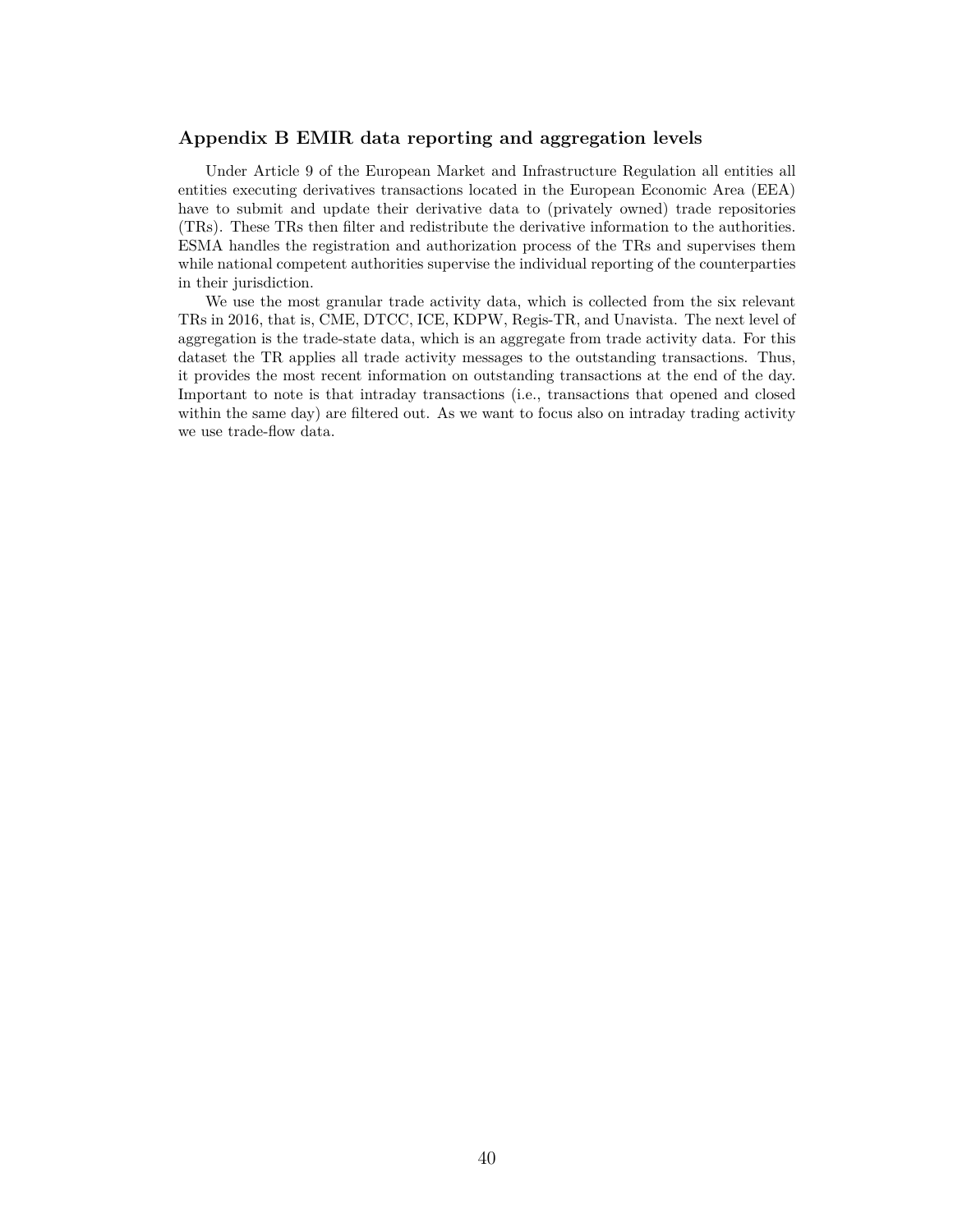## <span id="page-43-0"></span>**Appendix C**

Derivatives trading funds and fund characteristics

This table presents the percentage of derivatives trading funds by various fund characteristics along with the percentage of derivatives trading and non-derivatives trading funds in the respective group. In Panel A, funds are grouped by the size of their fund family into terciles. Panel B shows the aggregation by the sample's three most important base currencies. In Panel C, funds are grouped by their size defined as the first reported value of net assets in 2016 into terciles. Panel D distinguishes funds by the three most frequent investment areas. Panel E the interaction of the three most frequent base currencies and investment areas in the sample. In Panel F, groups are created based on the funds' six most frequent domiciles.

|                                       | $\%$ of trading funds $\%$ of all funds |         |  |  |  |  |
|---------------------------------------|-----------------------------------------|---------|--|--|--|--|
| Panel A: Terciles of fund family size |                                         |         |  |  |  |  |
| $\mathbf{1}$                          | 30.17%                                  | 35.61%  |  |  |  |  |
| $\overline{2}$                        | 31.03%                                  | 32.14%  |  |  |  |  |
| 3                                     | 38.80%                                  | 32.25%  |  |  |  |  |
| Total                                 | 100.00%                                 | 100.00% |  |  |  |  |
| Panel B: Top 3 base currencies        |                                         |         |  |  |  |  |
| Euro                                  | 45.08%                                  | 48.91%  |  |  |  |  |
| US Dollar                             | 31.41\%                                 | 24.96%  |  |  |  |  |
| Pound Sterling                        | 15.54%                                  | 15.89%  |  |  |  |  |
| Total                                 | 92.04%                                  | 89.77%  |  |  |  |  |
| Panel C: : Fund size terciles         |                                         |         |  |  |  |  |
| 1                                     | 26.00%                                  | 32.89%  |  |  |  |  |
| $\overline{2}$                        | 31.99%                                  | 32.89%  |  |  |  |  |
| 3                                     | 41.10%                                  | 32.89%  |  |  |  |  |
| na                                    | 0.91%                                   | 1.34%   |  |  |  |  |
| Total                                 | 100.00%                                 | 100.00% |  |  |  |  |
| Panel D: Top 3 investment areas       |                                         |         |  |  |  |  |
| Global                                | 29.64\%                                 | 25.36%  |  |  |  |  |
| Europe                                | 13.14%                                  | 14.82%  |  |  |  |  |
| United States of America              | 11.51%                                  | 9.35%   |  |  |  |  |
| $_{\rm Total}$                        | 54.29%                                  | 49.53%  |  |  |  |  |
|                                       | Continued on next page                  |         |  |  |  |  |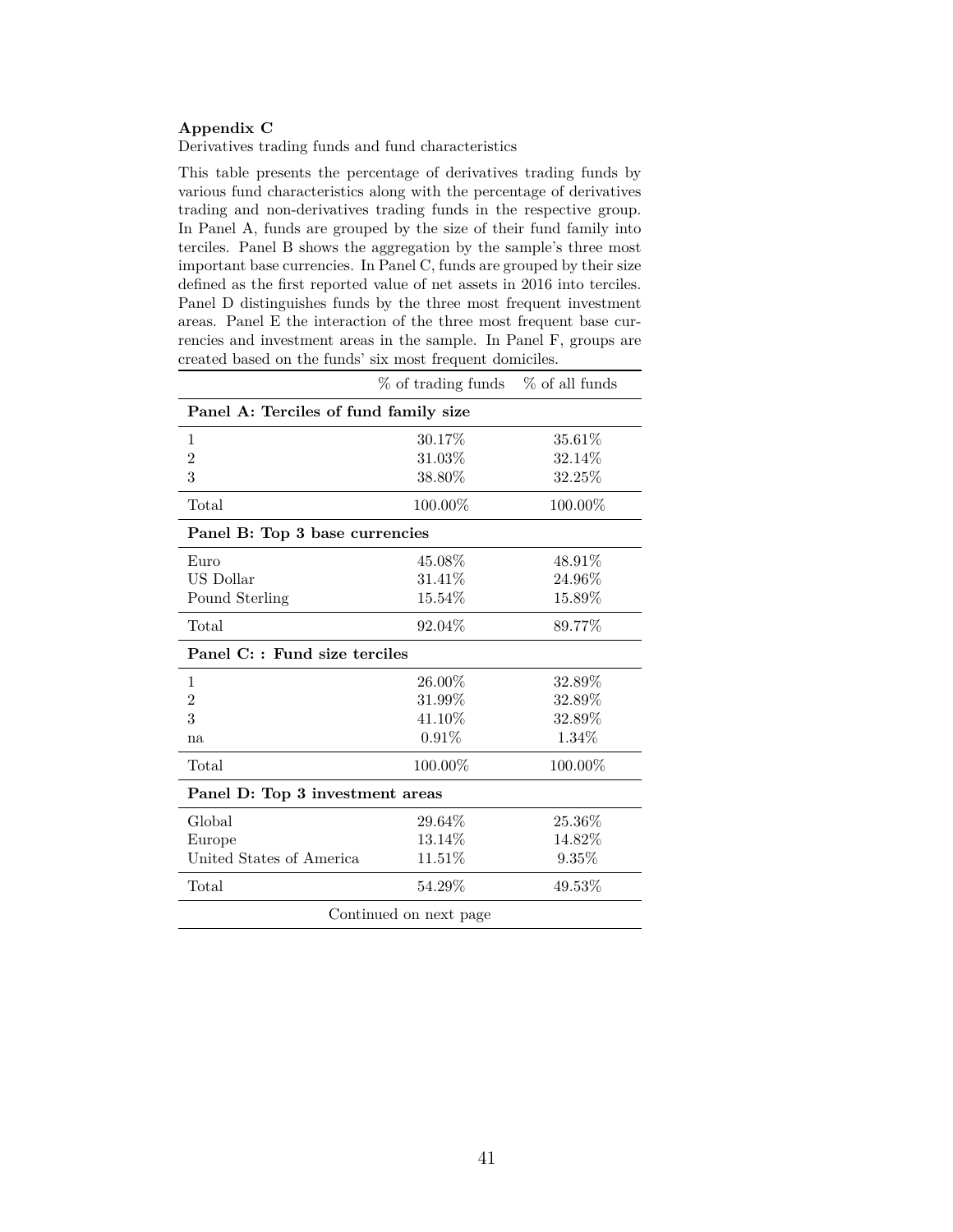|                        | Table C continued                          |                |
|------------------------|--------------------------------------------|----------------|
|                        | % of trading funds                         | % of all funds |
|                        | Panel E: Investment area and base currency |                |
| Global/EUR             | 12.23\%                                    | 12.23\%        |
| Global/USD             | 11.51\%                                    | $7.57\%$       |
| Global/GBP             | $4.32\%$                                   | 3.40\%         |
| Europe/EUR             | 12.37%                                     | 13.22%         |
| Europe/USD             | $0.29\%$                                   | $0.26\%$       |
| Europe/GBP             | 0.14%                                      | $0.37\%$       |
| USA/EUR                | $2.64\%$                                   | $2.41\%$       |
| USA/USD                | 7.15%                                      | 5.27\%         |
| USA/GBP                | 1.44\%                                     | 1.14\%         |
| Total                  | 52.09%                                     | 45.88%         |
| Panel F: Fund domicile |                                            |                |
| Luxembourg             | 45.32\%                                    | 38.24\%        |
| France                 | 10.26%                                     | 15.89%         |
| United Kingdom         | 12.81%                                     | 13.87%         |
| Ireland                | 15.88%                                     | 12.12%         |
| Sweden                 | $2.69\%$                                   | $3.49\%$       |
| Germany                | $1.92\%$                                   | $3.34\%$       |
| Total                  | 88.87%                                     | 86.96%         |
|                        |                                            |                |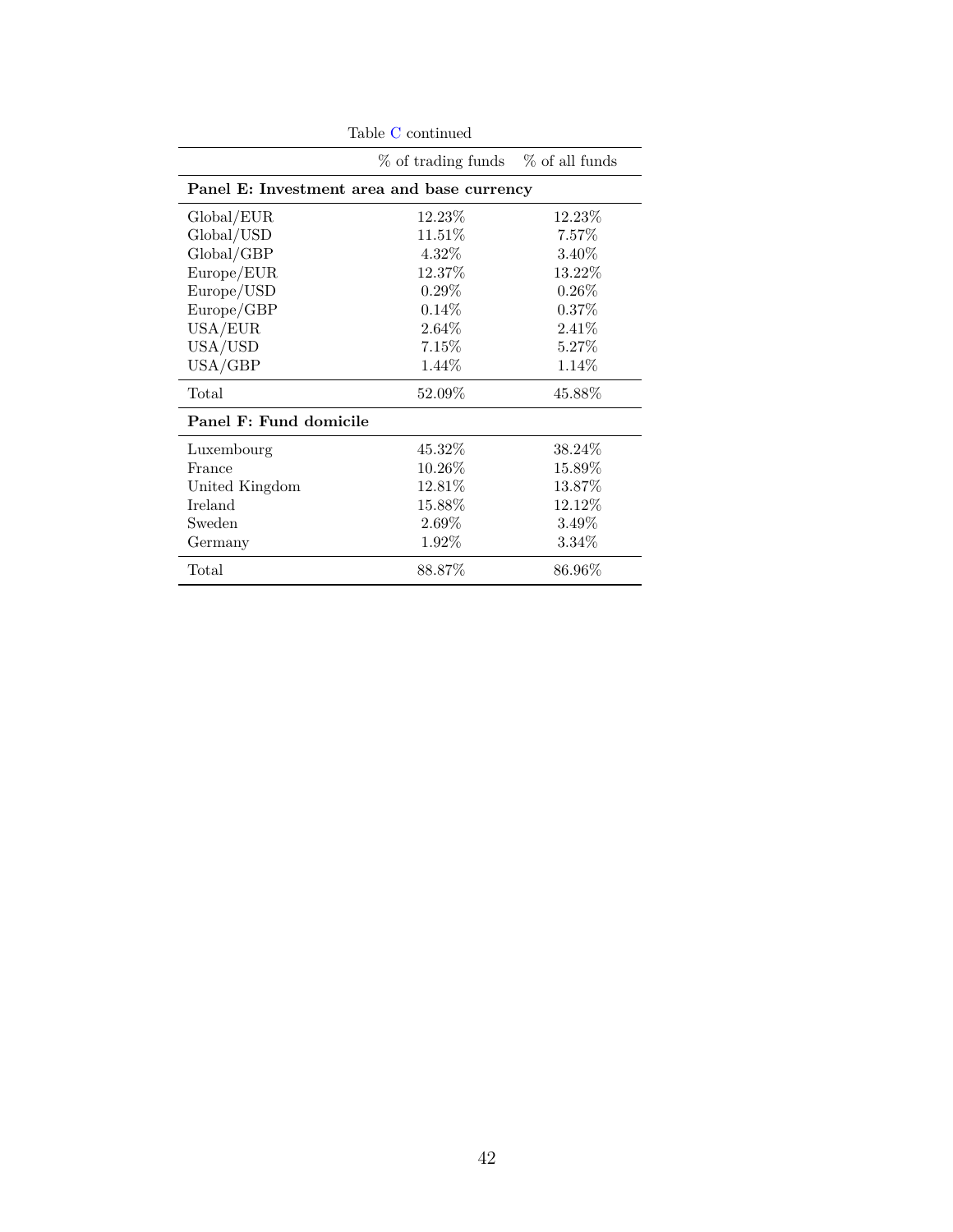## <span id="page-45-0"></span>**Appendix D**

How do fund flows affect derivatives trading? Variation of the measurement period

This table presents estimates from linear probability models of the daily derivatives trading dummy on measures of fund flows lagged by one day calculated over a differing number of days, Equation [2.](#page-11-0) This dummy equals one if a fund makes at least one derivative trade on a day and zero otherwise. In Panel A, rolling net flows are used. In Panel B, rolling positive net flows are looked at and in Panel C rolling negative net flows are included. The sample consists of derivatives trading funds. All models account for day and fund fixed effects. T-statistics based on Huber/White robust standard errors clustered by firms are presented in parentheses. \*\*\*, \*\* and \* indicate significance on the  $1\%$ -,  $5\%$ - and  $10\%$ -levels, respectively. A detailed description of all variables can be found in Table [A.](#page-40-0)

|                            | (1)            | (2)        | (3)            | (4)        |  |
|----------------------------|----------------|------------|----------------|------------|--|
| Panel A: Net flow          |                |            |                |            |  |
| Calculation days           | $\overline{2}$ | 3          | $\overline{4}$ | 10         |  |
| net flow                   | $0.790***$     | $0.586***$ | $0.492***$     | $0.177***$ |  |
|                            | (7.12)         | (6.83)     | (6.92)         | (4.23)     |  |
| Day FE                     | Yes            | Yes        | Yes            | Yes        |  |
| Fund FE                    | Yes            | Yes        | Yes            | Yes        |  |
| $\mathbf N$                | 240,805        | 243,453    | 245,510        | 254,162    |  |
| Adj. $R^2$                 | 0.529          | 0.528      | 0.528          | 0.528      |  |
| Panel B: Positive net flow |                |            |                |            |  |
| Calculation days           | $\overline{2}$ | 3          | 4              | 10         |  |
| pos net flow               | $1.014***$     | $0.733***$ | $0.655***$     | $0.262***$ |  |
|                            | (5.30)         | (5.09)     | (5.54)         | (3.92)     |  |
| Day FE                     | Yes            | Yes        | Yes            | Yes        |  |
| Fund FE                    | Yes            | Yes        | Yes            | Yes        |  |
| N                          | 240,805        | 243,453    | 245,510        | 254,162    |  |
| Adj. $R^2$                 | 0.529          | 0.528      | 0.528          | 0.528      |  |
| Panel C: Negative net flow |                |            |                |            |  |
| Calculation days           | $\overline{2}$ | 3          | $\overline{4}$ | 10         |  |
| neg net flow               | $0.902***$     | $0.668***$ | $0.501***$     | $0.168**$  |  |
|                            | (4.89)         | (4.79)     | (4.33)         | (2.54)     |  |
| Day FE                     | Yes            | Yes        | Yes            | Yes        |  |
| Fund FE                    | Yes            | Yes        | Yes            | Yes        |  |
| N                          | 240,805        | 243,453    | 245,510        | 254,162    |  |
| Adj. $\mathbb{R}^2$        | 0.528          | 0.528      | 0.528          | 0.528      |  |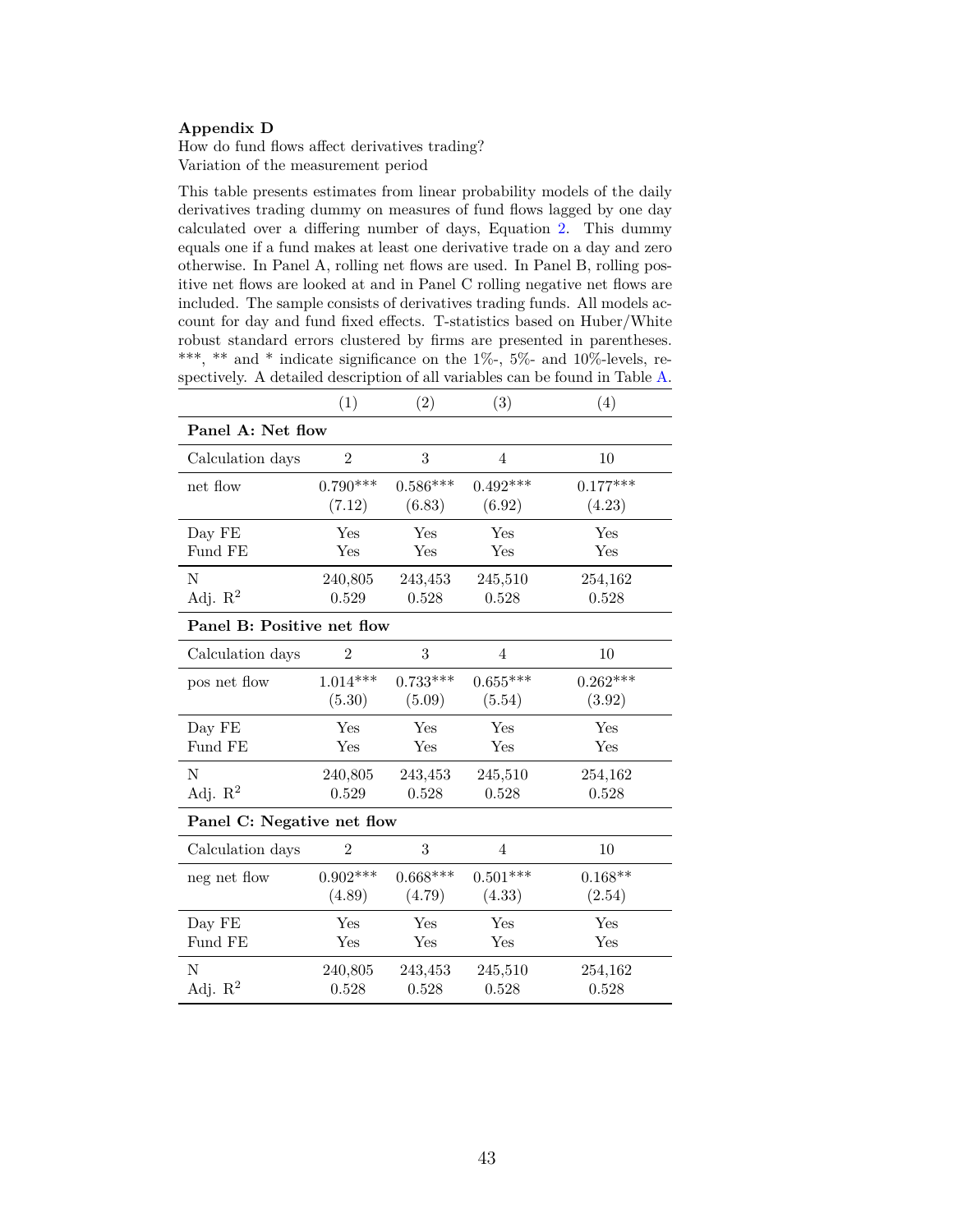## <span id="page-46-0"></span>**Appendix E**

How do fund risks and returns affect derivatives trading? Variation of the measurement period

This table presents estimates from linear probability models of the daily derivatives trading dummy on lagged measures of fund risk and fund return calculated over a differing number of days, Equation [2.](#page-11-0) This dummy equals one if a fund makes at least one derivative trade on a day and zero otherwise. In Panel A, we use rolling currency risk. The standard deviation of returns is analyzed in Panel B. Panel C includes the rolling tracking error. In Panel D, we look at rolling fund returns and in Panel E the rolling relative return to the benchmark is assessed, and Panel F shows the rolling relative return to the fund family. The sample consists of derivatives trading funds. All models account for day and fund fixed effects. T-statistics based on Huber/White robust standard errors clustered by firms are presented in parentheses. \*\*\*, \*\* and \* indicate significance on the 1%-, 5%- and 10%-levels, respectively. A detailed description of all variables can be found in Table [A.](#page-40-0)

|                                            | (1)      | (2)       | (3)        | (4)       |  |  |
|--------------------------------------------|----------|-----------|------------|-----------|--|--|
| Panel A: Currency risk                     |          |           |            |           |  |  |
| Calculation days                           | 5        | 10        | 15         | 30        |  |  |
| currency risk                              | 1.391    | $3.706**$ | $5.524***$ | $2.910**$ |  |  |
|                                            | (1.00)   | (2.22)    | (3.14)     | (1.99)    |  |  |
| Day FE                                     | Yes      | Yes       | Yes        | Yes       |  |  |
| Fund FE                                    | Yes      | Yes       | Yes        | Yes       |  |  |
| N                                          | 198,973  | 198,973   | 198,973    | 198,973   |  |  |
| Adj. $\mathbb{R}^2$                        | 0.534    | 0.534     | 0.534      | 0.534     |  |  |
| Panel B: Standard deviation of fund return |          |           |            |           |  |  |
|                                            |          |           |            |           |  |  |
| Calculation days                           | 5        | 10        | 15         | 30        |  |  |
| sd(return)                                 | $0.549*$ | 0.436     | 0.112      | $-0.113$  |  |  |
|                                            | (1.96)   | (1.21)    | (0.29)     | $(-0.25)$ |  |  |
| Day FE                                     | Yes      | Yes       | Yes        | Yes       |  |  |
| Fund FE                                    | Yes      | Yes       | Yes        | Yes       |  |  |
| N                                          | 270,578  | 270,578   | 270,578    | 270,578   |  |  |
| Adj. $\mathbb{R}^2$                        | 0.534    | 0.534     | 0.534      | 0.534     |  |  |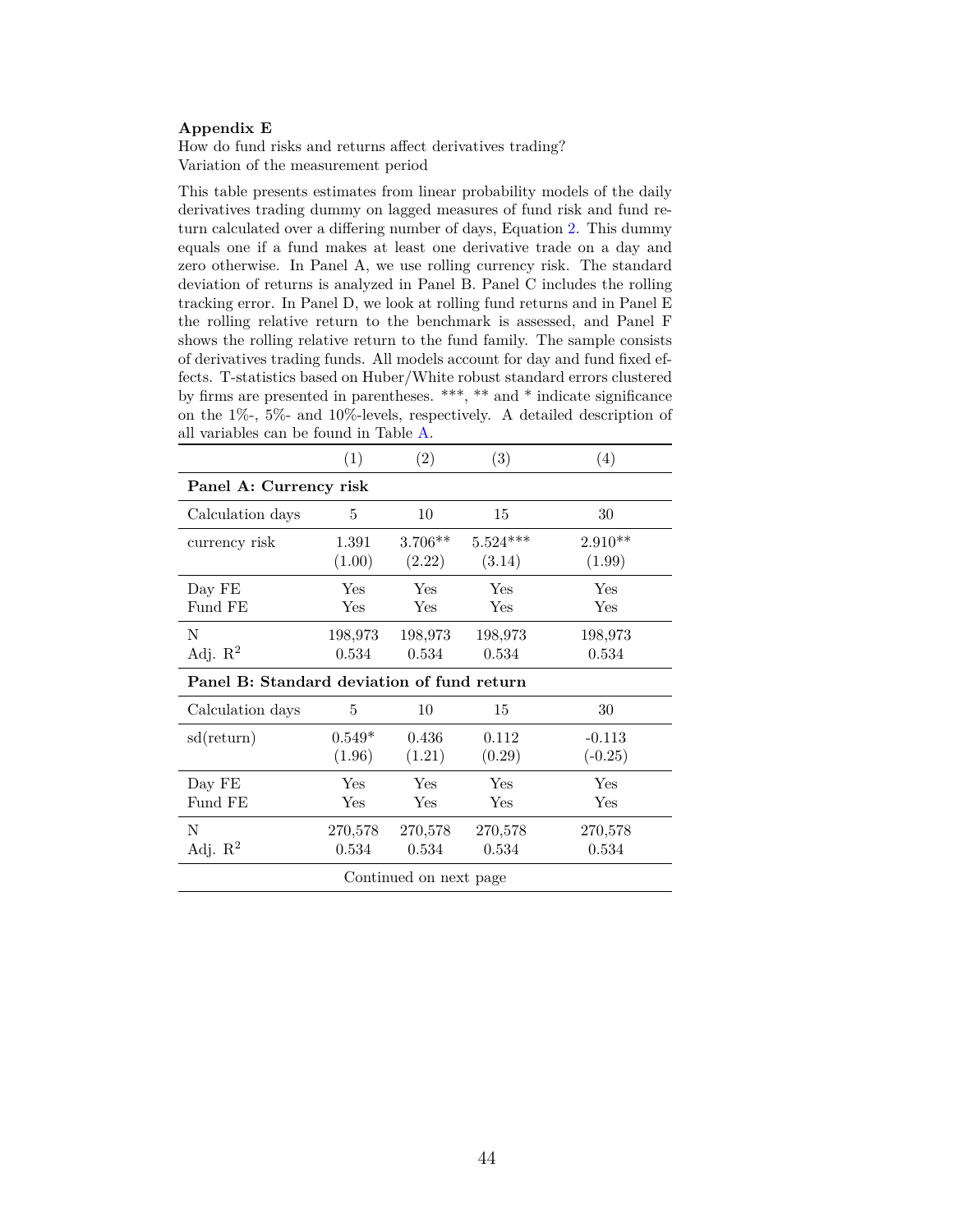|                                                       |           | Table $E$ continued |           |             |
|-------------------------------------------------------|-----------|---------------------|-----------|-------------|
|                                                       | (1)       | (2)                 | (3)       | (4)         |
| Panel C: Tracking error                               |           |                     |           |             |
| Calculation days                                      | 5         | 10                  | 15        | 30          |
| tracking error                                        | 0.339     | 0.100               | 0.335     | 0.523       |
|                                                       | (1.25)    | (0.27)              | (0.86)    | (1.19)      |
| Day FE                                                | Yes       | Yes                 | Yes       | Yes         |
| Fund FE                                               | Yes       | Yes                 | Yes       | Yes         |
| N                                                     | 243,660   | 243,975             | 244,284   | 244,406     |
| Adj. $\mathbb{R}^2$                                   | 0.533     | 0.533               | 0.532     | 0.532       |
| Panel D: Cumulative fund return                       |           |                     |           |             |
| Calculation days                                      | 5         | 10                  | 15        | 30          |
| return                                                | $-0.076$  | $-0.042$            | $-0.059$  | 0.059       |
|                                                       | $(-1.14)$ | $(-0.75)$           | $(-1.14)$ | (1.40)      |
| Day FE                                                | Yes       | Yes                 | Yes       | Yes         |
| Fund FE                                               | Yes       | Yes                 | Yes       | Yes         |
| N                                                     | 271,585   | 271,585             | 271,585   | 271,585     |
| Adj. $R^2$                                            | 0.533     | 0.533               | 0.533     | 0.533       |
| Panel E: Cumulative fund return relative to benchmark |           |                     |           |             |
| Calculation days                                      | $\bf 5$   | 10                  | 15        | 30          |
| return-benchmark                                      | 0.006     | $-0.007$            | $-0.018$  | 0.047       |
|                                                       | (0.10)    | $(-0.13)$           | $(-0.34)$ | (0.97)      |
| Day FE                                                | Yes       | Yes                 | Yes       | Yes         |
| Fund FE                                               | Yes       | Yes                 | Yes       | Yes         |
| N                                                     | 243,660   | 243,975             | 244,284   | 244,406     |
| Adj. $R^2$                                            | 0.533     | 0.533               | 0.532     | 0.532       |
| Panel F: Cumulative fund return relative to family    |           |                     |           |             |
| Calculation days                                      | 5         | 10                  | 15        | 30          |
| return-family                                         | $-0.103$  | $-0.144**$          | $-0.088*$ | $\,0.031\,$ |
|                                                       | $(-1.46)$ | $(-2.45)$           | $(-1.67)$ | (0.71)      |
| Day FE                                                | Yes       | Yes                 | Yes       | Yes         |
| Fund FE                                               | Yes       | Yes                 | Yes       | Yes         |
| $\mathbf N$                                           | 271,585   | 271,585             | 271,585   | 271,585     |
| Adj. $R^2$                                            | 0.533     | 0.533               | 0.533     | $\,0.533\,$ |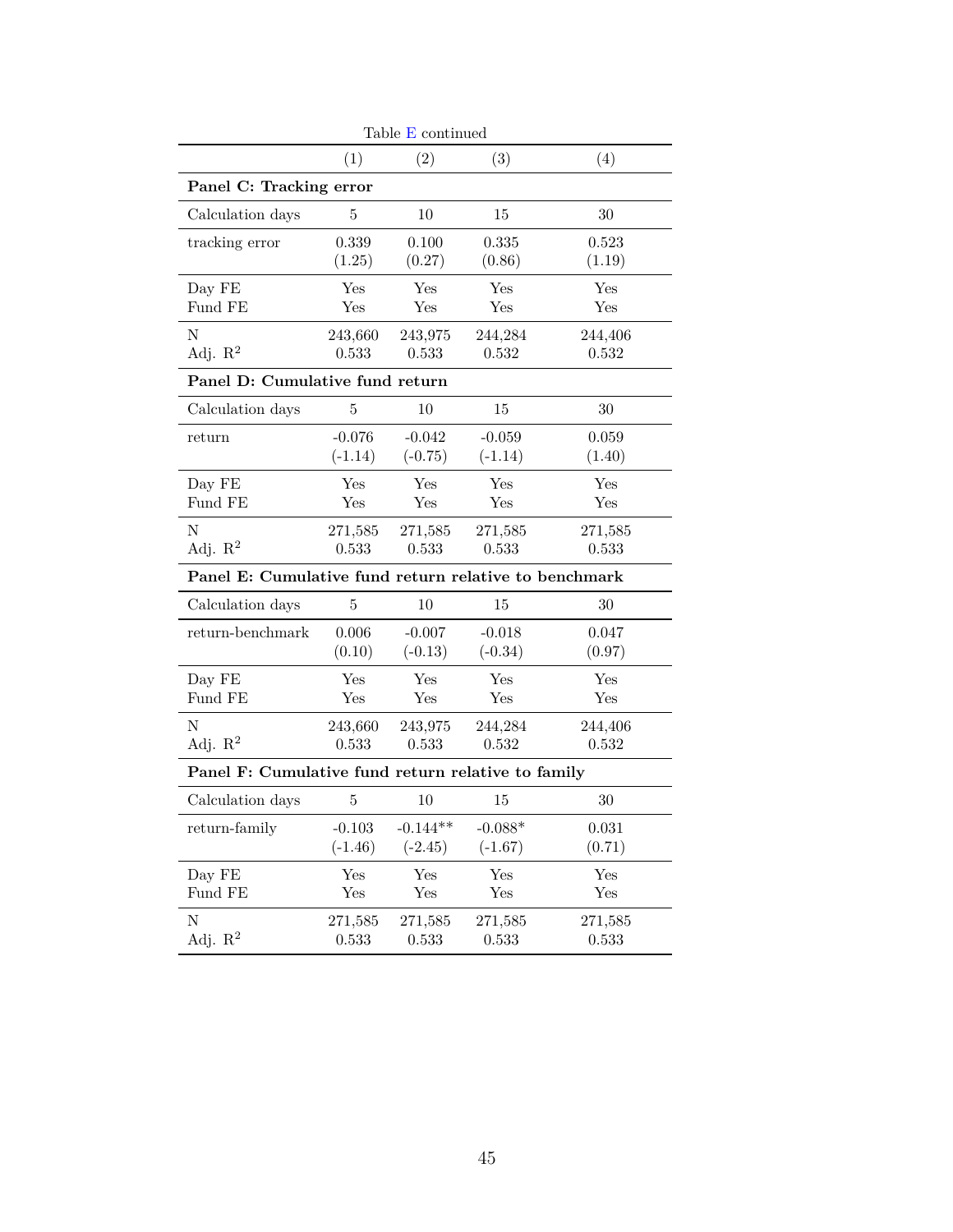## <span id="page-48-0"></span>**Appendix F**

How do fund flows affect derivatives trading? Conditional logit model

This table presents estimates from conditional logistic regressions of the daily derivatives trading dummy on measures of fund flows lagged by one day. This dummy equals one if a fund makes at least one derivative trade on a day and zero otherwise. The measures of fund flows are the rolling 5 day net flows (Column 1), the rolling 5-day positive net flows (Column 2) and the rolling 5-day negative net flows (Column 3). The sample consists of derivatives trading funds. All models include day and fund fixed effects. Z-statistics based on Huber/White robust standard errors clustered by firms are presented in parentheses. \*\*\*, \*\* and \* indicate significance on the 1%-, 5%- and 10%-levels,respectively. A detailed description of all variables can be found in Table [A.](#page-40-0)

|                     | $\left(1\right)$ | $\left( 2\right)$ | 3)              |  |  |
|---------------------|------------------|-------------------|-----------------|--|--|
| Panel A: Fund flows |                  |                   |                 |  |  |
|                     | net flow         | pos. net flow     | neg. net flow   |  |  |
| flow                | $3.150***$       | $4.177***$        | $3.002^{***}\,$ |  |  |
|                     | (6.32)           | (5.31)            | (3.59)          |  |  |
| Day FE              | Yes              | Yes               | Yes             |  |  |
| Fund FE             | Yes              | Yes               | Yes             |  |  |
| N                   | 245,058          | 245,058           | 245,058         |  |  |
| Pseudo $R^2$        | 0.063            | 0.063             | 0.063           |  |  |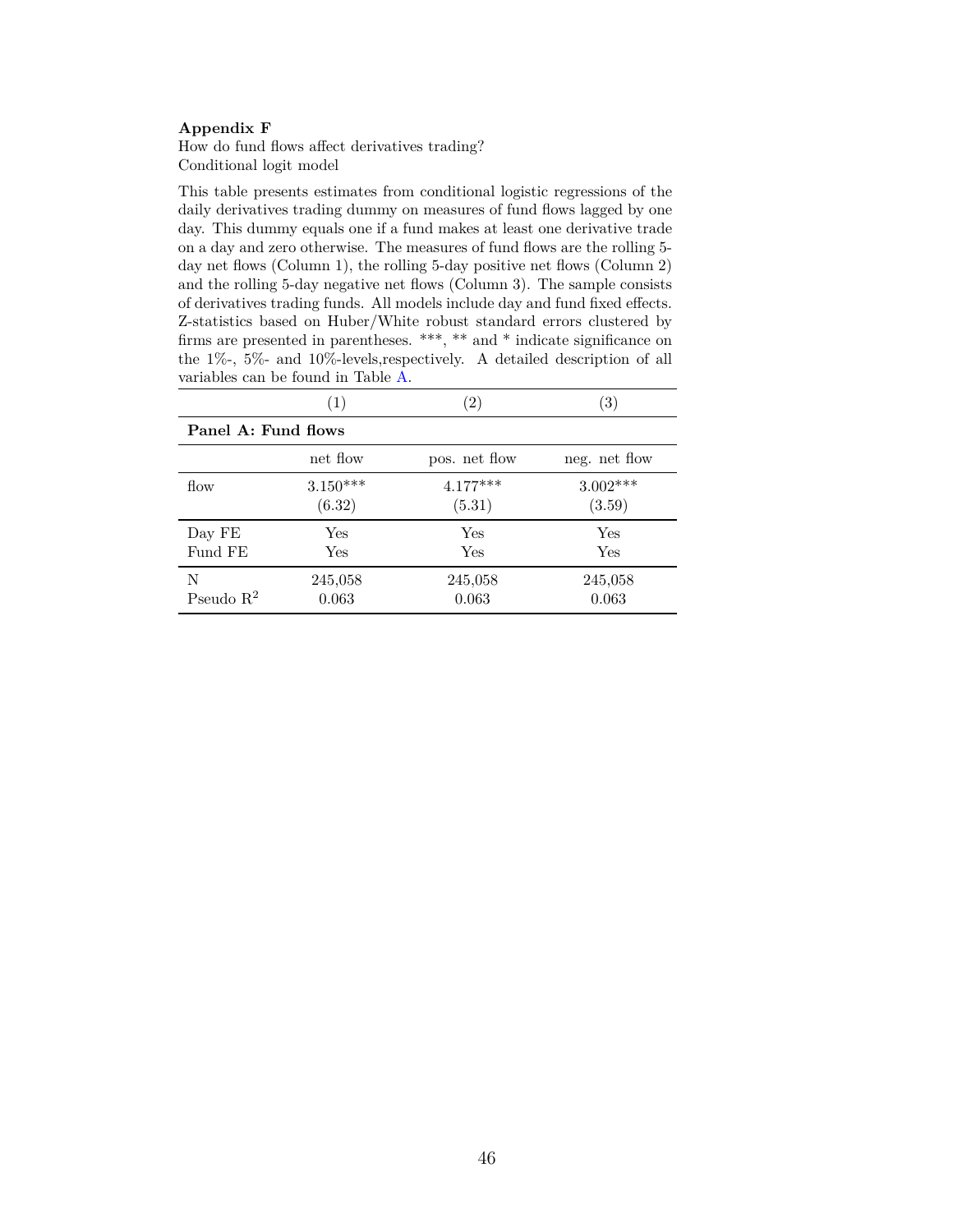## <span id="page-49-0"></span>**Appendix G**

How do fund risks and returns affect derivatives trading? Conditional logit model

This table presents estimates from conditional logistic regressions of the daily derivatives trading dummy on lagged measures of fund risk in Panel A and fund return in Panel B. This dummy equals one if a fund makes at least one derivative trade on a day and zero otherwise. In Panel A, we measure fund risk by the rolling one-month currency risk (Column 1), the one-month standard deviation of returns (Column 2) and the one-month rolling tracking error (Column 3). In Panel B, we measure fund return by three proxies for the fund performance. These are the rolling one-month fund return (Column 1), the rolling one-month relative return to the benchmark (Column 2) and the rolling one-month relative return to the family (Column 3). The sample consists of derivatives trading funds. All models include day and fund fixed effects. Z-statistics based on Huber/White robust standard errors clustered by firms are presented in parentheses. \*\*\*, \*\* and \* indicate significance on the  $1\%$ -,  $5\%$ and 10%-levels,respectively. A detailed description of all variables can be found in Table [A.](#page-40-0)

|                       | (1)         | (2)                     | (3)            |  |  |
|-----------------------|-------------|-------------------------|----------------|--|--|
| Panel A: Fund risks   |             |                         |                |  |  |
|                       | currency    | sd(return)              | tracking error |  |  |
| risk                  | $47.178***$ | $-2.862$                | 4.438          |  |  |
|                       | (3.32)      | $(-0.74)$               | (1.17)         |  |  |
| Day FE                | Yes         | Yes                     | Yes            |  |  |
| Fund FE               | Yes         | Yes                     | Yes            |  |  |
| N                     | 193,355     | 269,268                 | 243,227        |  |  |
| Pseudo $\mathbb{R}^2$ | 0.052       | 0.064                   | 0.066          |  |  |
| Panel B: Fund returns |             |                         |                |  |  |
|                       | return      | return-<br>$b$ enchmark | return-family  |  |  |
| return                | $-0.275$    | $-0.303$                | $-0.429$       |  |  |
|                       | $(-0.64)$   | $(-0.65)$               | $(-0.97)$      |  |  |
| Day FE                | Yes         | Yes                     | Yes            |  |  |
| Fund FE               | Yes         | Yes                     | Yes            |  |  |
| N                     | 270,269     | 243,227                 | 270,269        |  |  |
| Pseudo $\mathbb{R}^2$ | 0.064       | 0.066                   | 0.064          |  |  |